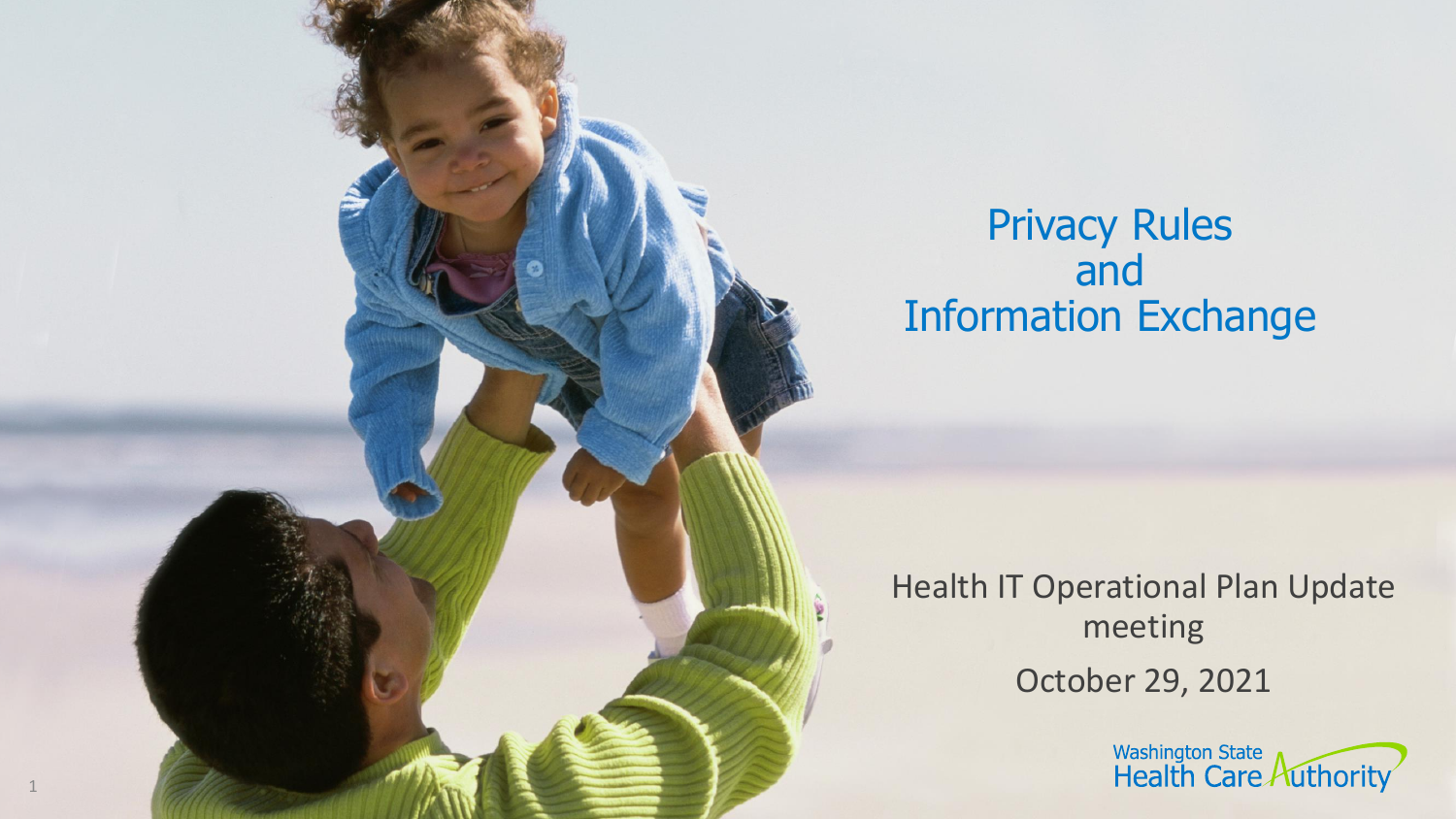# Agenda

- **Privacy Requirements for Health Information Exchange** 
	- $\blacktriangleright$  42 CFR Part 2
	- $\blacktriangleright$  HIPAA
	- ▶ Washington State Privacy Requirements
- **Presenter: Sam Mendez, HCA Privacy Officer**
- **O** Scenarios: Applicability of privacy rules to information access and exchange on behalf of a person with co-occurring mental health and substance use disorders

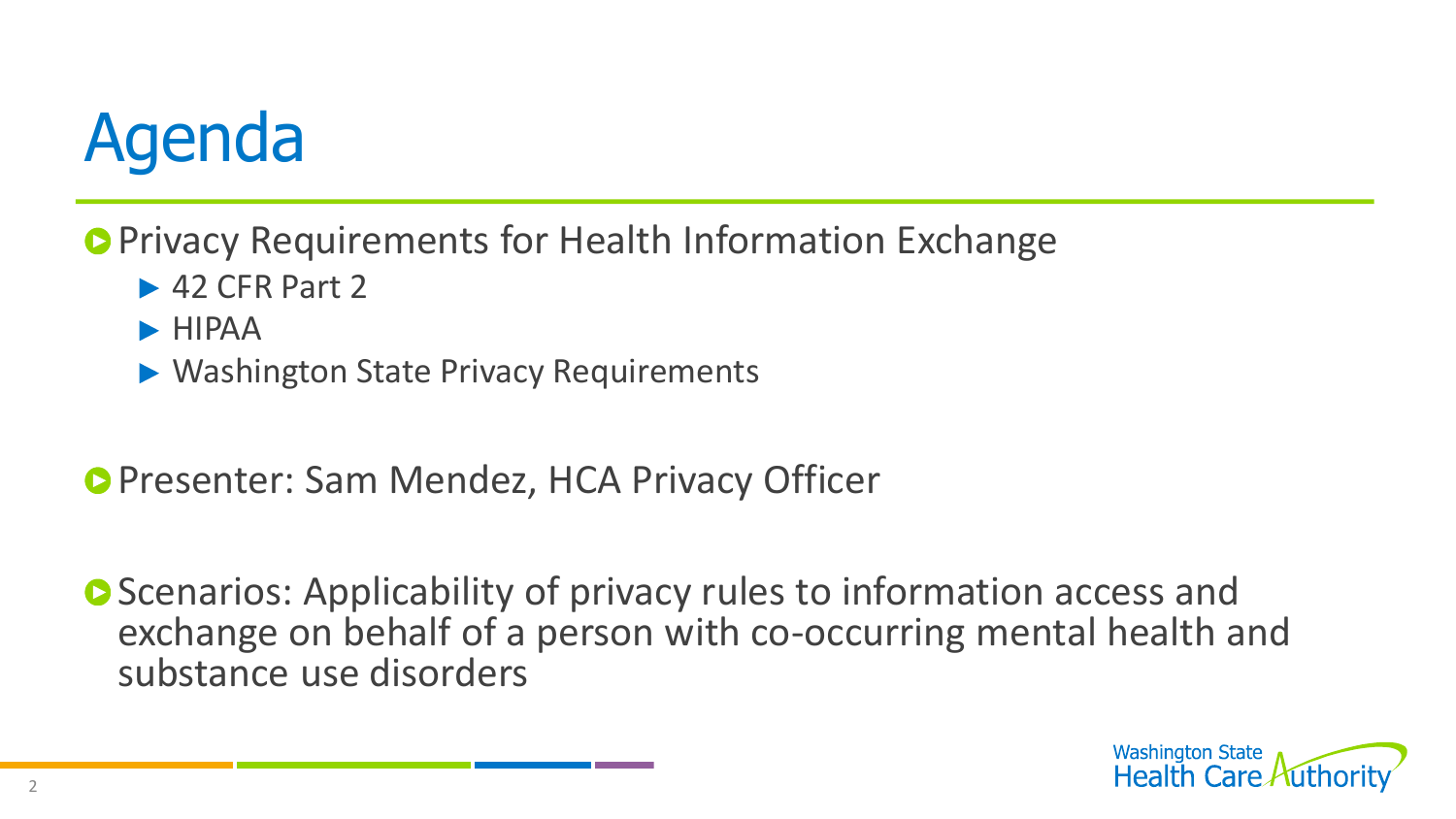# **42 CFR Part 2**

An Introduction

**Click to edit Master title style**

Sam Mendez Privacy Officer Washington State Health Care Authority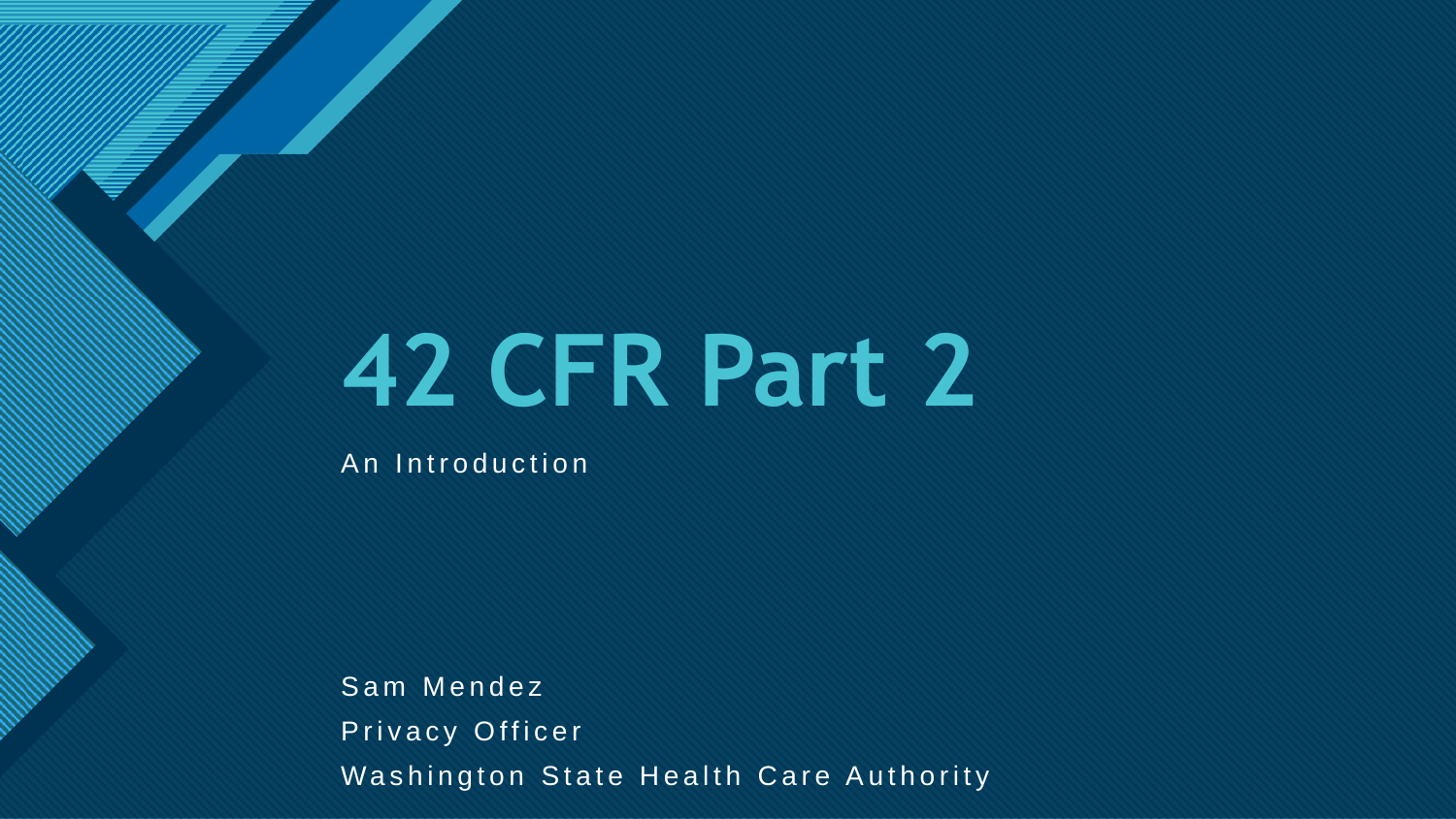# **Topics**

**Click to edit Master the State of the State of the State of the State of the State of the State of the State of the State of the State of the State of the State of the State of the State of the State of the State of the S** 

**1. Part 2 & HIPAA 2. Part 2: What Does It Cover? 3. Who Must Follow Part 2? 4. Proper Consent 5. Disclosures Not Requiring Consent**

4

4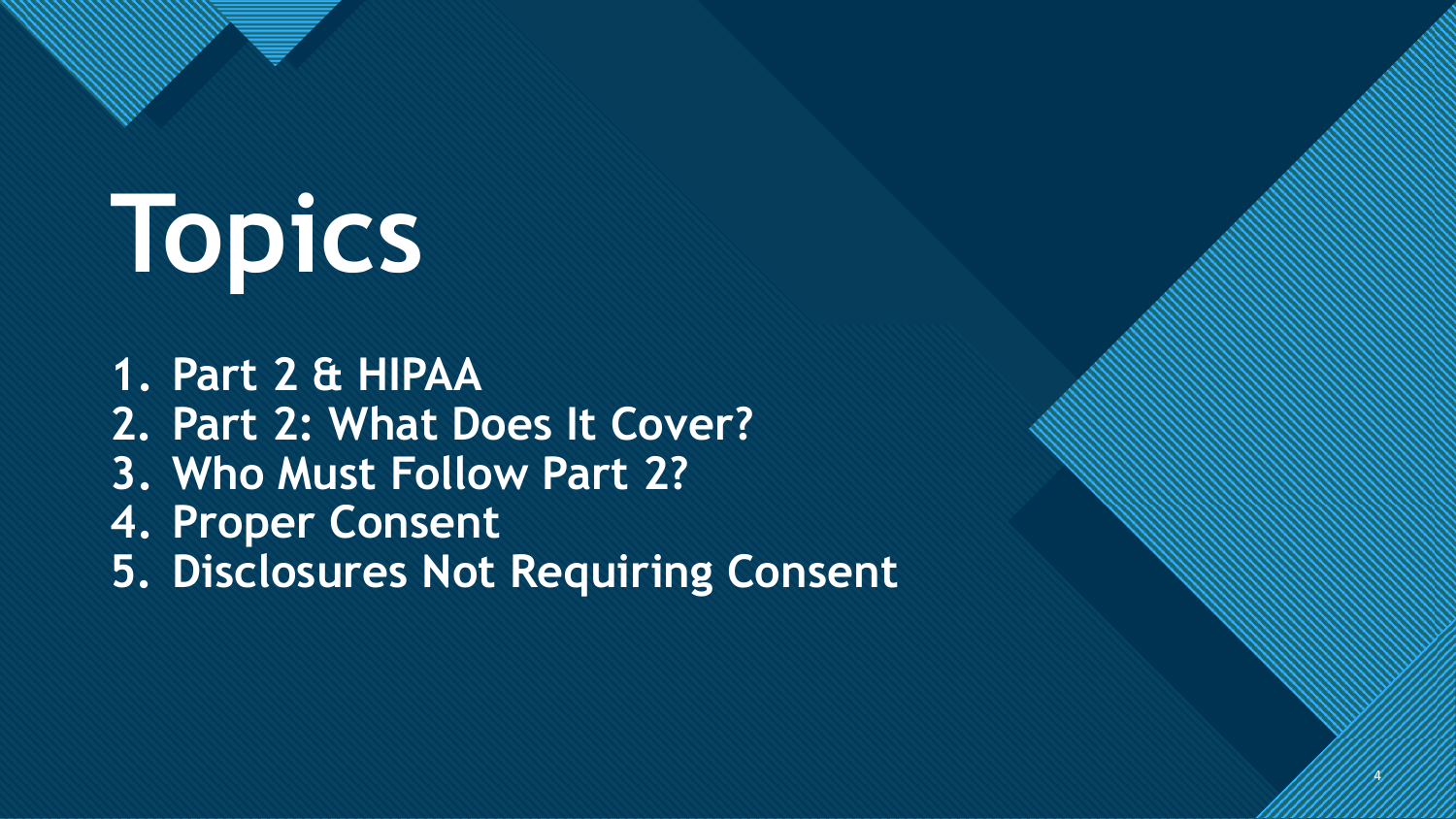# **Part 2 & HIPAA**

5

5

**Click to edit Master the State of the State of the State of the State of the State of the State of the State of the State of the State of the State of the State of the State of the State of the State of the State of the S** 

Summarized & Compared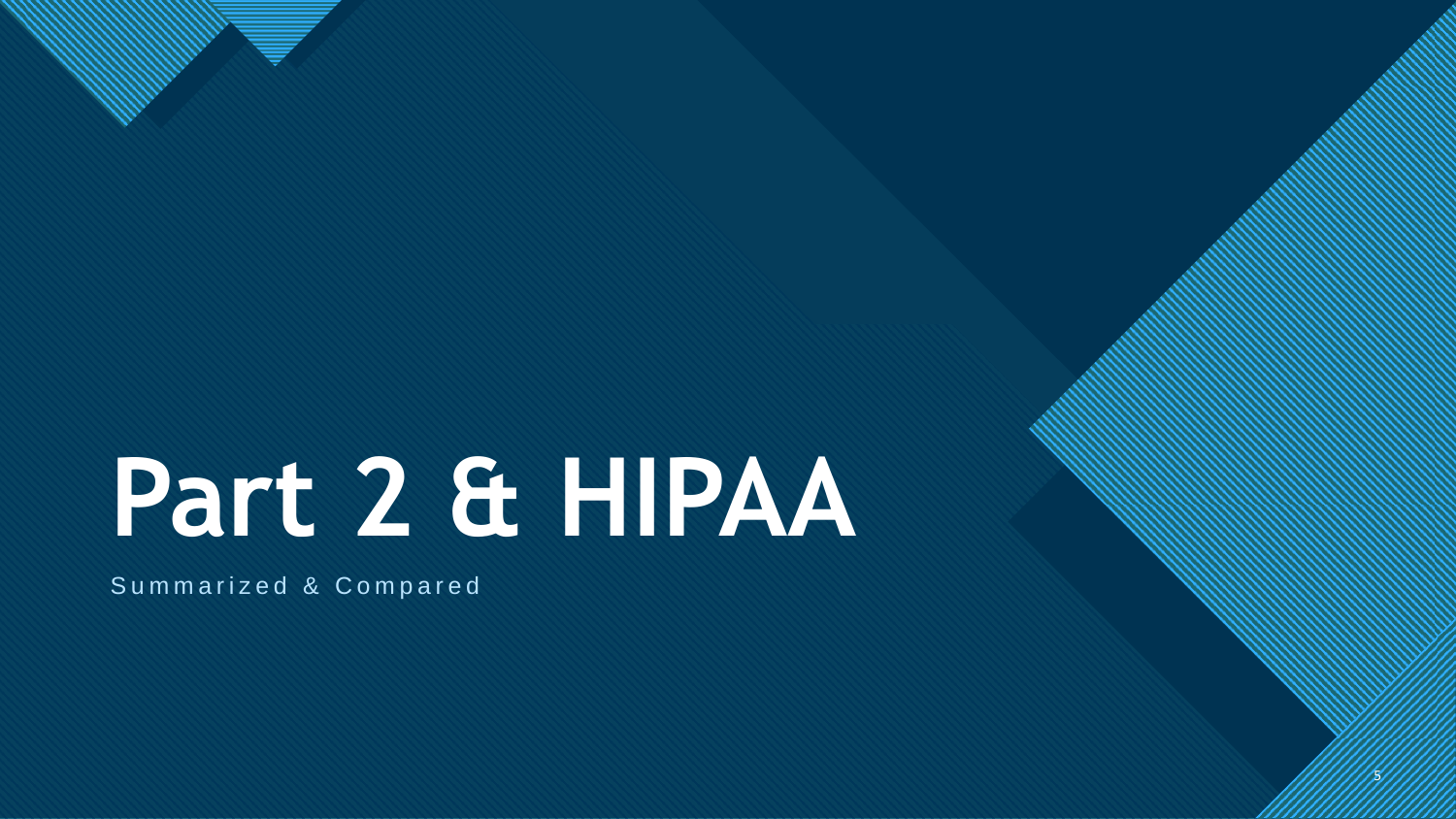# Part 2 & HIPAA

### **Health Insurance Portability and Accountability Act (HIPAA)**

- Federal law that applies to Covered Entities (health plans, health care clearinghouses, and most health care providers) and their Business Associates
- Requires Covered Entities and their Business Associates to protect and not disclose the Protected Health Information (PHI) of individuals.
- Security requirements
- **Privacy requirements Cannot** disclose PHI outside of certain circumstances
- Dates to 1996, updated significantly by HITECH Act, effective 2013

6 6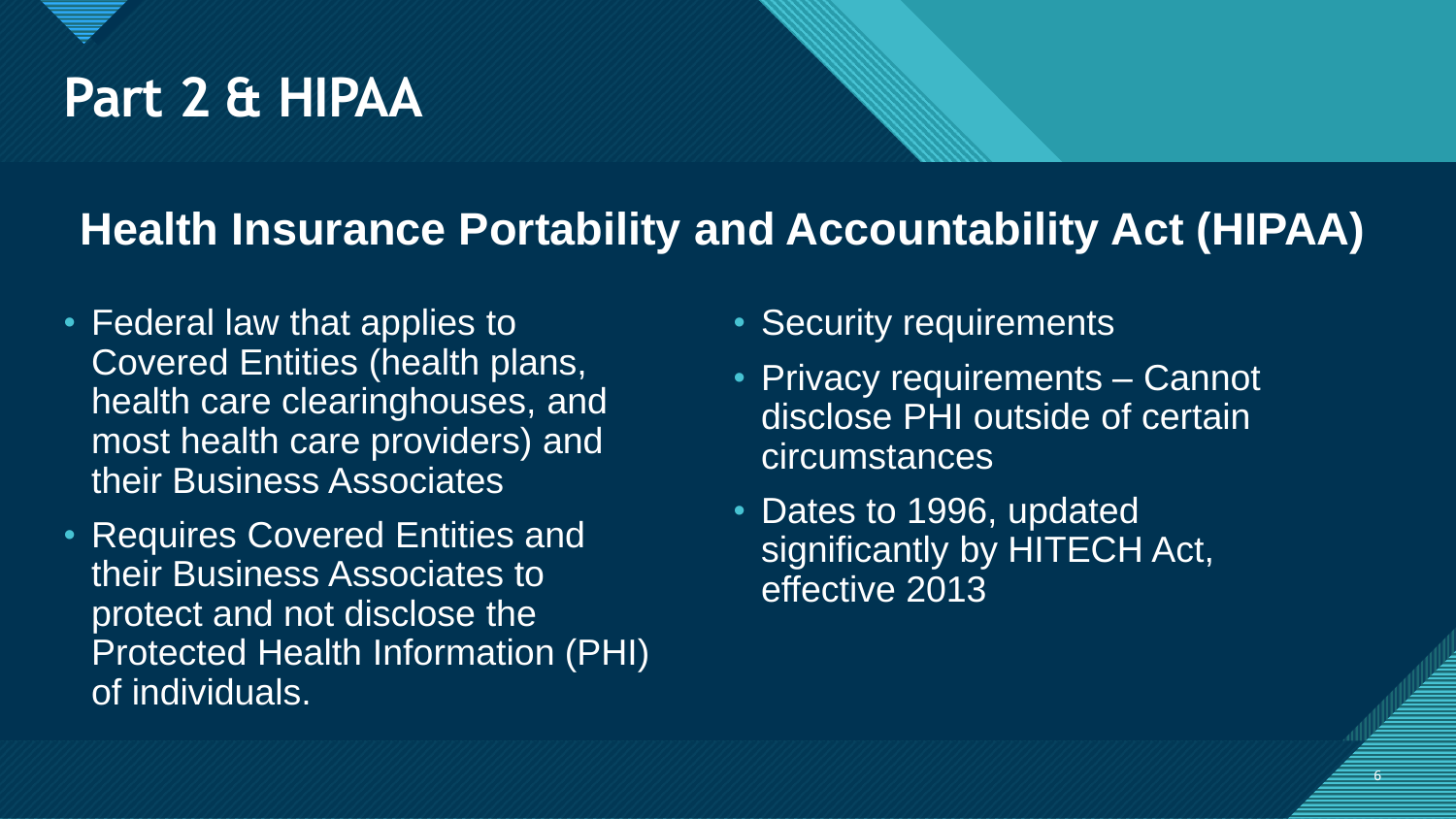

### **42 CFR Part 2**

- Federal law that applies to Part 2 Programs, their Qualified Service Organizations (QSOs), and holders of Part 2 data
- Requires entities to protect and not disclose records arising from Part 2 Programs.
- Entities still subject to HIPAA
- Far fewer exceptions allowing disclosure
- Dates to 1972, effective 1975

7 7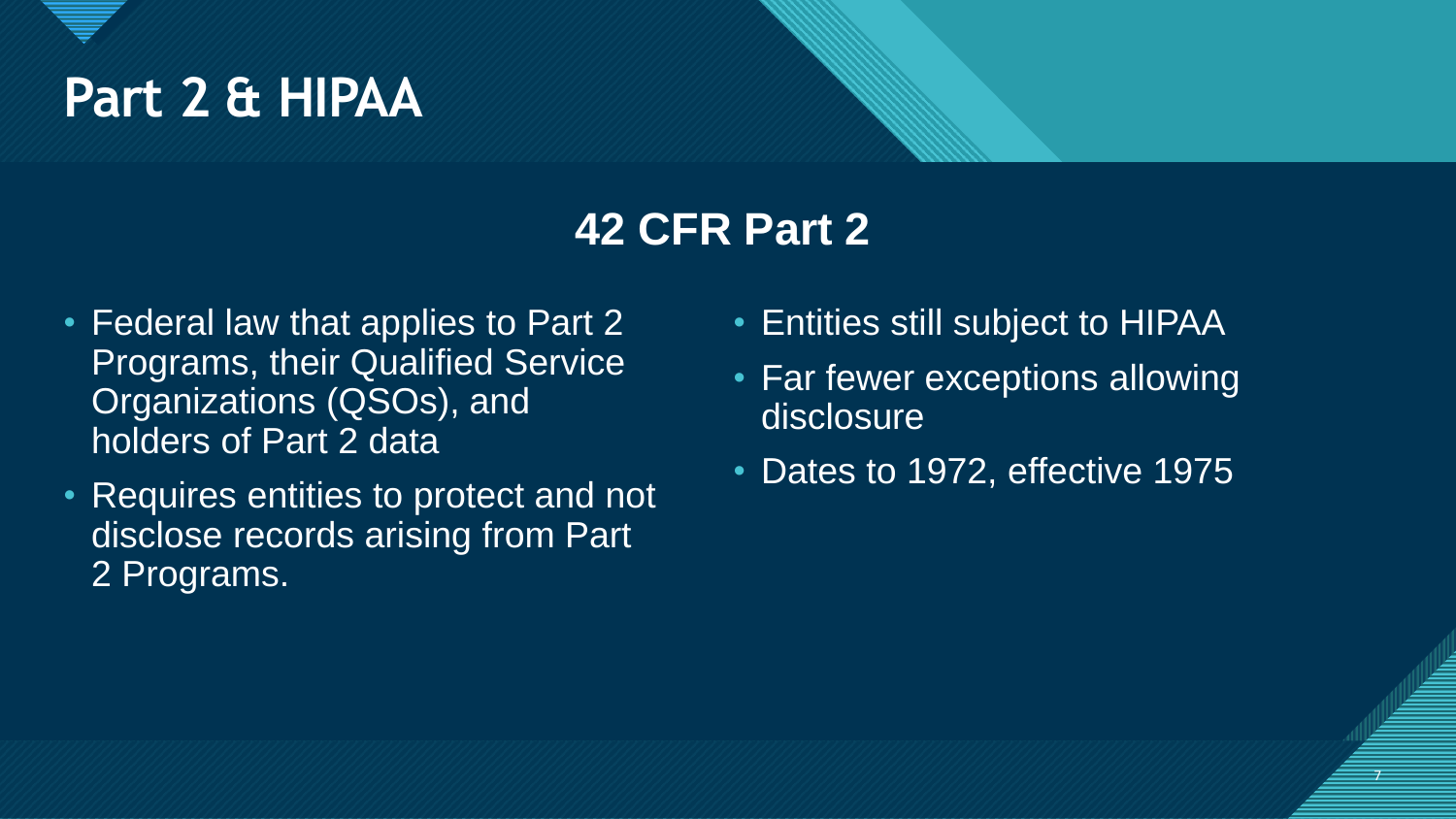

### **When Multiple Laws Apply… The most protective law must be followed.**

**Often Part 2 will be the more protective law.**

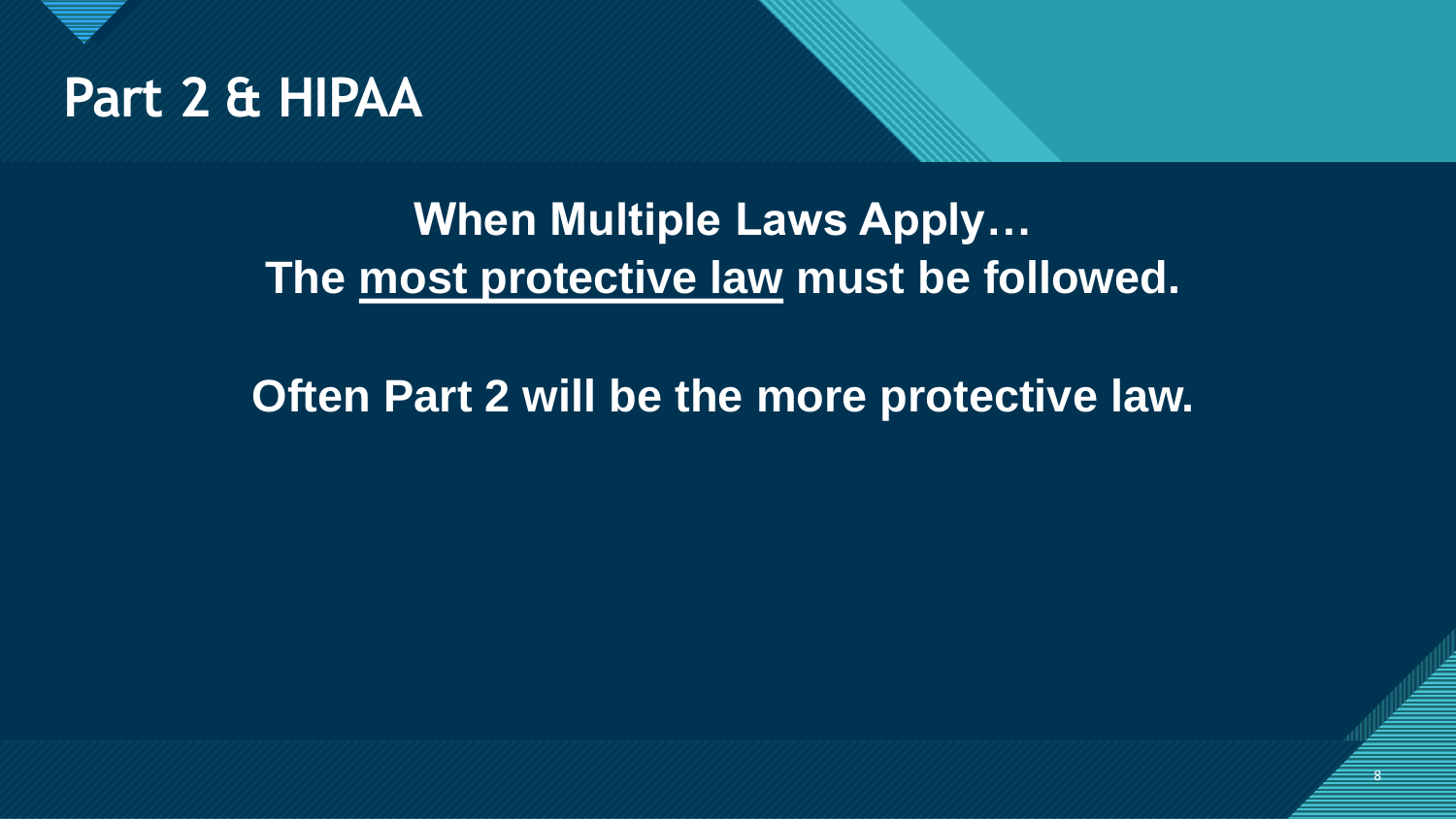

### **When multiple laws apply, the most protective law must be followed.**

### **Often Part 2 will be the more protective law.**

9 9

#### • e.g. Disclosing a record for treatment purposes.

- HIPAA permits disclosures for treatment purposes without patient consent.
- Part 2 requires patient consent.
- Part 2 is more protective, so written patient consent must be obtained.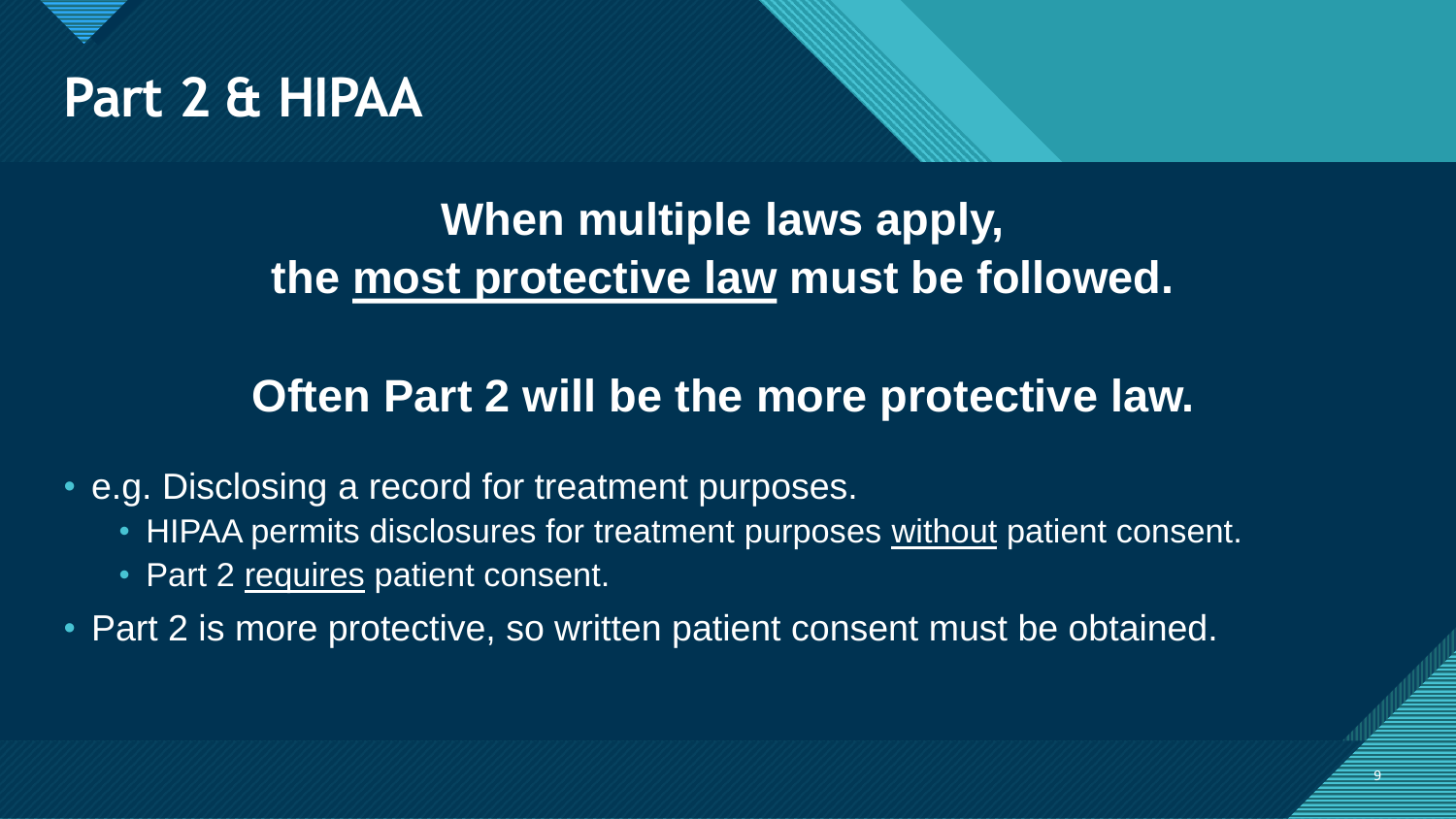10

10

Entities & Information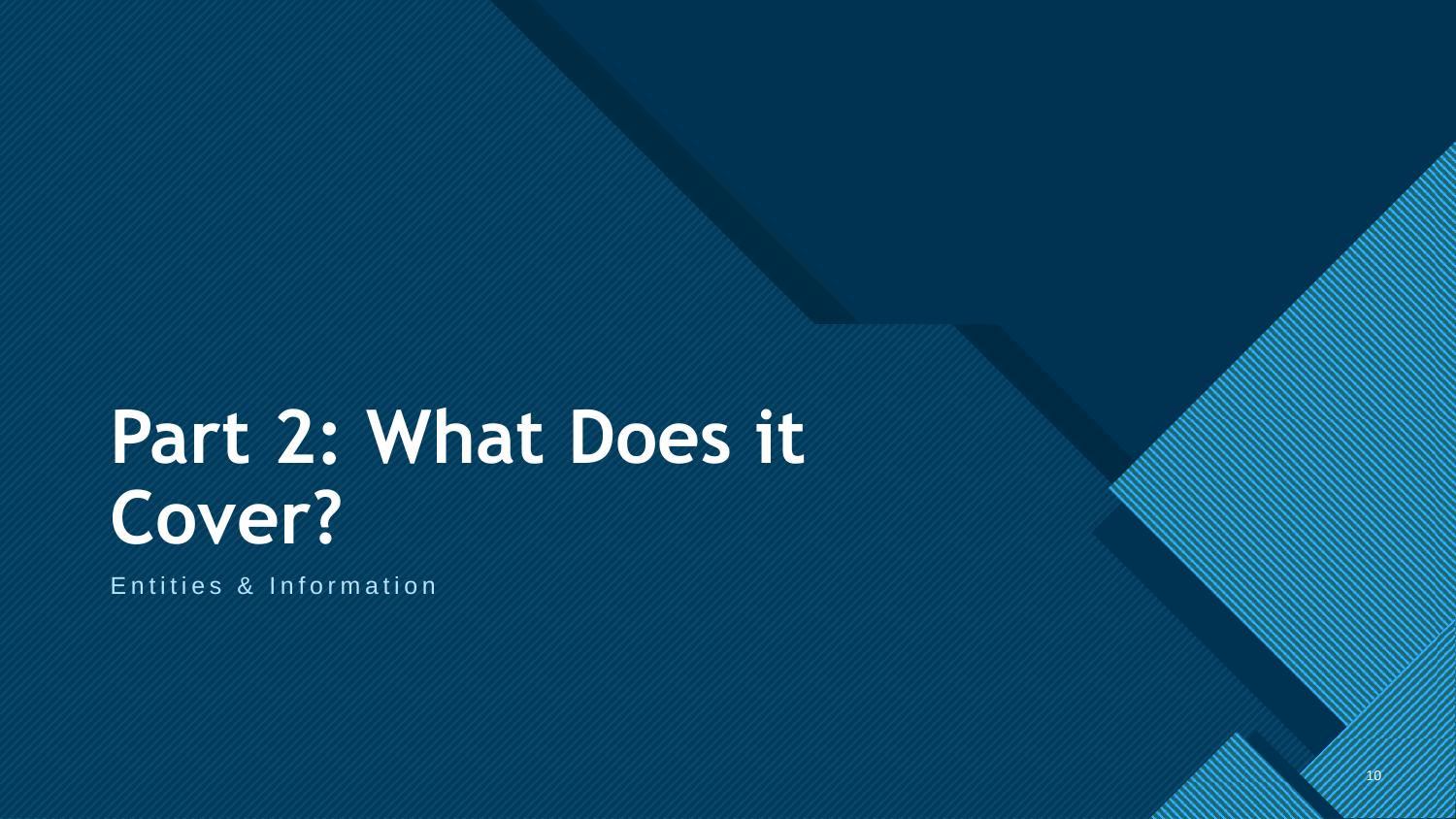

- What is a Part 2 Program?
	- A federally assisted entity that "holds itself out as providing, and provides, substance use disorder diagnosis, treatment, or referral for treatment."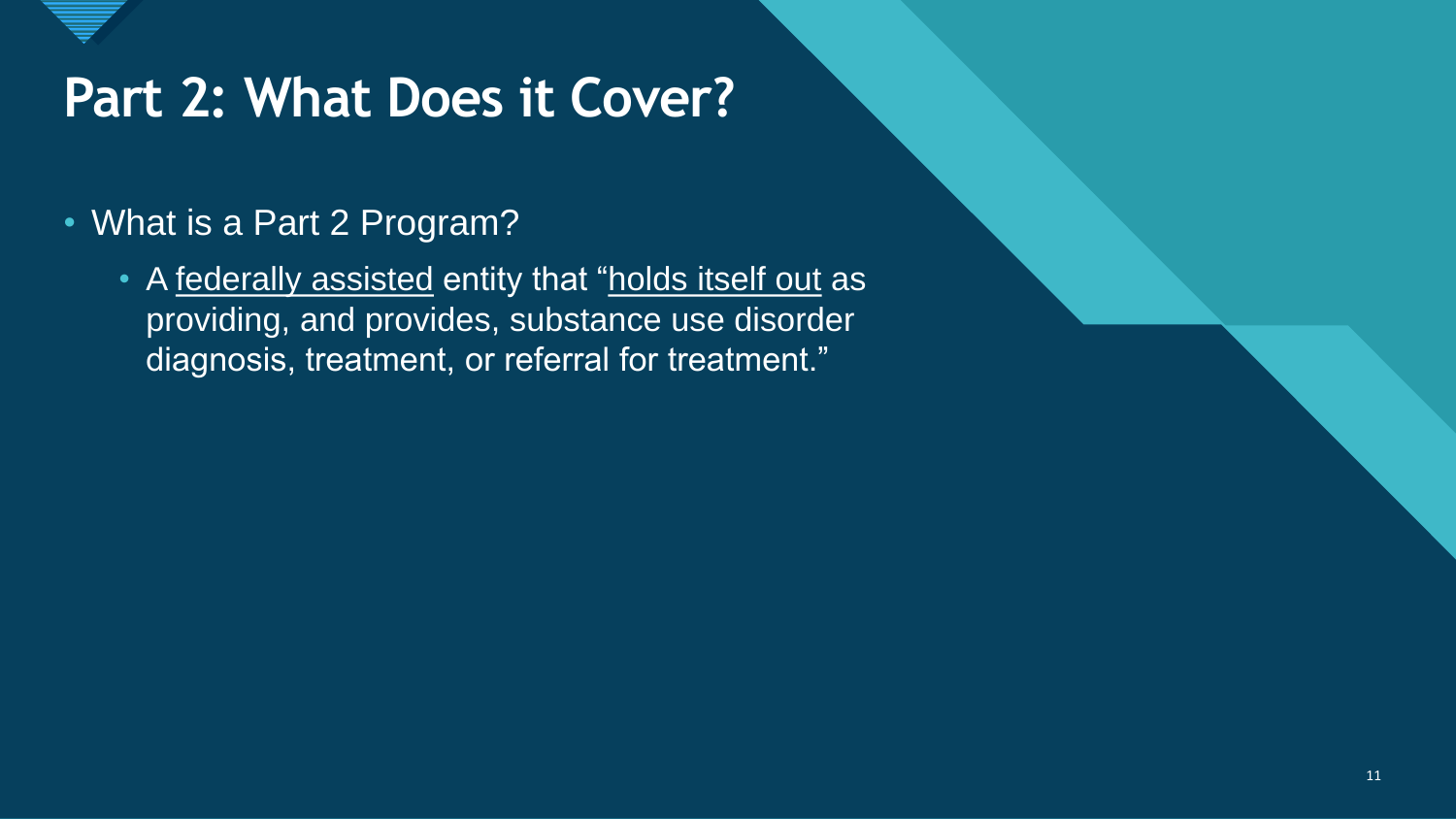

- What is a Part 2 Program?
	- A federally assisted entity that "holds itself out as providing, and provides, substance use disorder diagnosis, treatment, or referral for treatment."
- Could be:
	- An entity or individual on its own (like a rehabilitation facility)
	- An identified unit within a general medical facility
	- Medical personnel or other staff in a general medical facility whose primary function is the provision of SUD treatment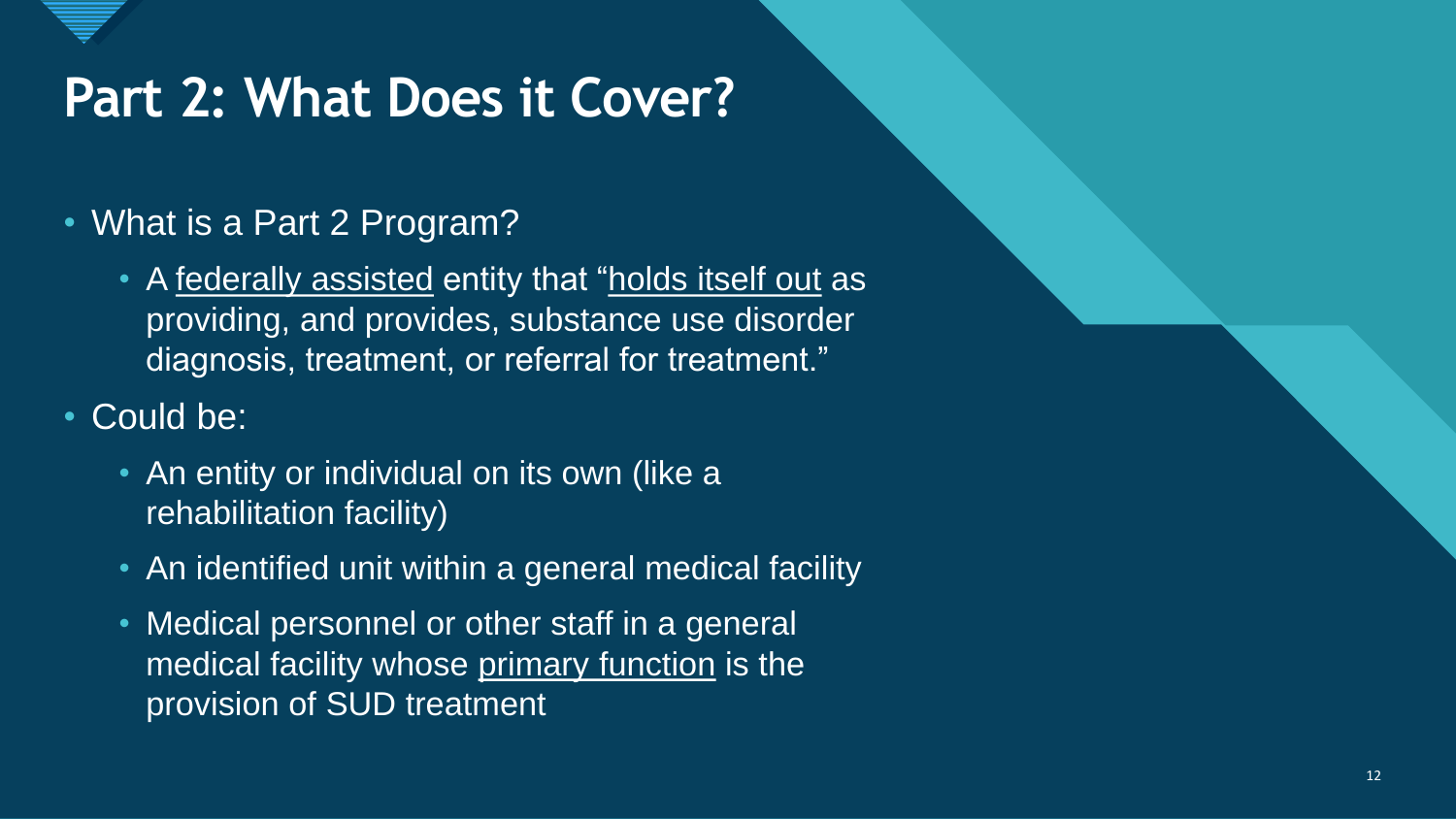

#### • What is a Part 2 Program?

- A federally assisted entity that "holds itself out as providing, and provides, substance use disorder diagnosis, treatment, or referral for treatment."
- "Federally assisted" is interpreted very broadly, and most entities out there are federally assisted. Includes:
	- **Receiving any federal funding**
	- Having any license, registration, certification from the federal government (e.g. DEA license to prescribe)
	- Medicare/Medicaid provider
	- Non-profit status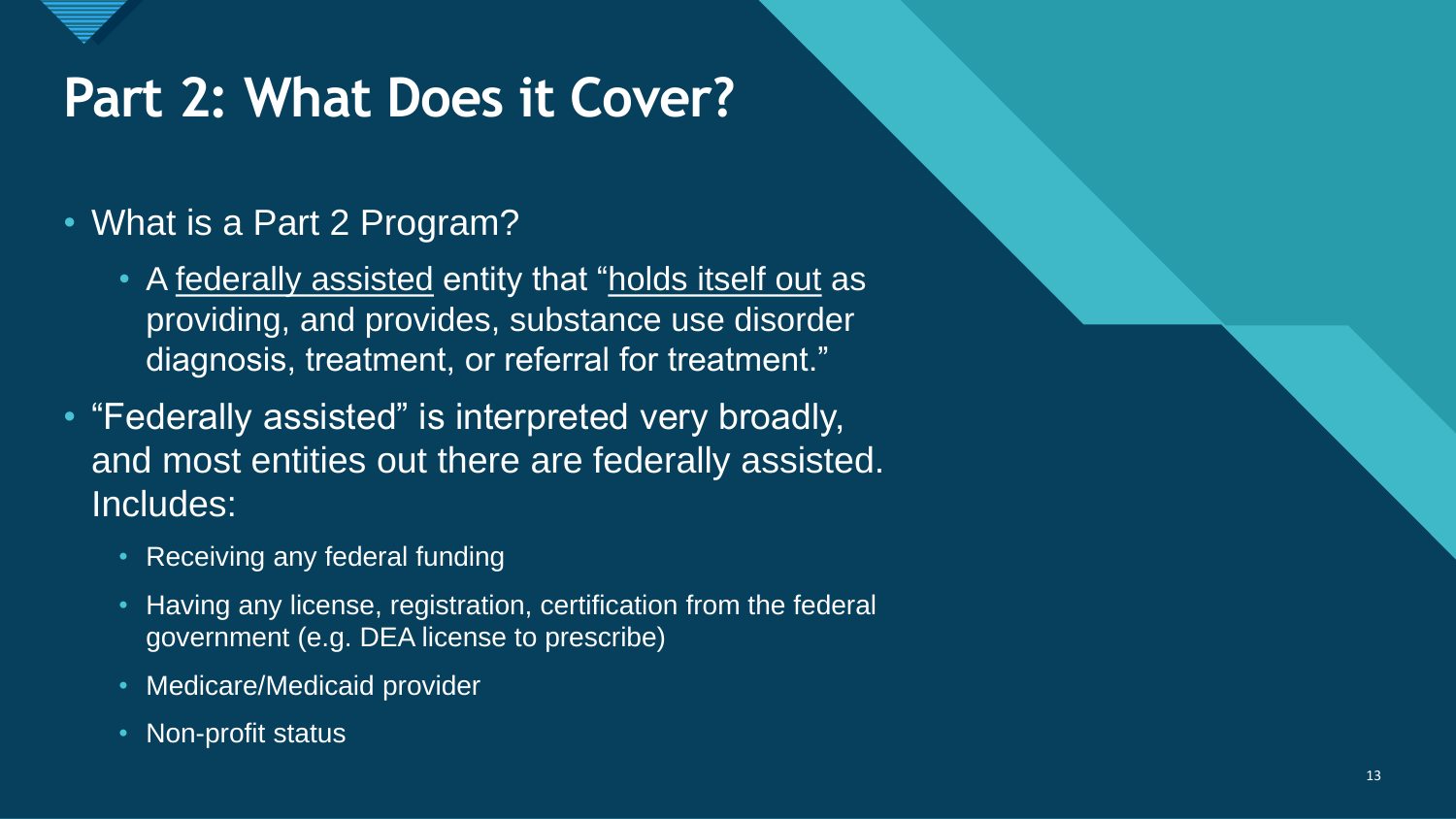

#### • What is a Part 2 Program?

- A federally assisted entity that "holds itself out as providing, and provides, substance use disorder diagnosis, treatment, or referral for treatment."
- An emergency room in a general hospital where 95% of its work is SUD-related services (say due to a drug epidemic) is still not a Part 2 Program unless it is identified as a SUD provider and "holds itself out" to the public as providing SUD services.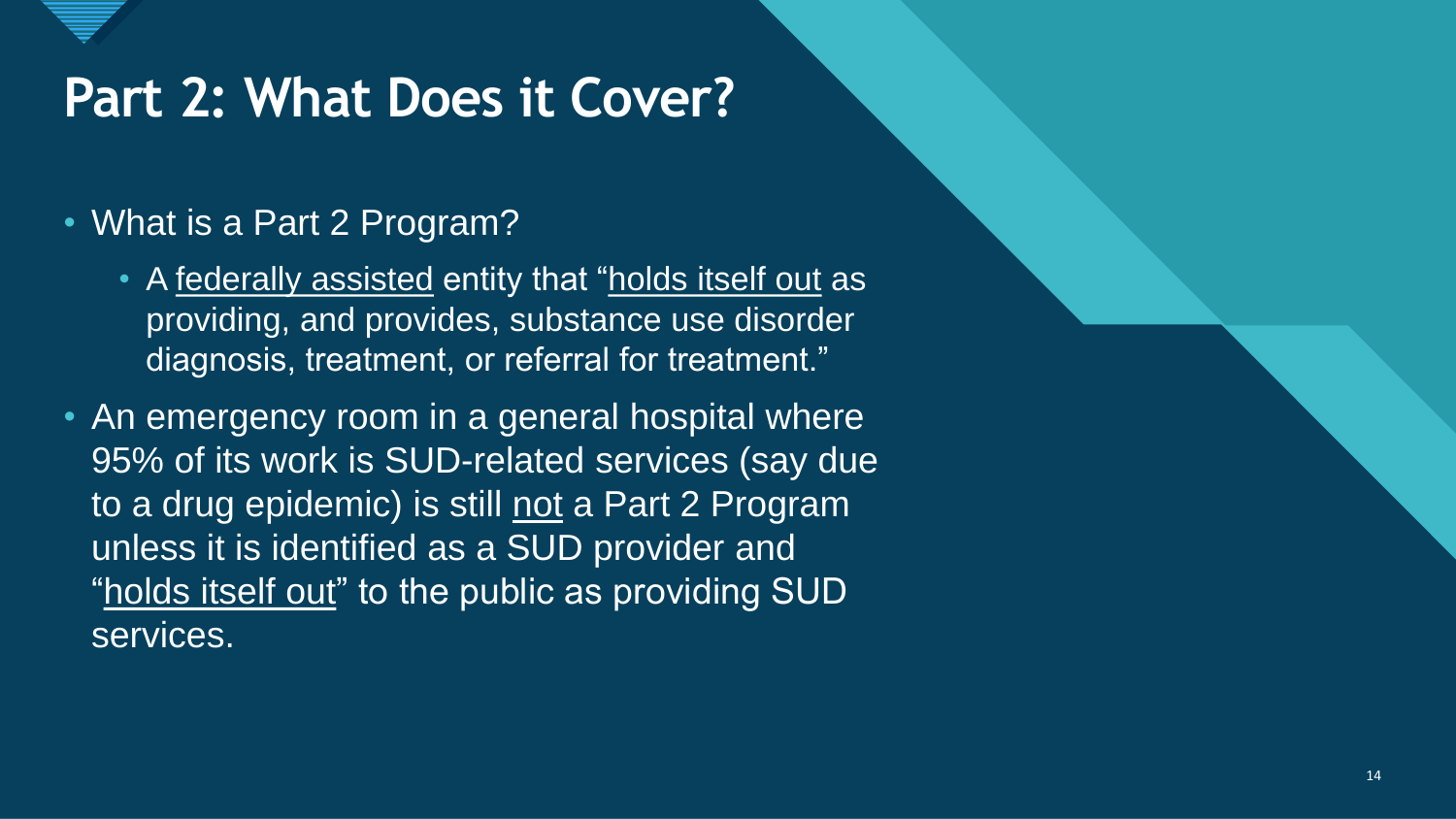

#### • What is a Part 2 Program?

- A federally assisted entity that "holds itself out as providing, and provides, substance use disorder diagnosis, treatment, or referral for treatment."
- BUT a doctor in that same general hospital who is identified as a SUD provider and whose work is 95% SUD-related services (say due to a drug epidemic) is a Part 2 Program.
	- The difference: the doctor is identified as a SUD provider and her primary function is SUD services, regardless of what she "holds herself out" to the public.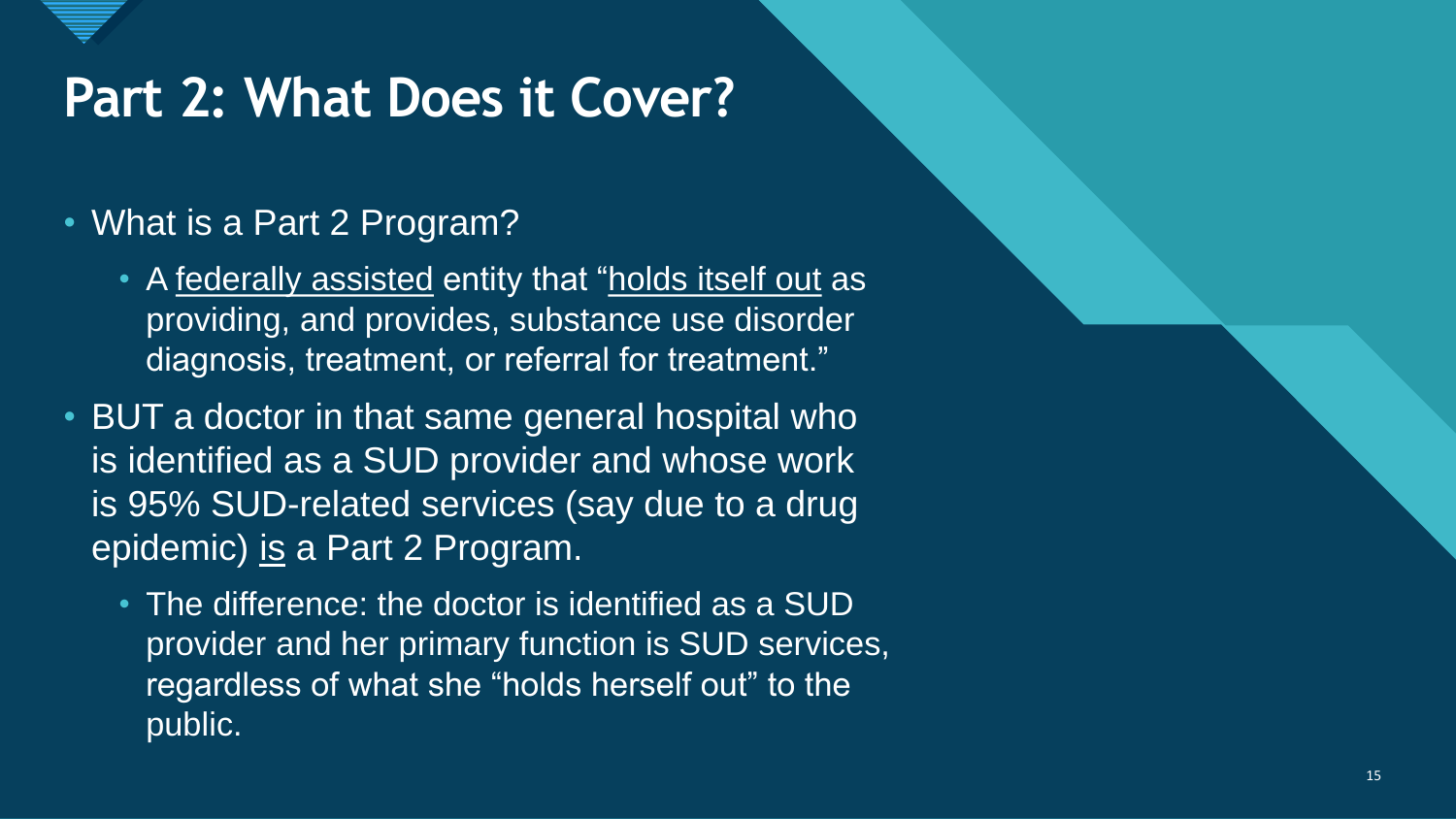

- Information: Part 2 protects information that identifies someone as seeking or receiving substance use disorder (SUD) services from a Part 2 program.
	- E.g. name, address, date of birth, social security number, fingerprints, status in the program, diagnosis, treatment, medication
- Includes information in any form written, verbal, electronic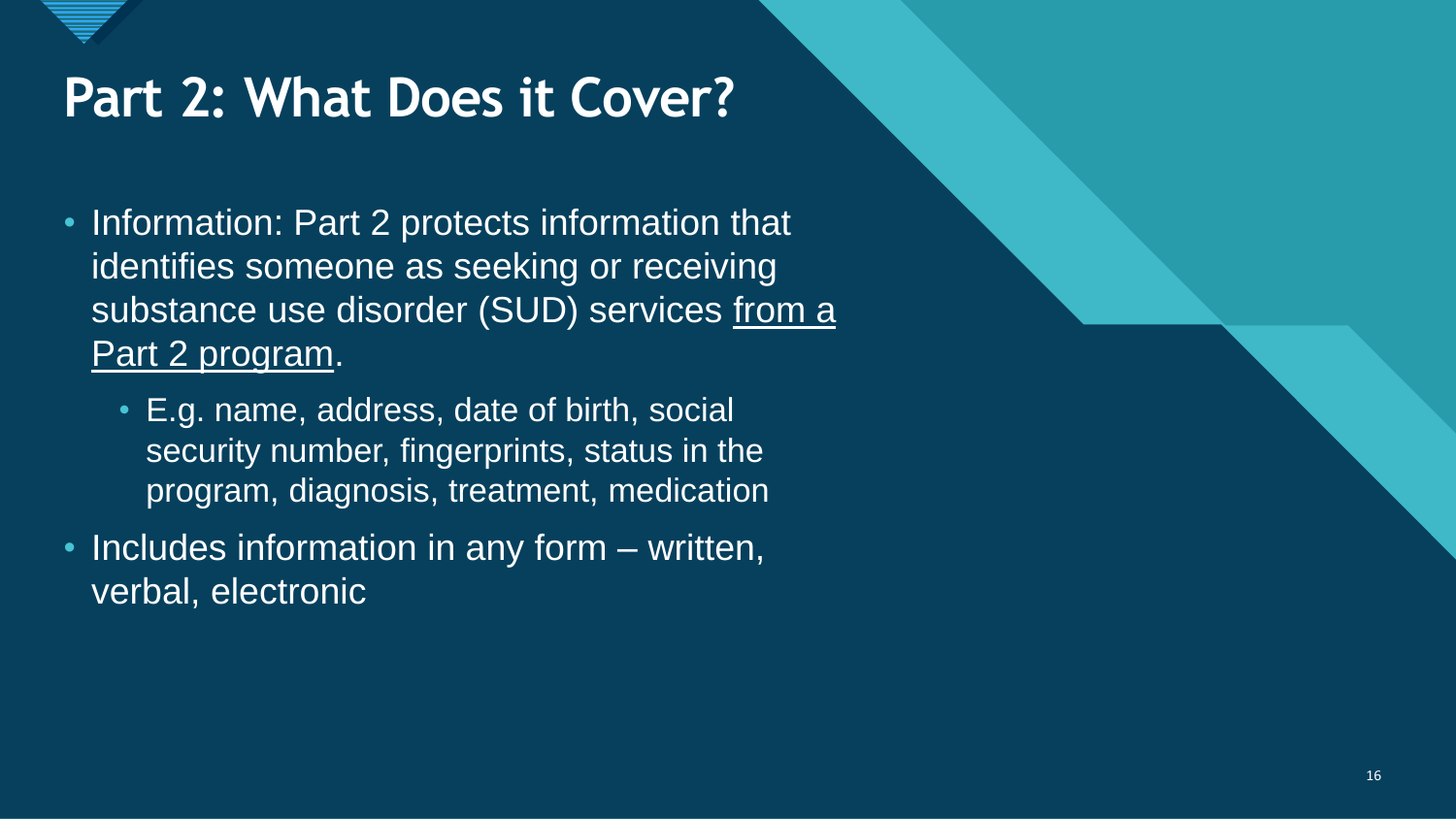

- All Part 2 information relates to SUDs
- But not all SUD information is subject to Part 2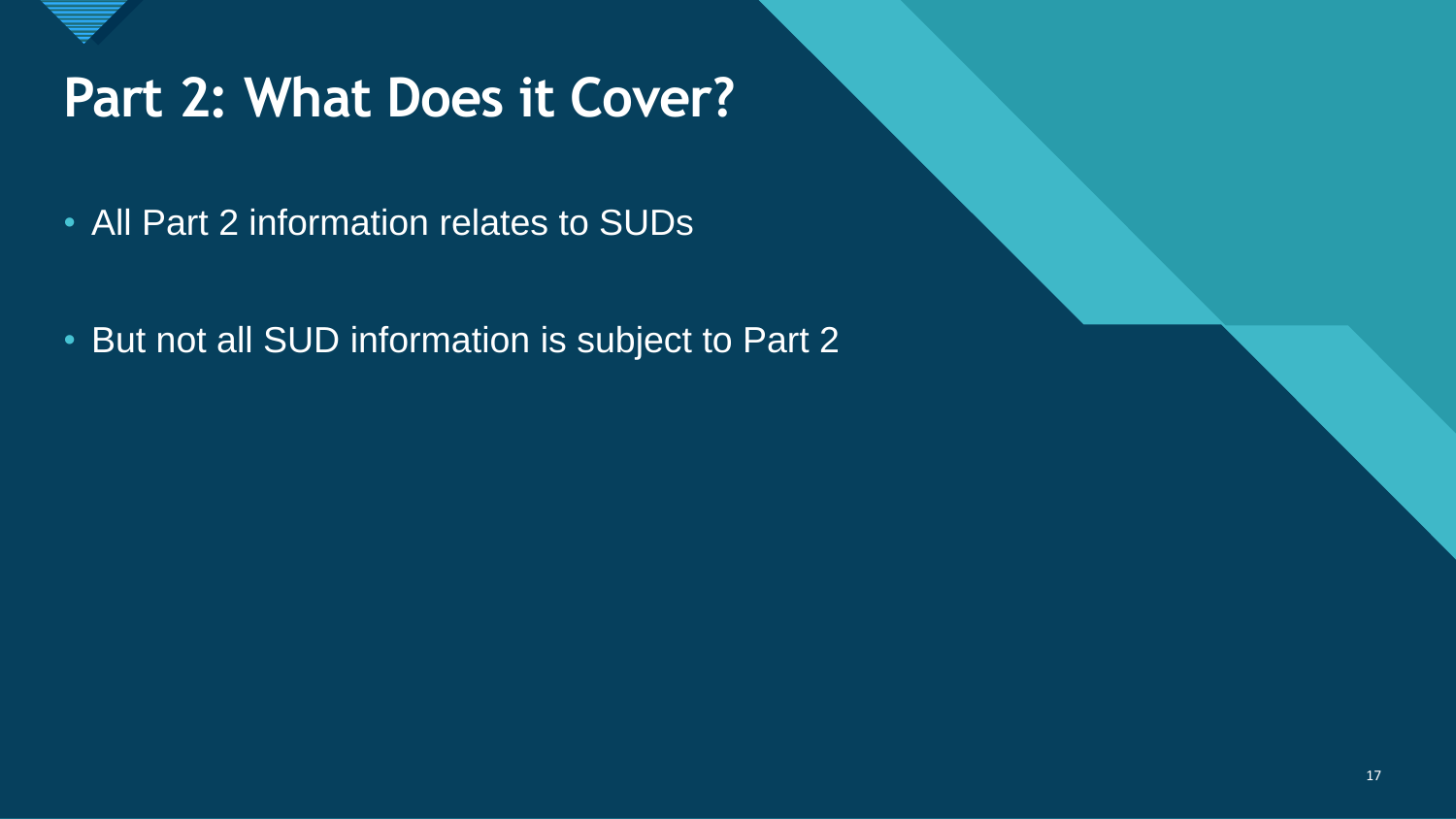

- All Part 2 information relates to SUDs
- But not all SUD information is subject to Part 2
- For Part 2 to be applicable, the information must have arisen from a Part 2 Program and must relate to a SUD.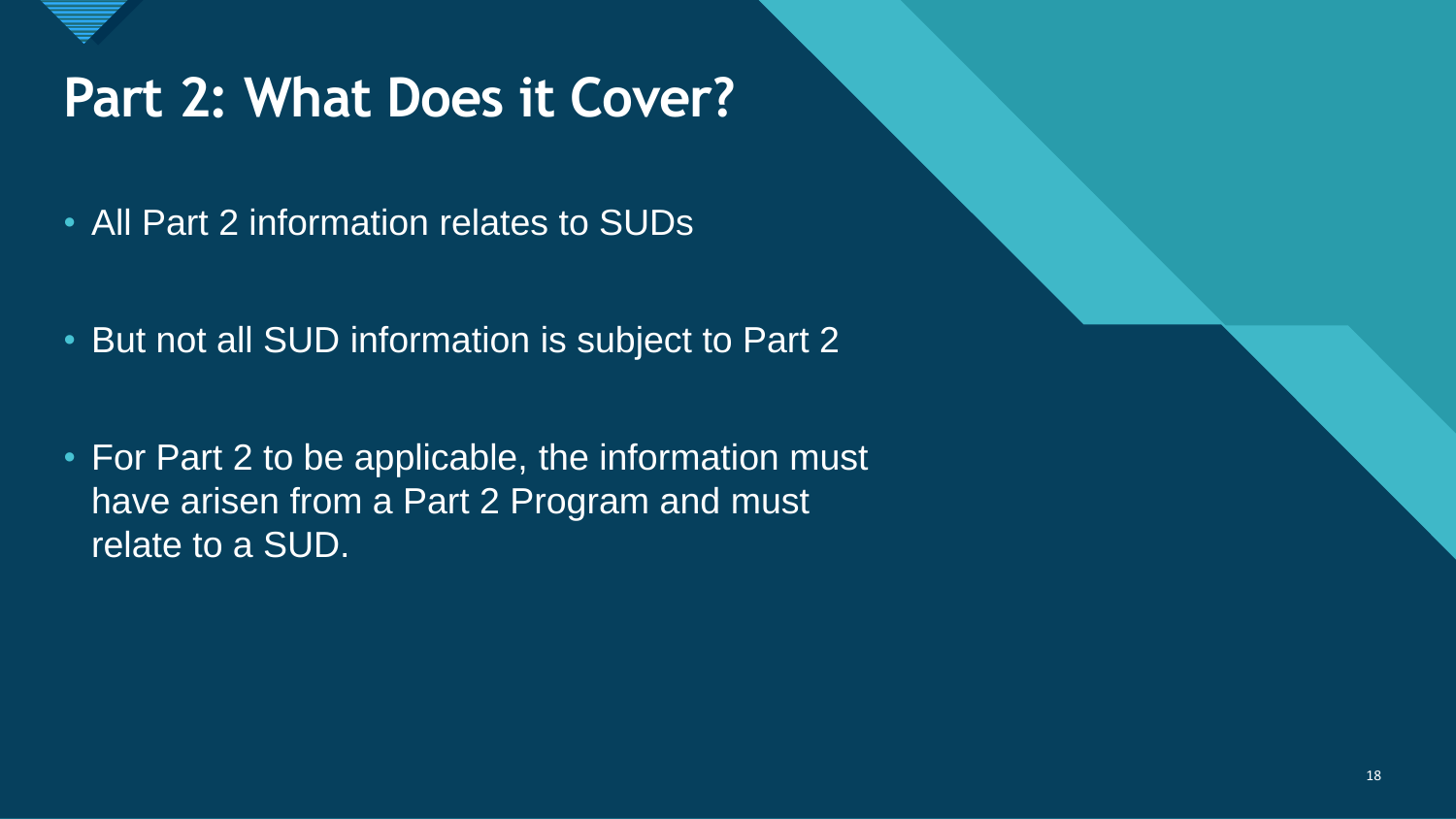

- Examples where Part 2 doesn't apply
- All Part 2 information relates to SUDs, but not all SUD information is subject to Part 2
	- Example 1: ABC Rehab holds itself out as providing treatment services for alcohol, drug, and gambling addiction. John enters the program for his gambling problem.
		- John's information is *not* subject to Part 2 (not relating to a SUD)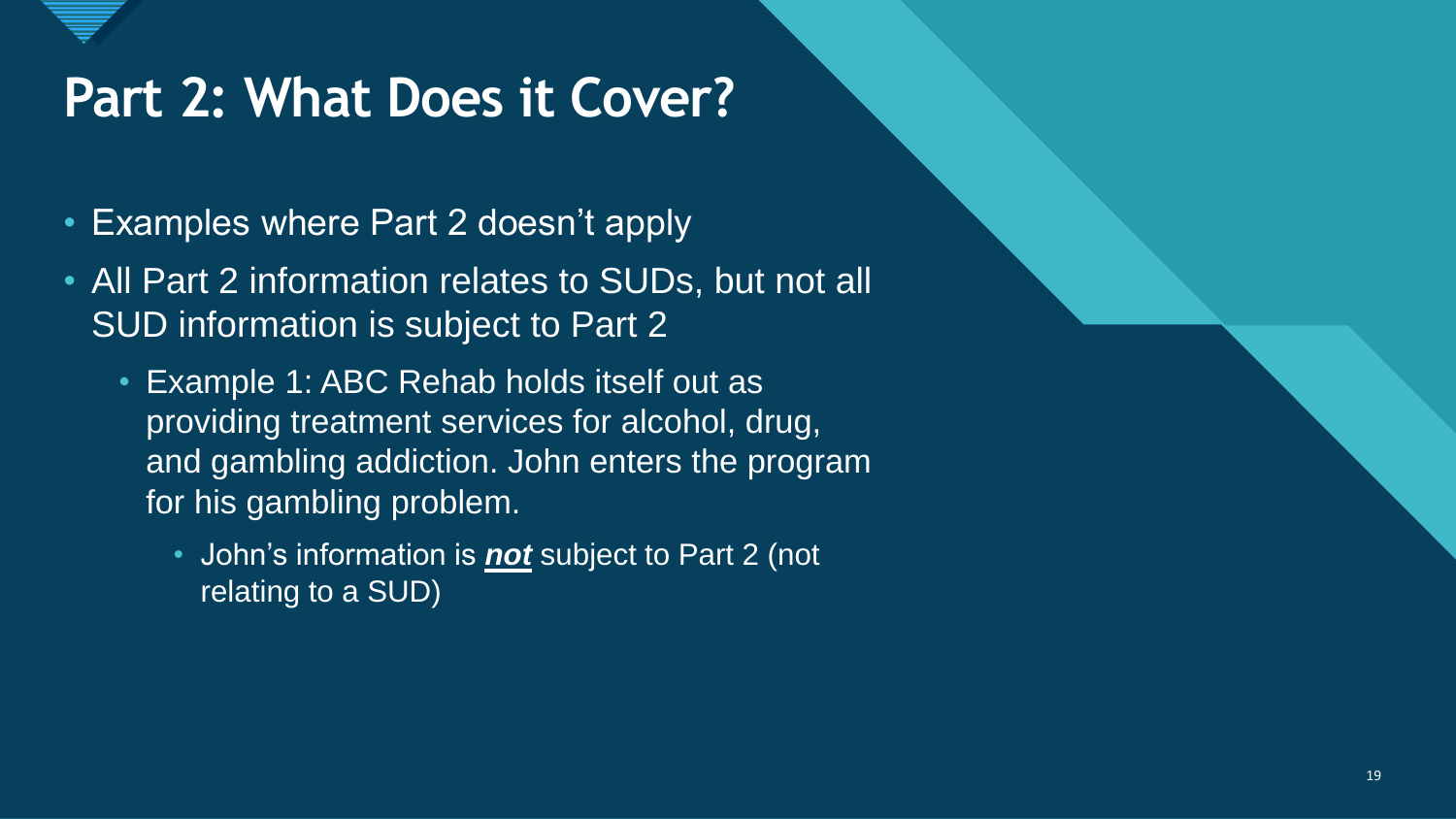

- Examples where Part 2 doesn't apply
- All Part 2 information relates to SUDs, but not all SUD information is subject to Part 2
	- Example 2: Acme Hospital is a general hospital with an emergency unit. Jane suffers a heroin overdose and is taken to the emergency unit, where she is treated with naloxone.
		- Jane's information is *not* subject to Part 2 (relates to a SUD, but it wasn't at a Part 2 Program)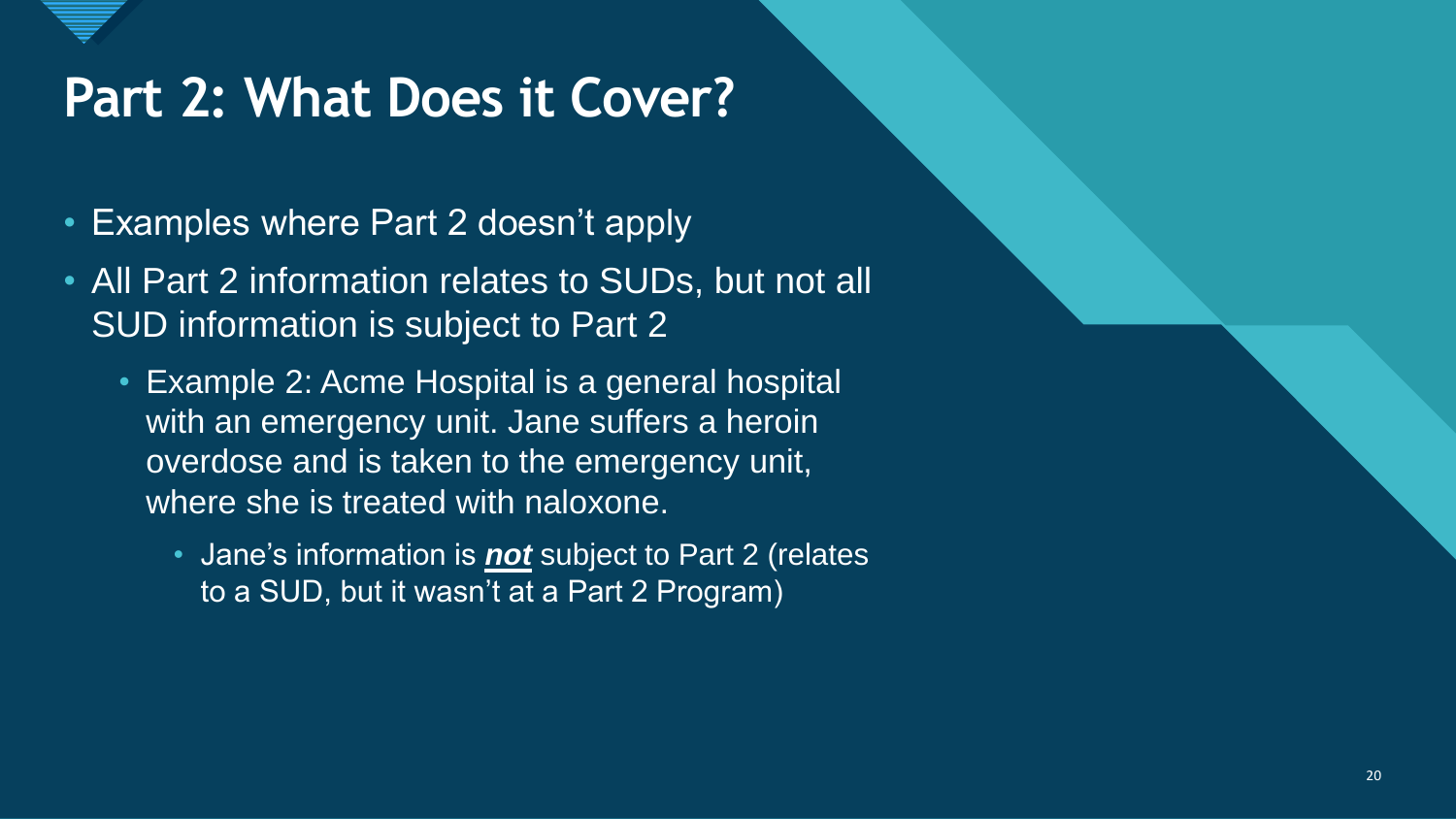

- All Part 2 information relates to SUDs
- But not all SUD information is subject to Part 2
- For Part 2 to be applicable, the information must have arisen from a Part 2 Program and must relate to a SUD.
- Questions?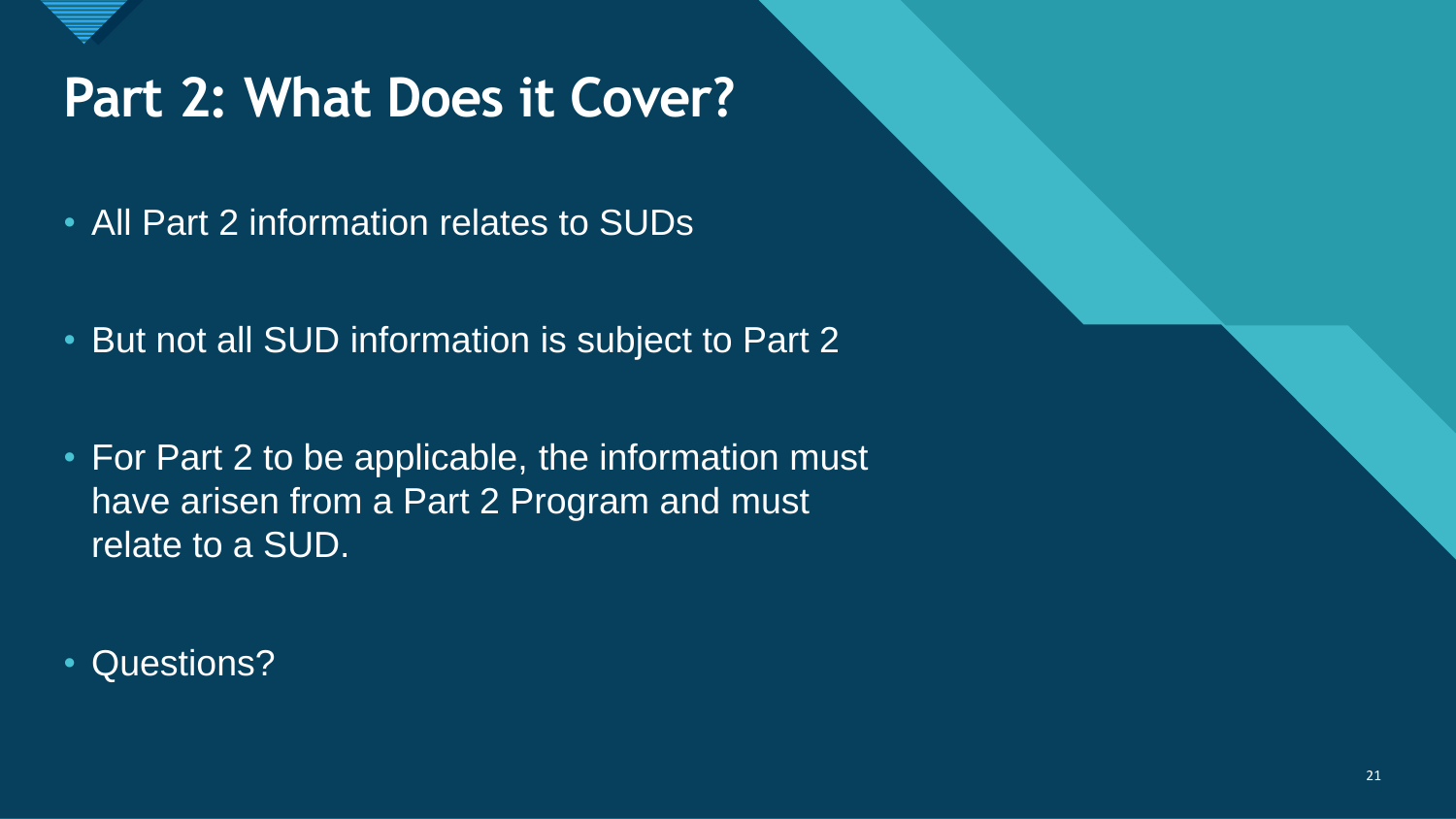# **Who Must Follow Part 2?**

22

22

Part 2 Programs & Lawful Holders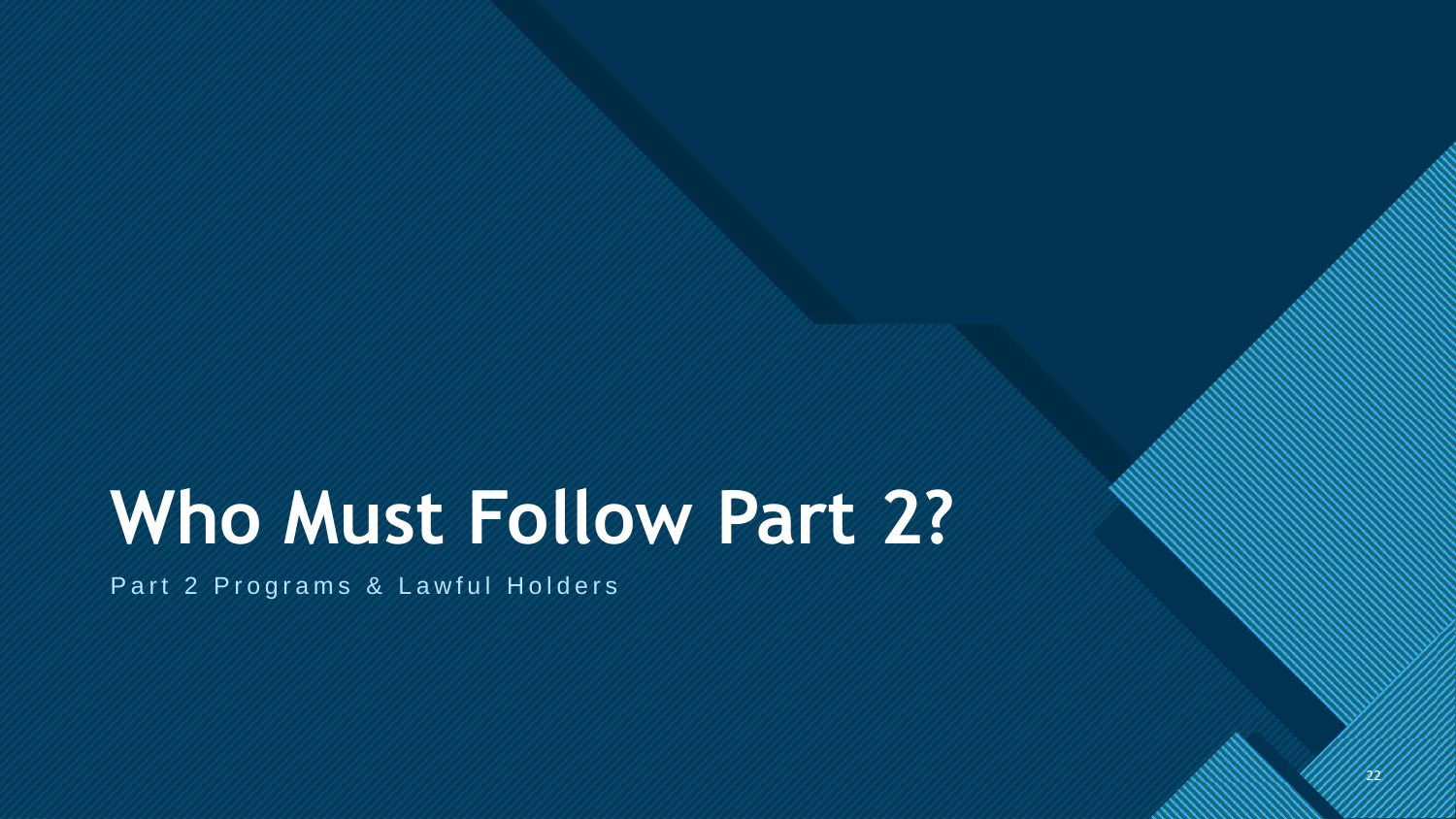

# **Who Must Follow Part 2?**

- Part 2 Programs (A federally assisted entity that "holds itself out as providing, and provides, substance use disorder diagnosis, treatment, or referral for treatment.")
	- Standalone entities
	- Identified units within a general facility
	- Identified staff within a general facility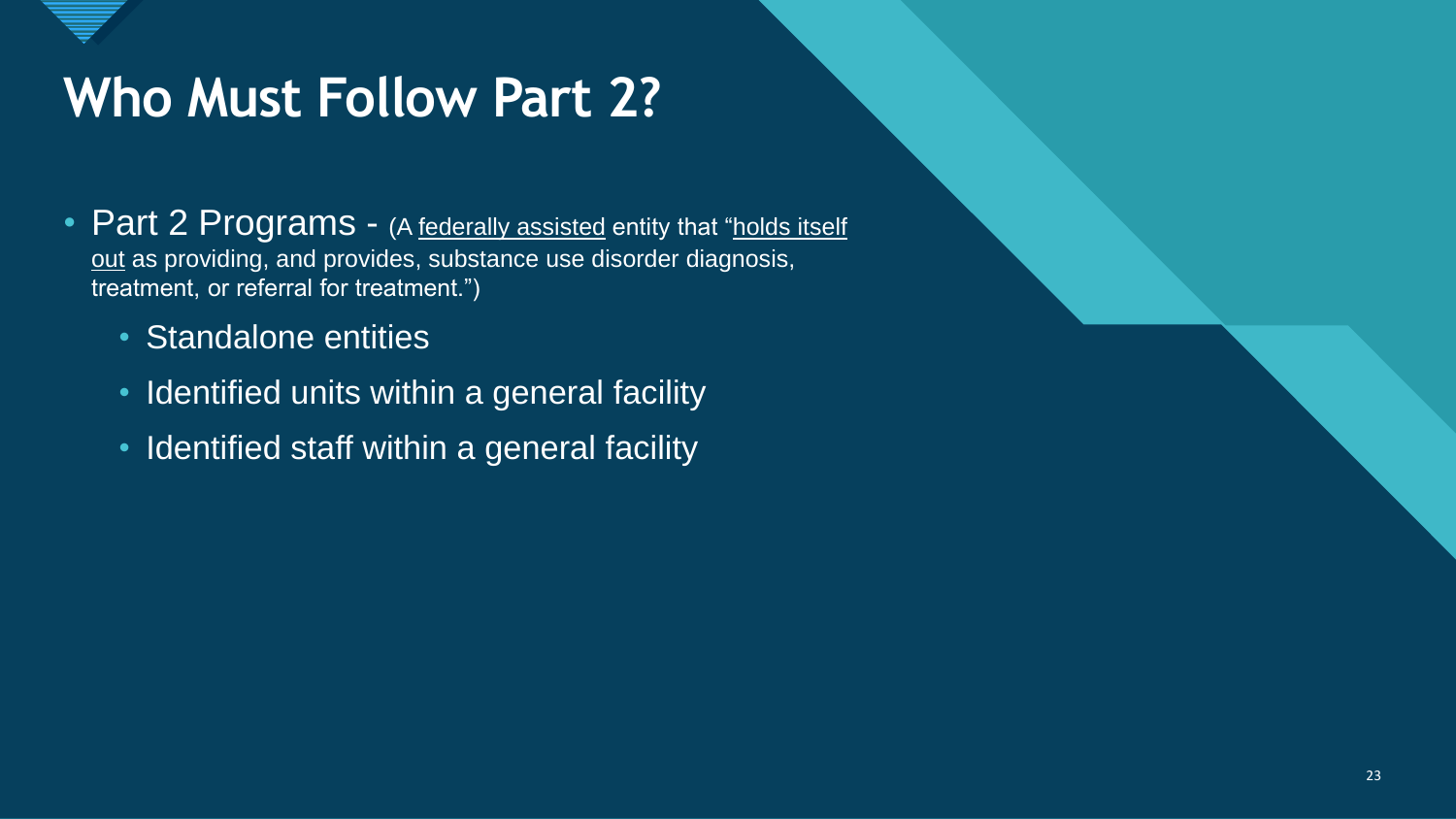

# **Who Must Follow Part 2?**

- Lawful Holders: anyone who receives protected records from a Part 2 Program
	- Primary care providers
	- Social workers
	- Contractors
	- Lawyers
- Lawful holders will often (but not always) will get Part 2 information either via
	- written patient consent, or
	- Qualified Service Organization Agreement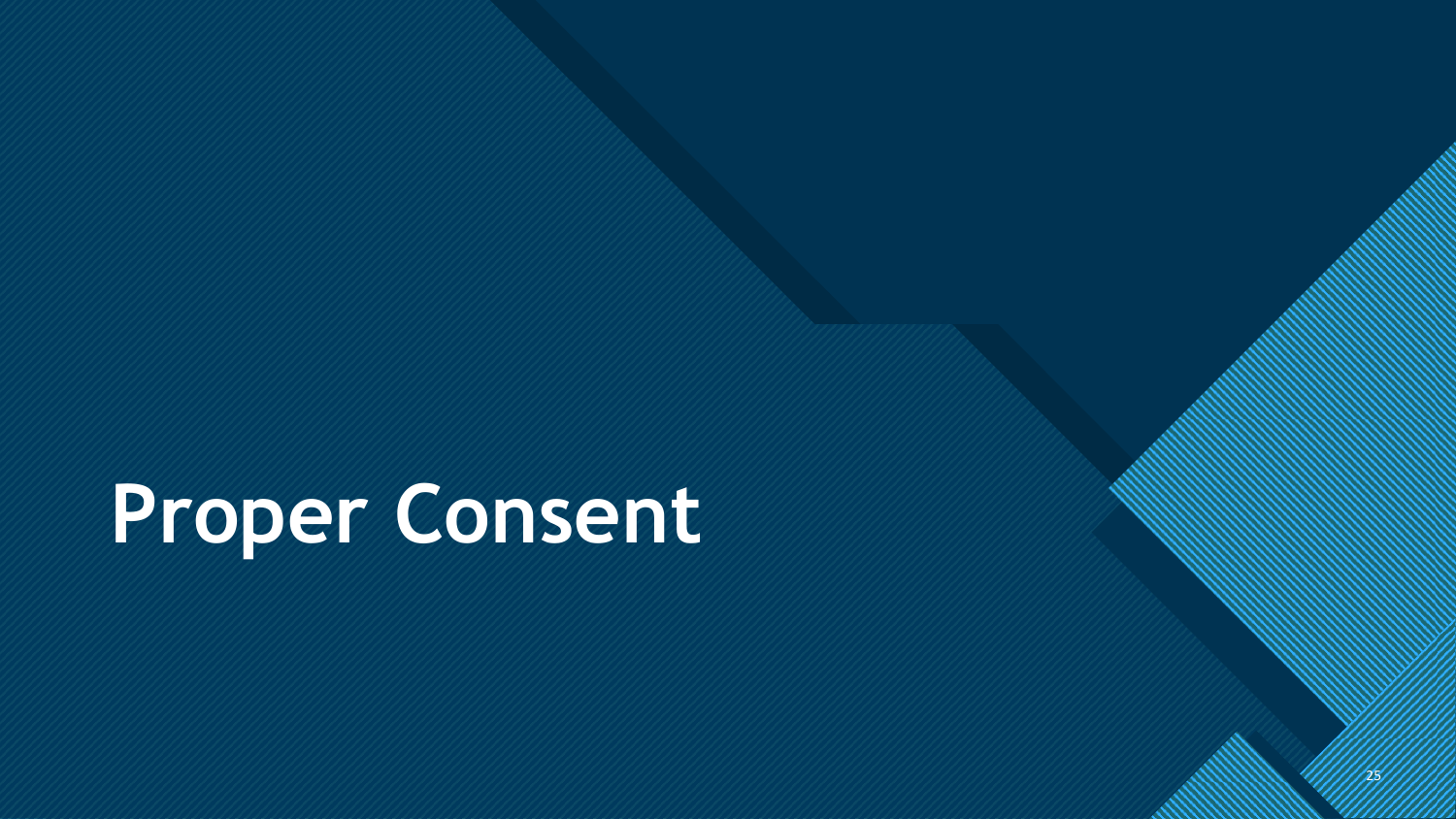- In most cases, Part 2 information cannot be shared without written patient consent
	- Some exceptions
- Part 2 follows the information even to non-Part 2 Programs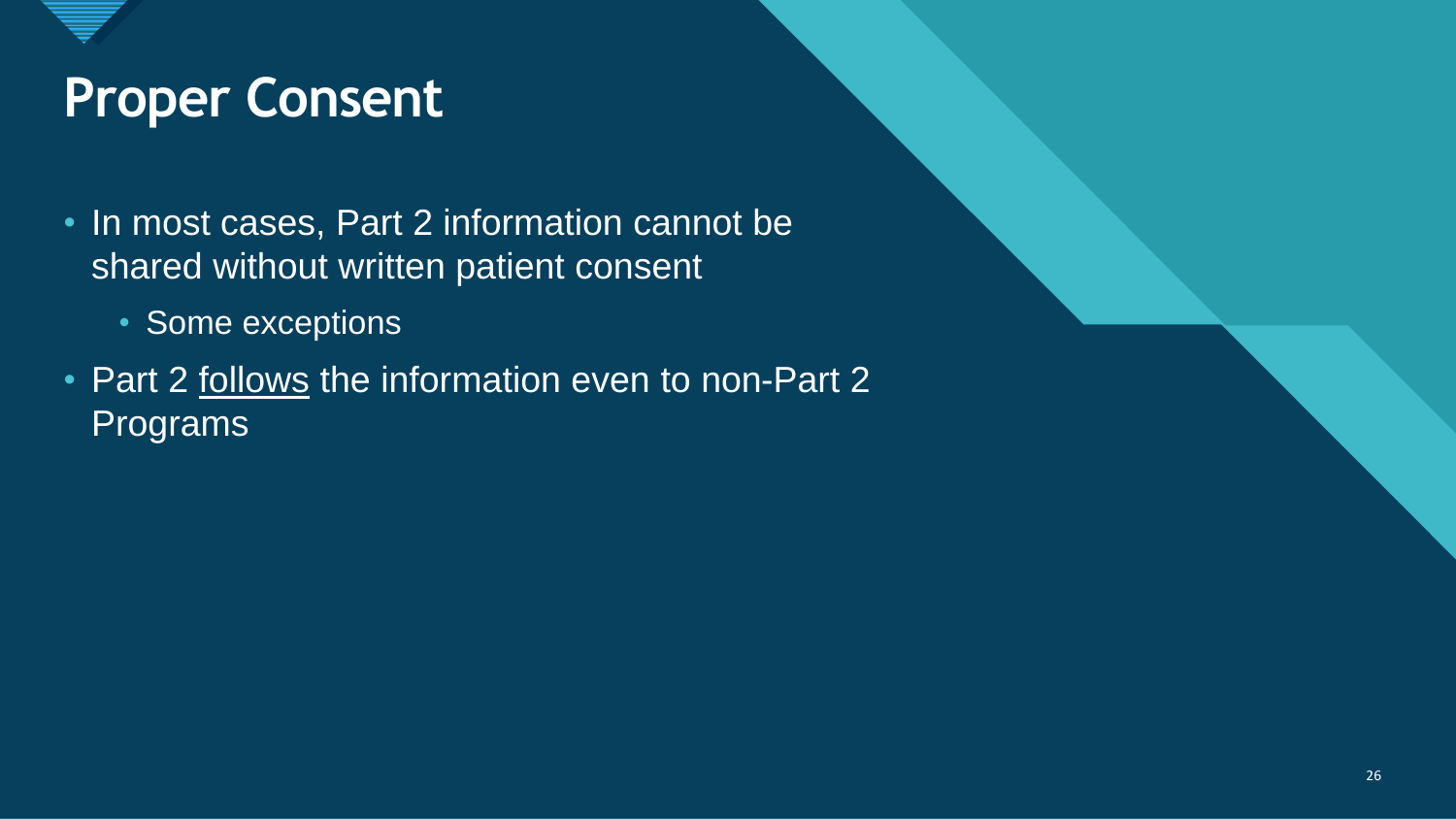- 9 required elements to a valid written consent
	- 1. Patient name
	- 2. Who is making the disclosure
	- 3. Who is receiving the information
	- 4. How much and what type of information being disclosed
	- 5. Purpose of the disclosure
	- 6. Patient notice of right to revoke consent
	- 7. Expiration date/event/condition
	- 8. Patient signature
	- 9. Date signed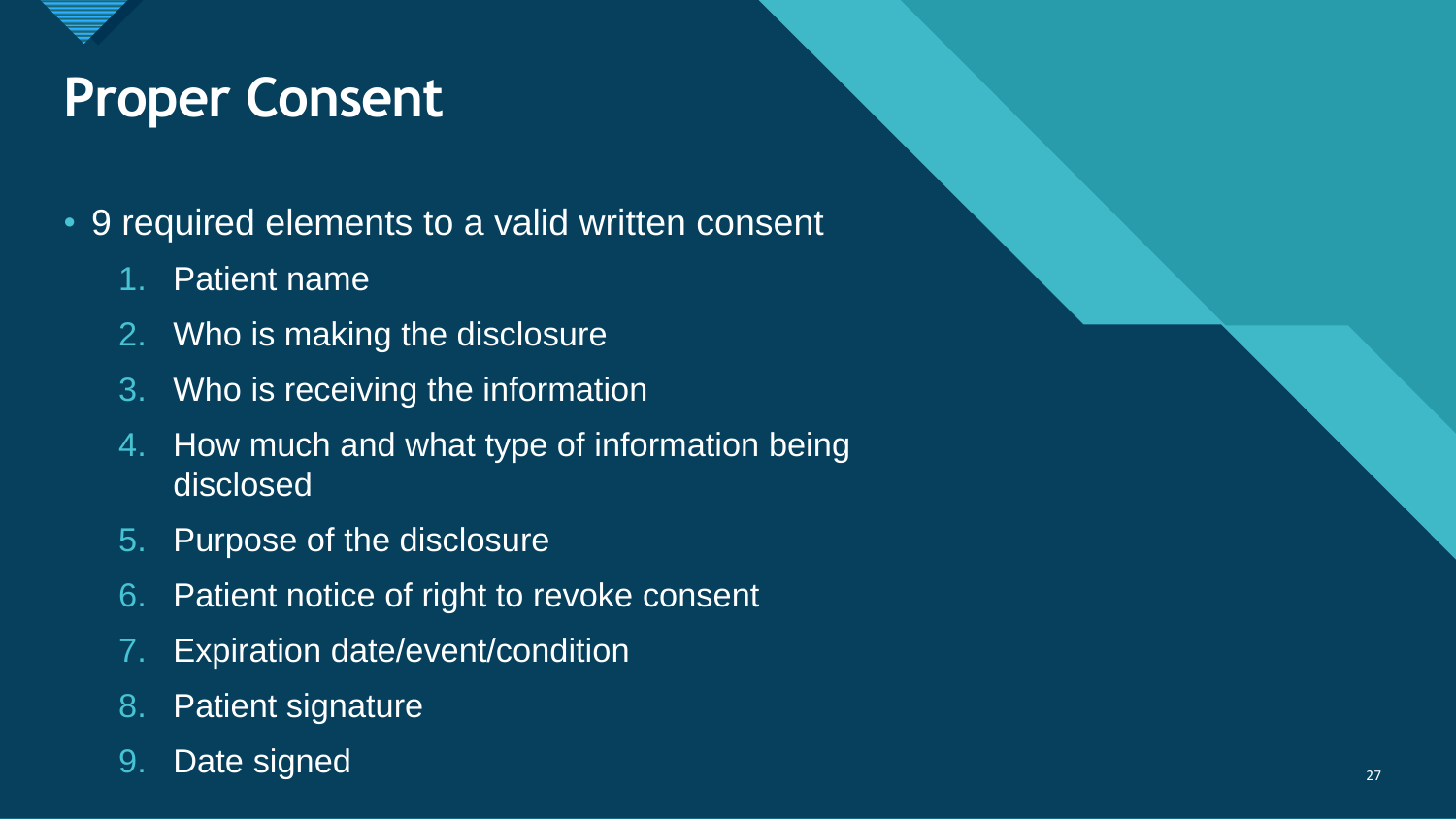- Consent forms may now authorize disclosure to an individual or entity (changed in 2020)
	- Previously, could only name individuals, which could make disclosure difficult
	- Also it is no longer required for an entity to have a treating provider relationship with patient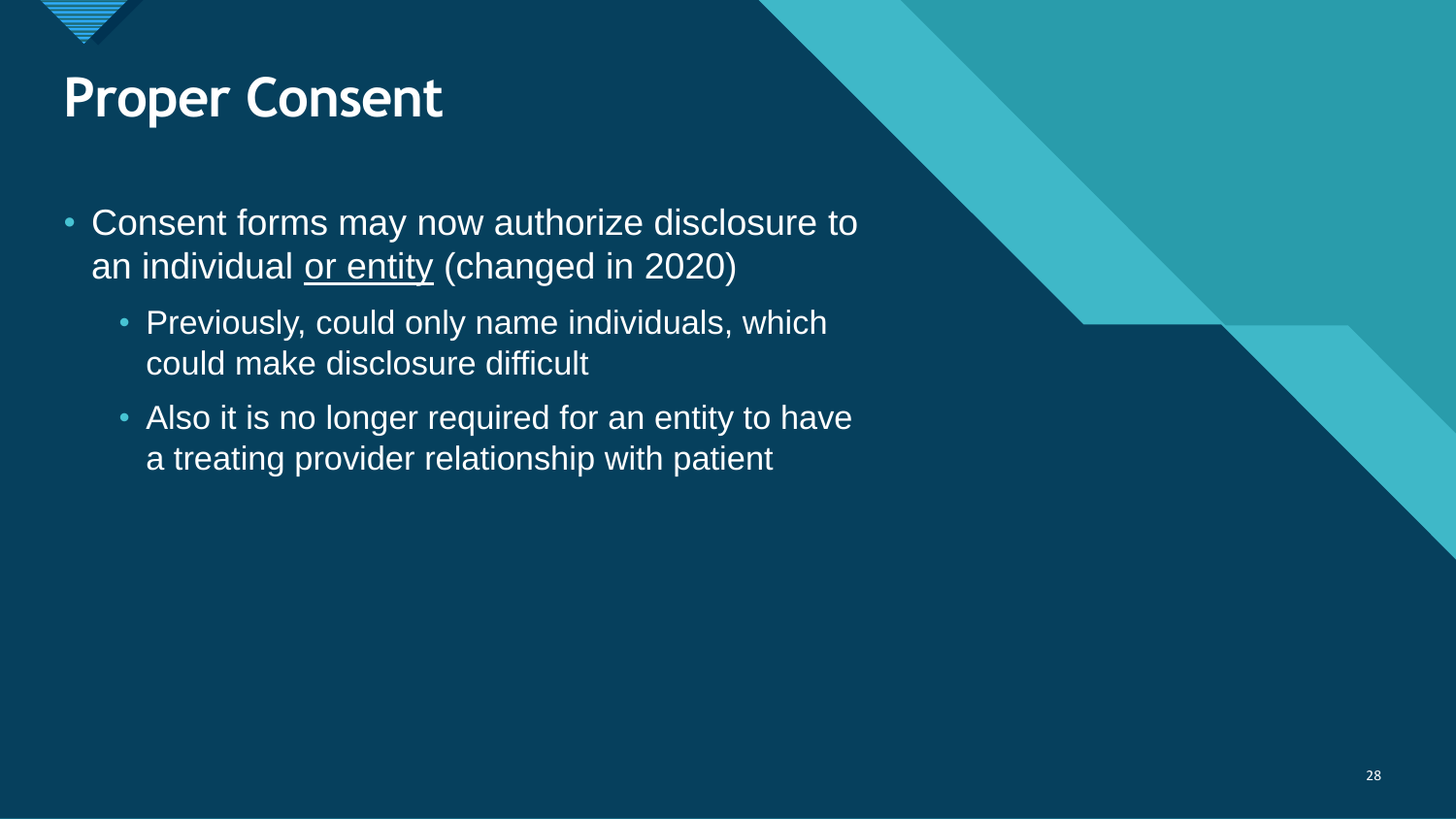#### • Consent forms must be accompanied with a written notice prohibiting re-disclosure

- (1) This record which has been disclosed to you is protected by federal confidentiality rules (42 CFR part 2). The federal rules prohibit you from making any further disclosure of this record unless further disclosure is expressly permitted by the written consent of the individual whose information is being disclosed in this record or, is otherwise permitted by 42 CFR part 2. A general authorization for the release of medical or other information is NOT sufficient for this purpose (see §2.31). The federal rules restrict any use of the information to investigate or prosecute with regard to a crime any patient with a substance use disorder, except as provided at §§2.12(c)(5) and 2.65; or
- (2) 42 CFR part 2 prohibits unauthorized disclosure of these records.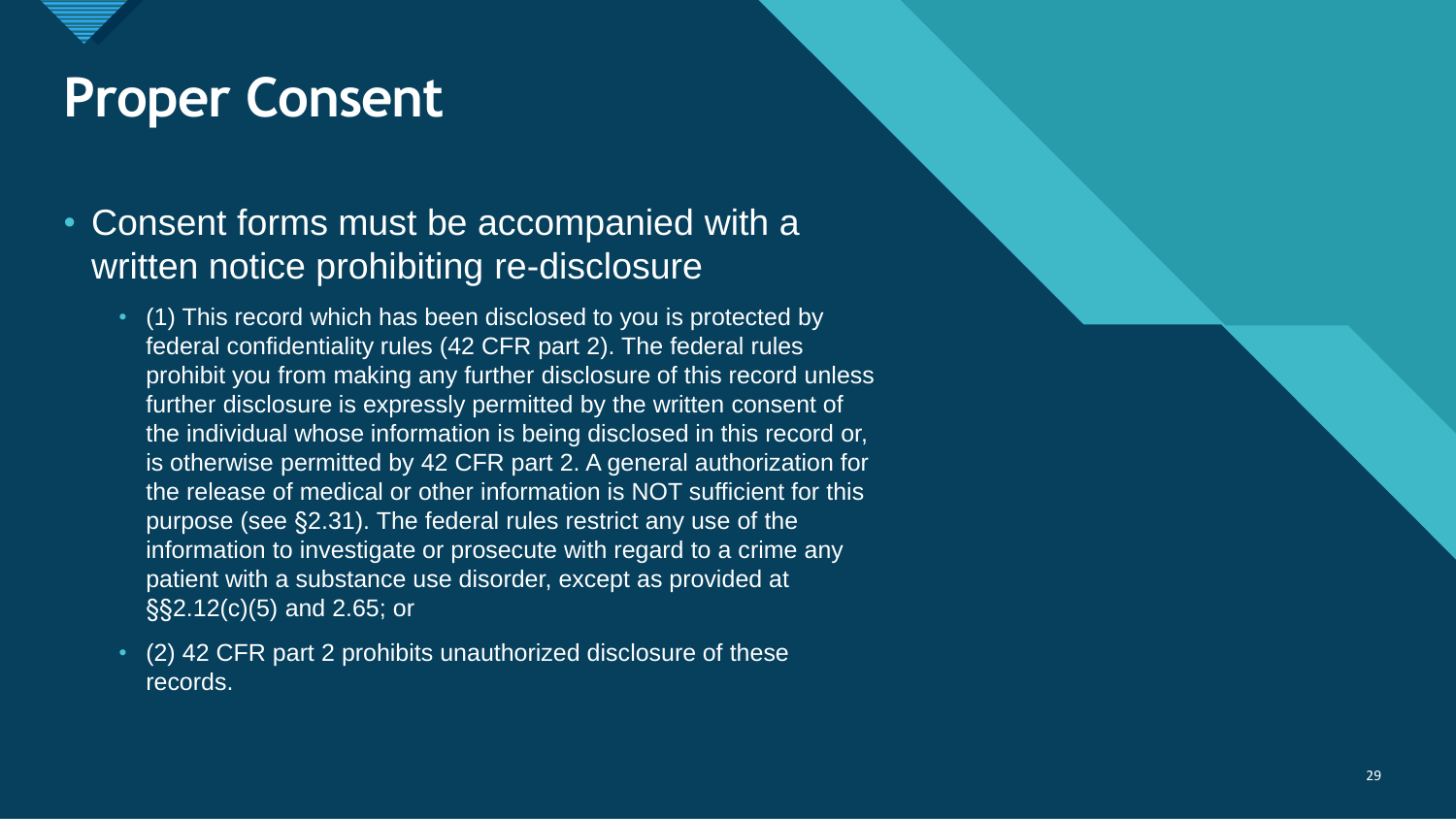- Consent & Health Information Exchanges (HIEs)
	- Part 2 information may be shared through an HIE with written patient consent
	- The consent form must specify the name of the HIE and the recipients
	- Can name specific HIE participants or a general designation (e.g. "all my current and future treating providers")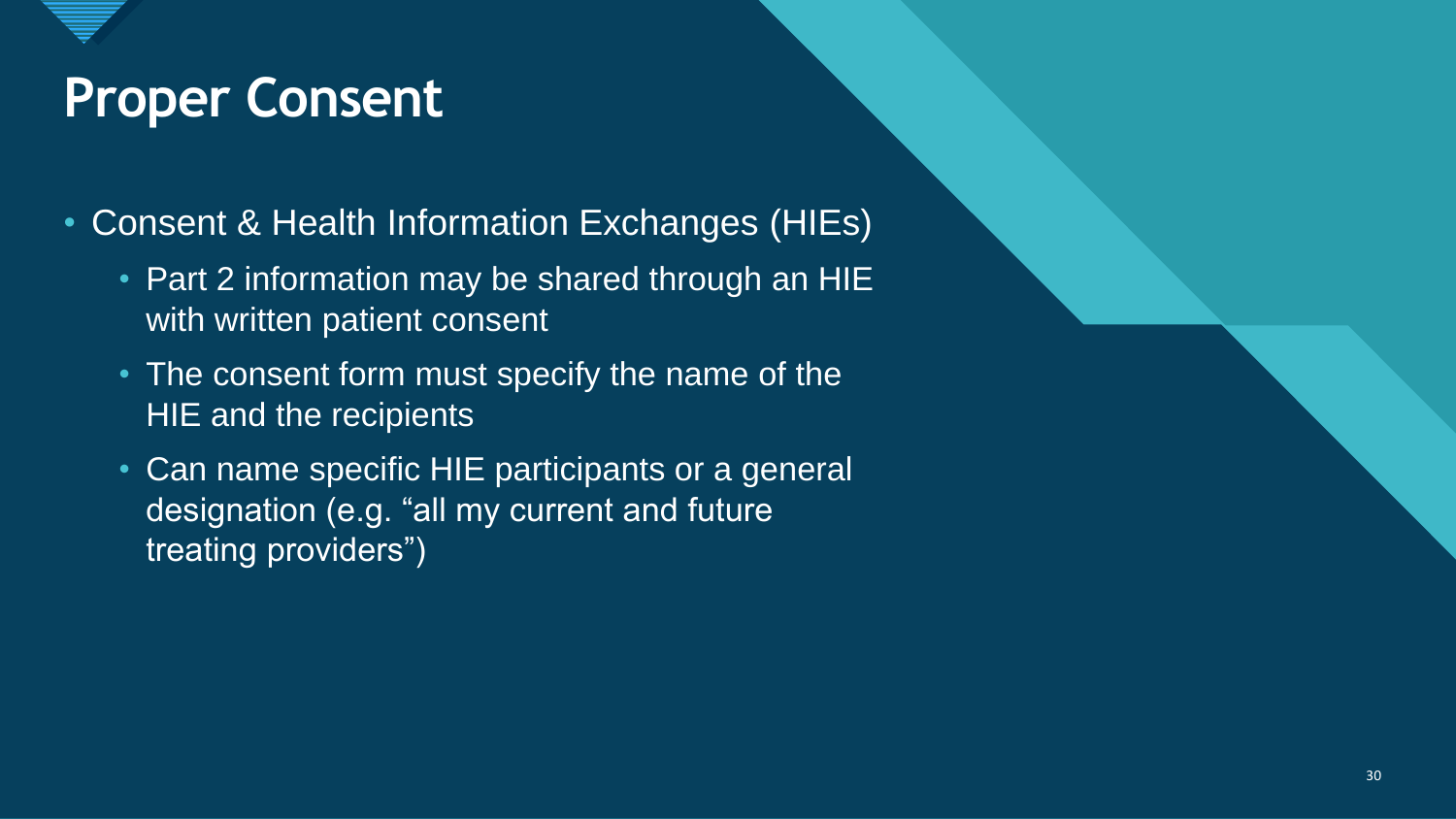31

31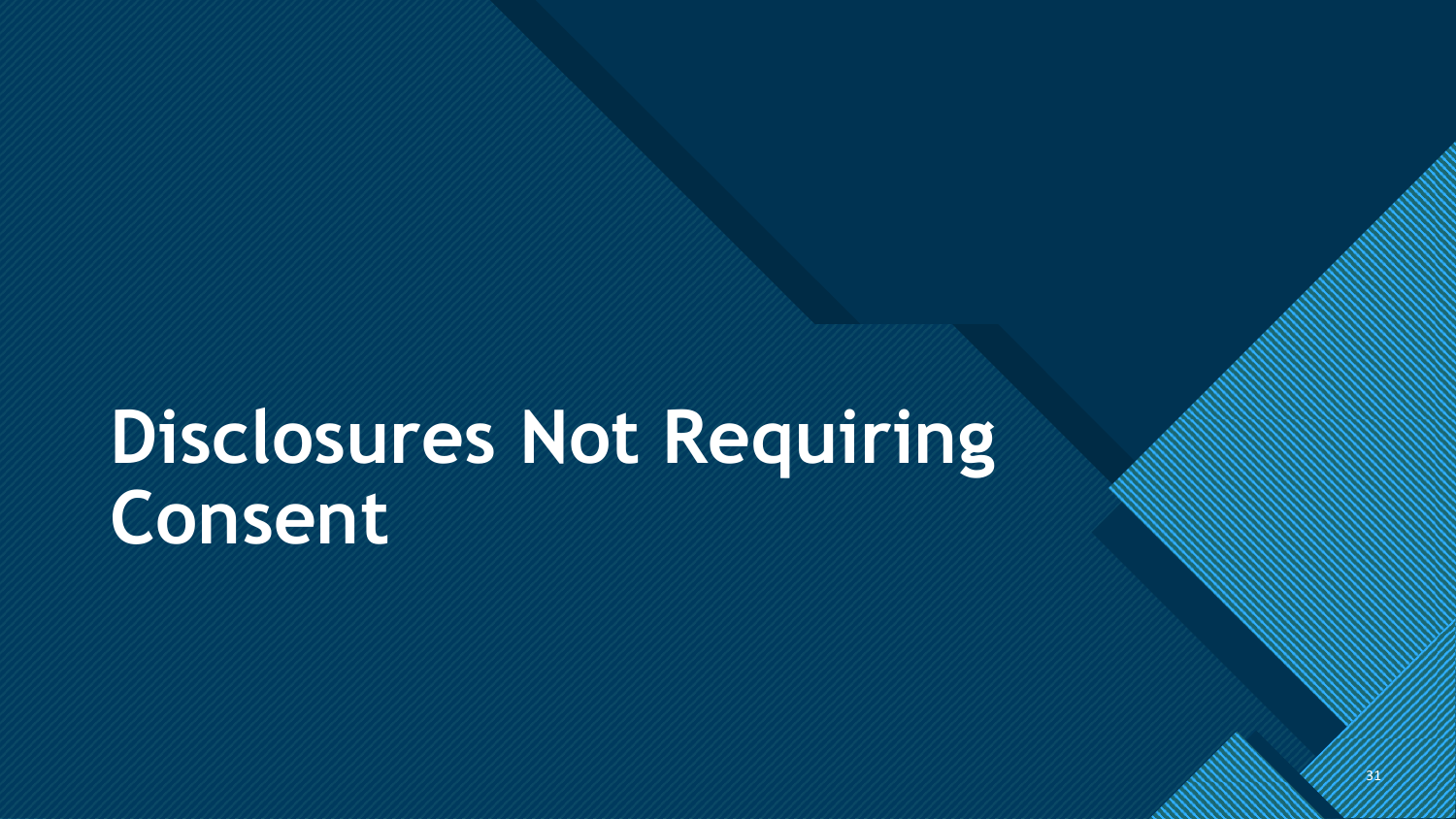

- Part 2 requires patient's written consent to make a disclosure unless an exception applies
	- Just like HIPAA
	- Far fewer allowable disclosures than HIPAA
- In sum:
	- Medical emergencies
	- Research
	- Audit and evaluation
	- De-identified information
	- Internal communications
- QSOs
- Reporting certain crimes
- Reporting suspected child abuse
- Court order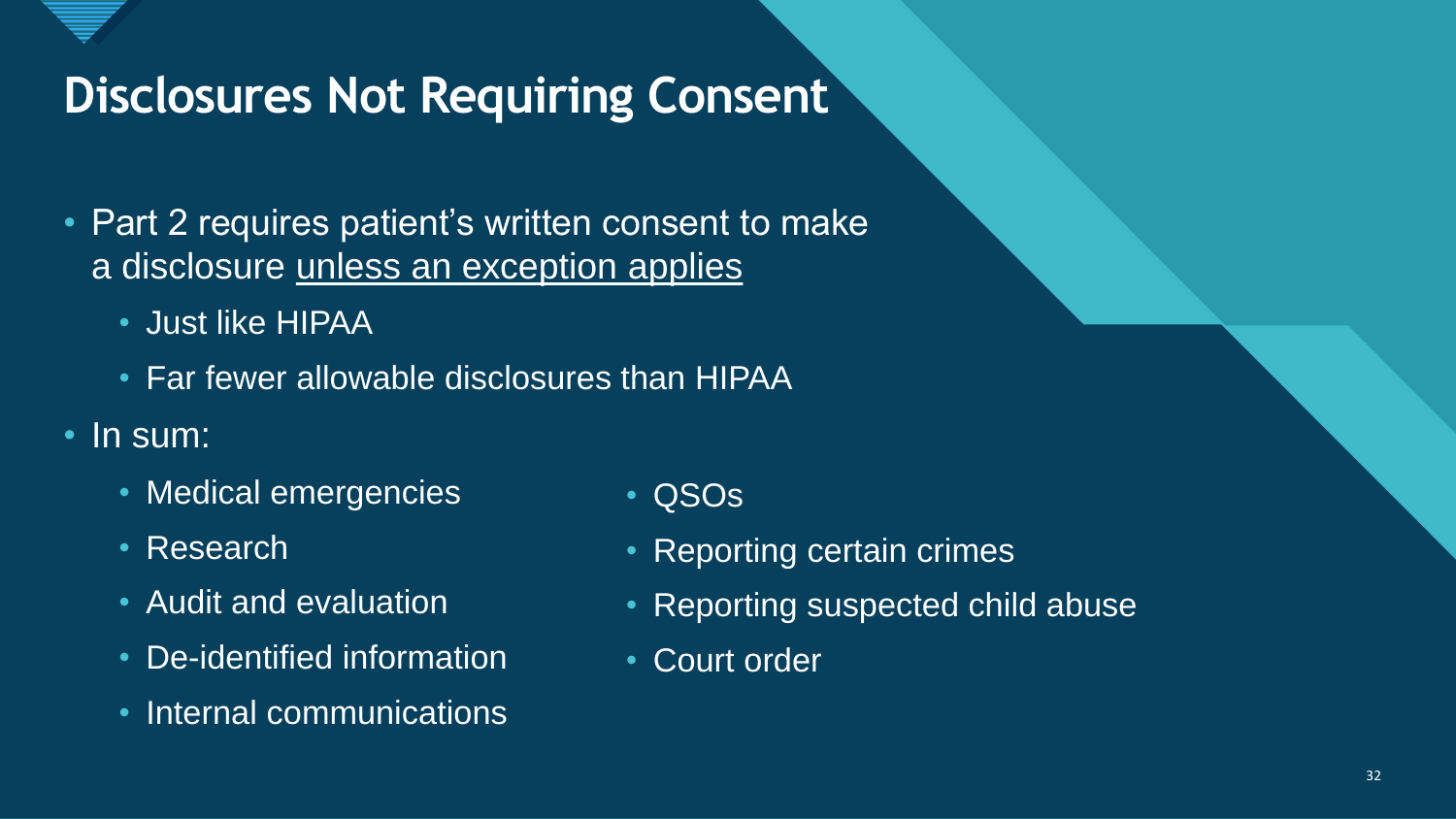

#### • In sum:

- Medical emergencies
- Research
- Audit and evaluation
- QSOs
- Reporting suspected child abuse
- Court order
- De-identified information
- Internal communications
- Reporting certain crimes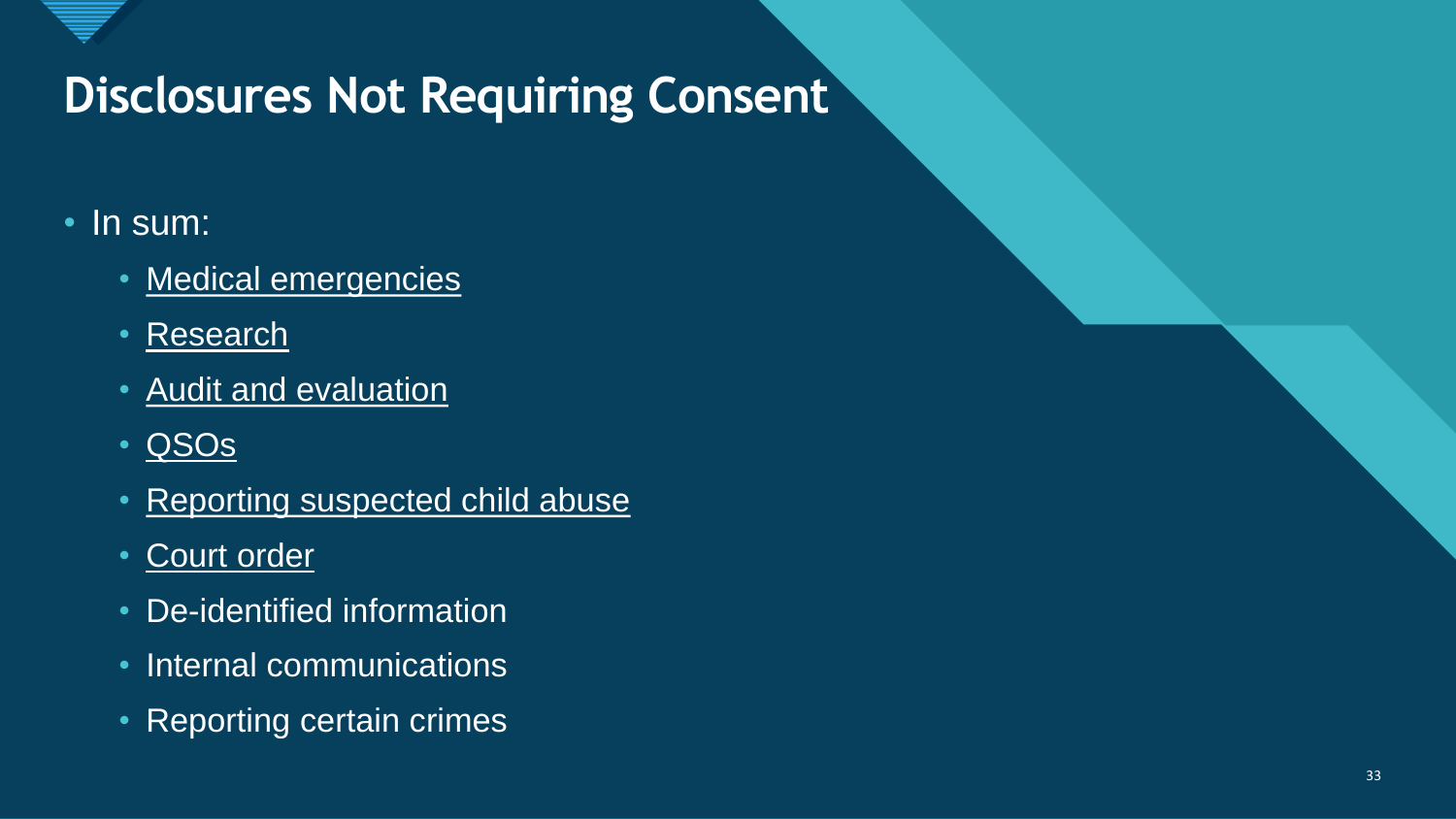

#### • Medical emergencies

- Part 2 programs may share Part 2 information with medical personnel to meet a bona fide medical emergency
- Only when prior consent cannot be obtained
- Program must document the disclosure
- Information loses its Part 2 protections once shared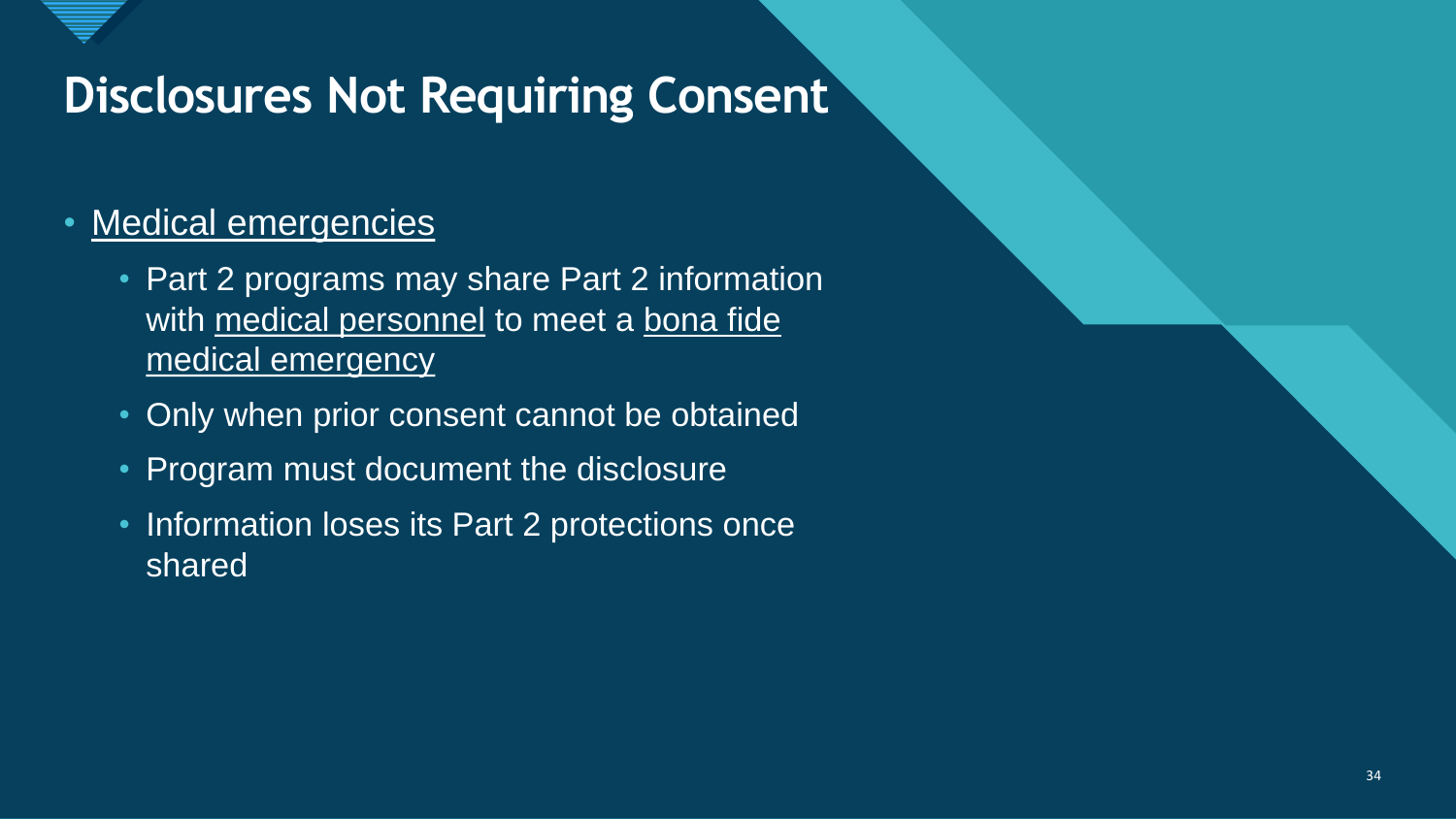#### • Research

- Very similar to HIPAA exception
- Records may be disclosed for research
- Generally must be IRB approved
- Generally must be requested from a HIPAA covered entity, business associate, or FDAregulated entity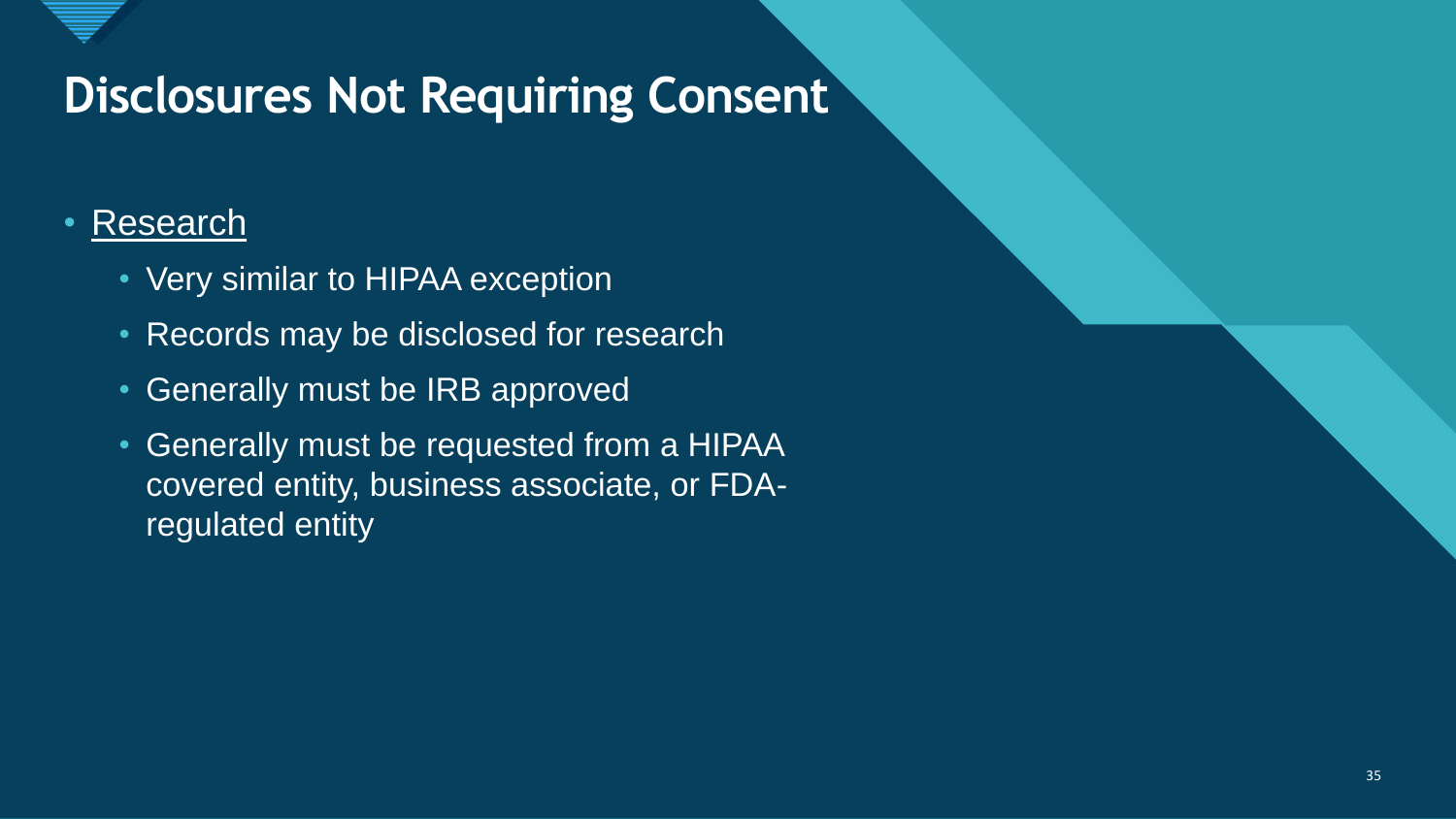#### • Audit and evaluation

- Part 2 Programs & lawful holders may share records with certain entities that are conducting audits and evaluations
- Entity conducting the audit/evaluation must first agree in writing to follow Part 2 requirements
- Records may only be used for the audit/evaluation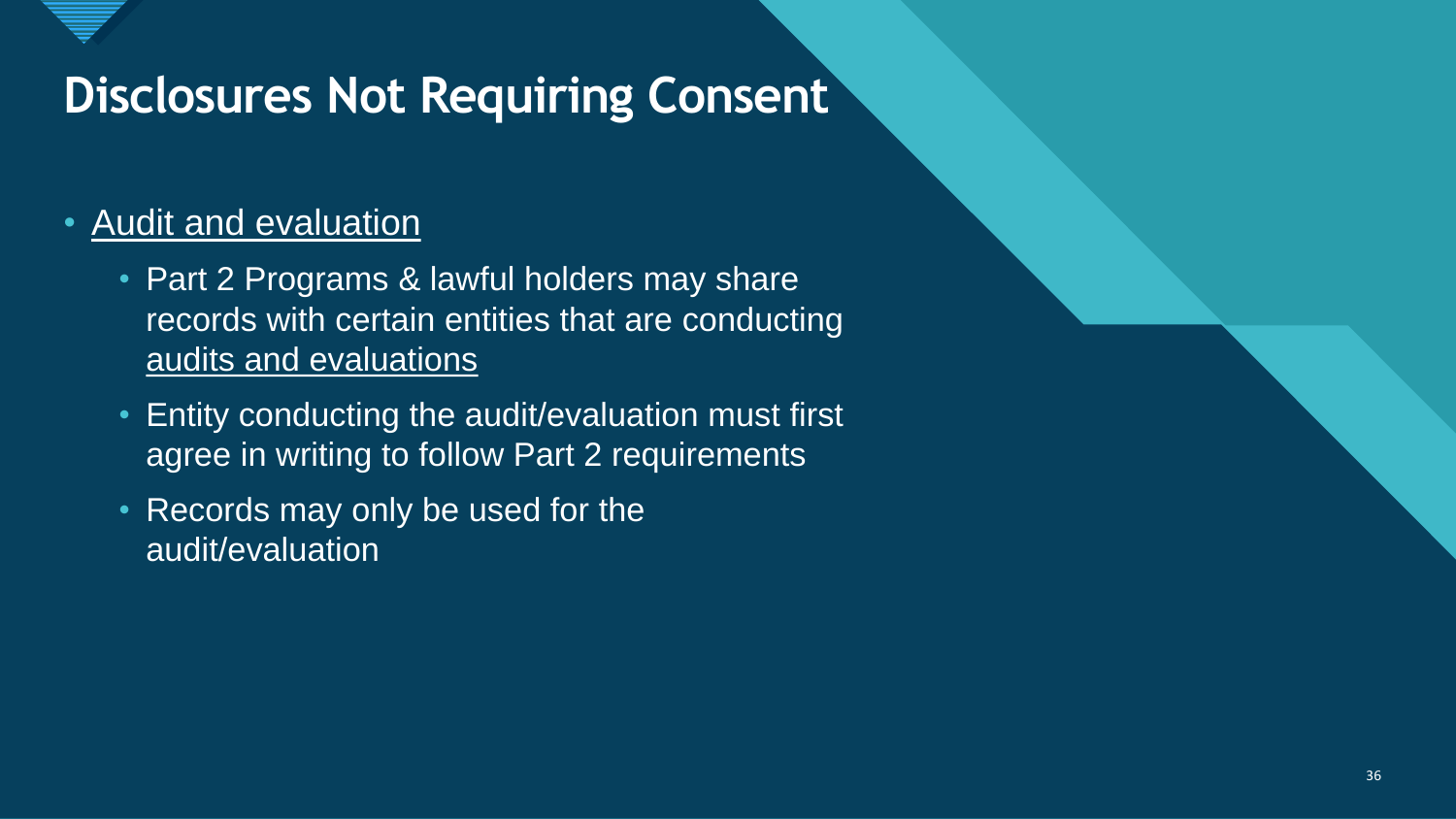

#### • Audit and evaluation

- Includes governments, entities with direct administrative control, and contractors where required by law
- Records can only be disclosed if audit/evaluation cannot be carried out with de-identified information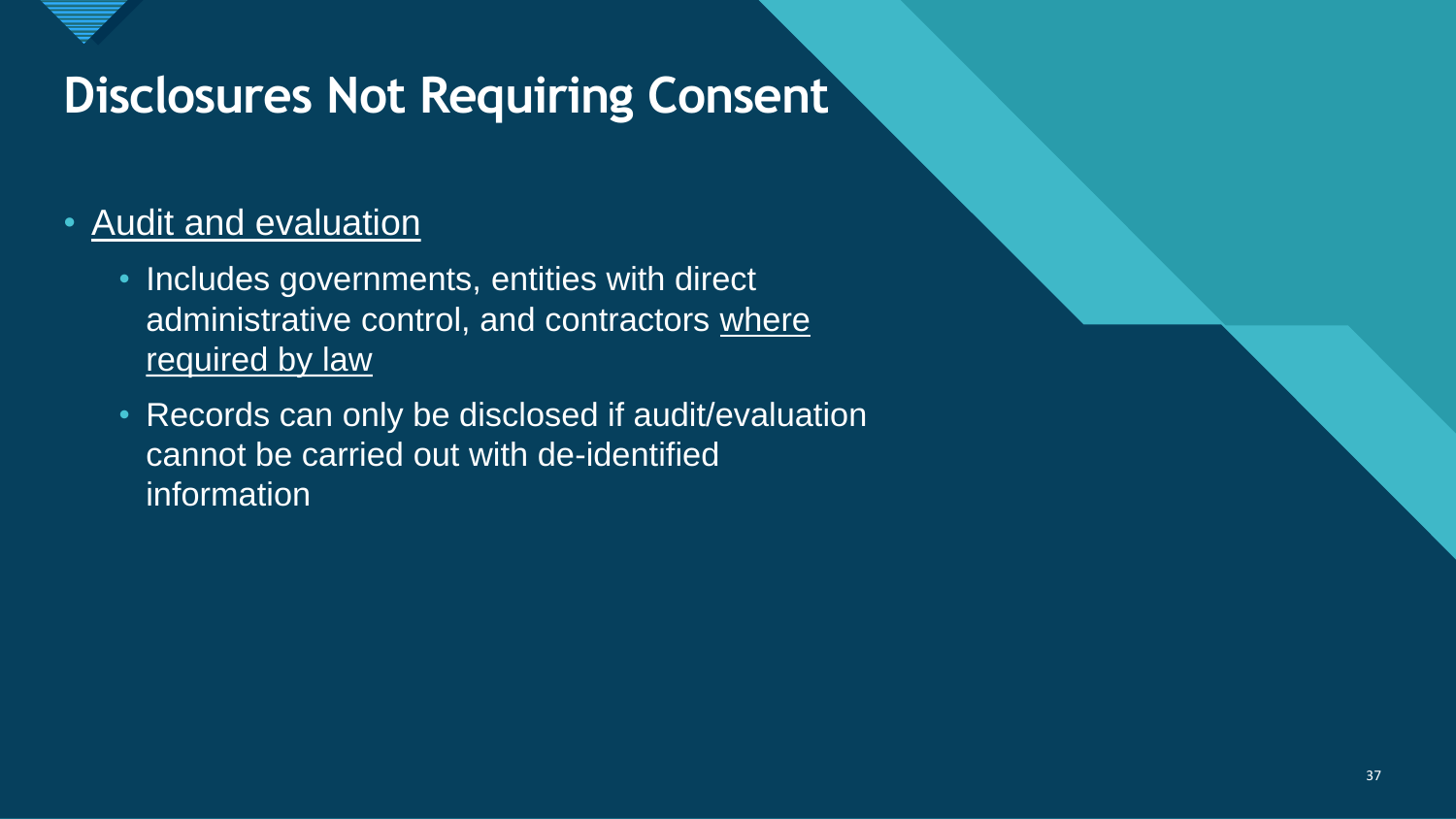#### • Audit and evaluation

- Illustrative list of what are considered audits and evaluations
	- E.g. government agency may review Part 2 records to identify necessary changes in policies or procedures to improve care and outcomes for patients with SUDs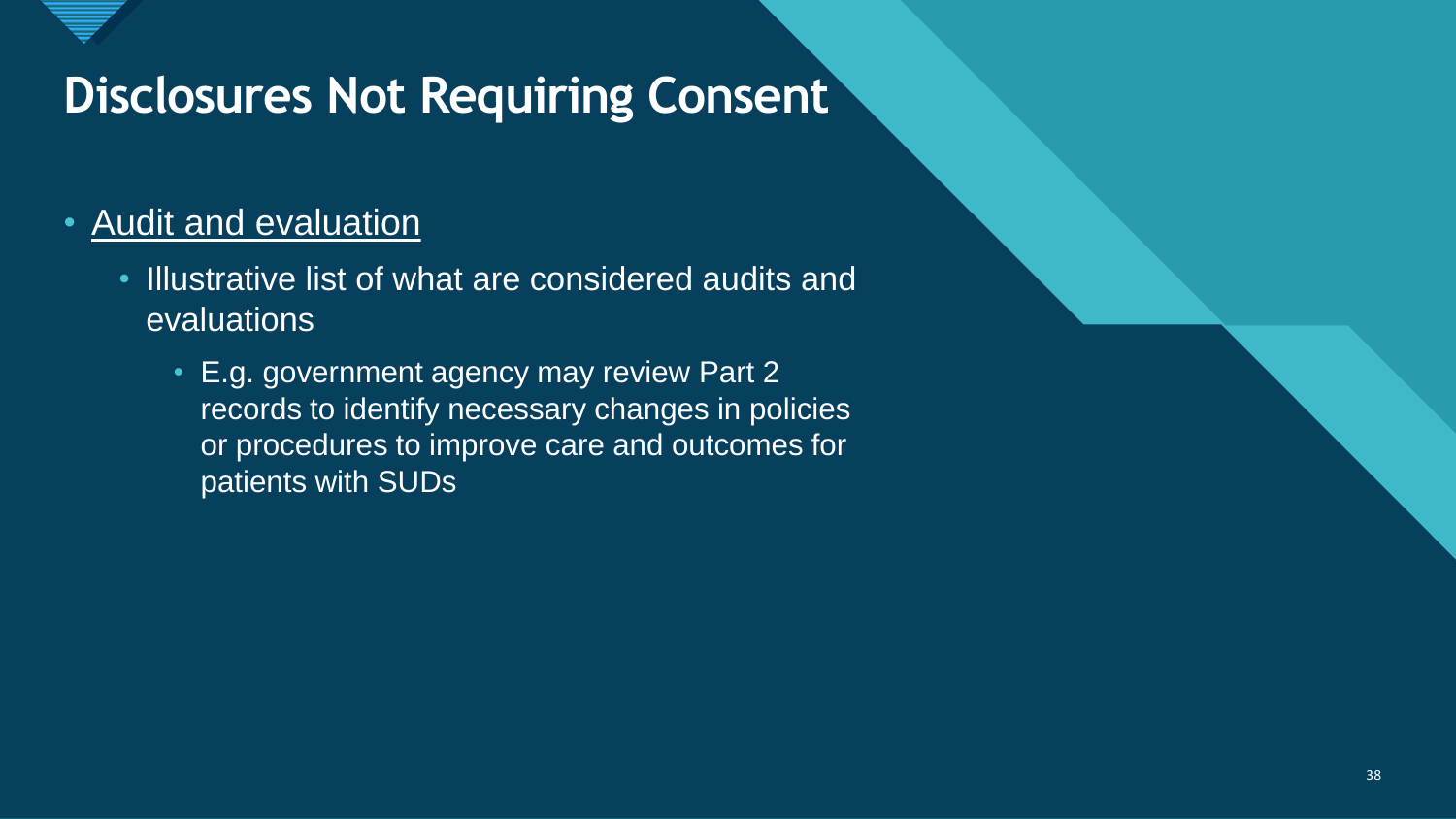

### • QSOs & QSOAs

- QSOA: Written agreement in place between Part 2 Program and QSO
- QSO must agree to resist outside attempts to obtain Part 2 records
- Examples:
	- Data processing
	- Bill collecting
	- Legal services
	- Medical staffing services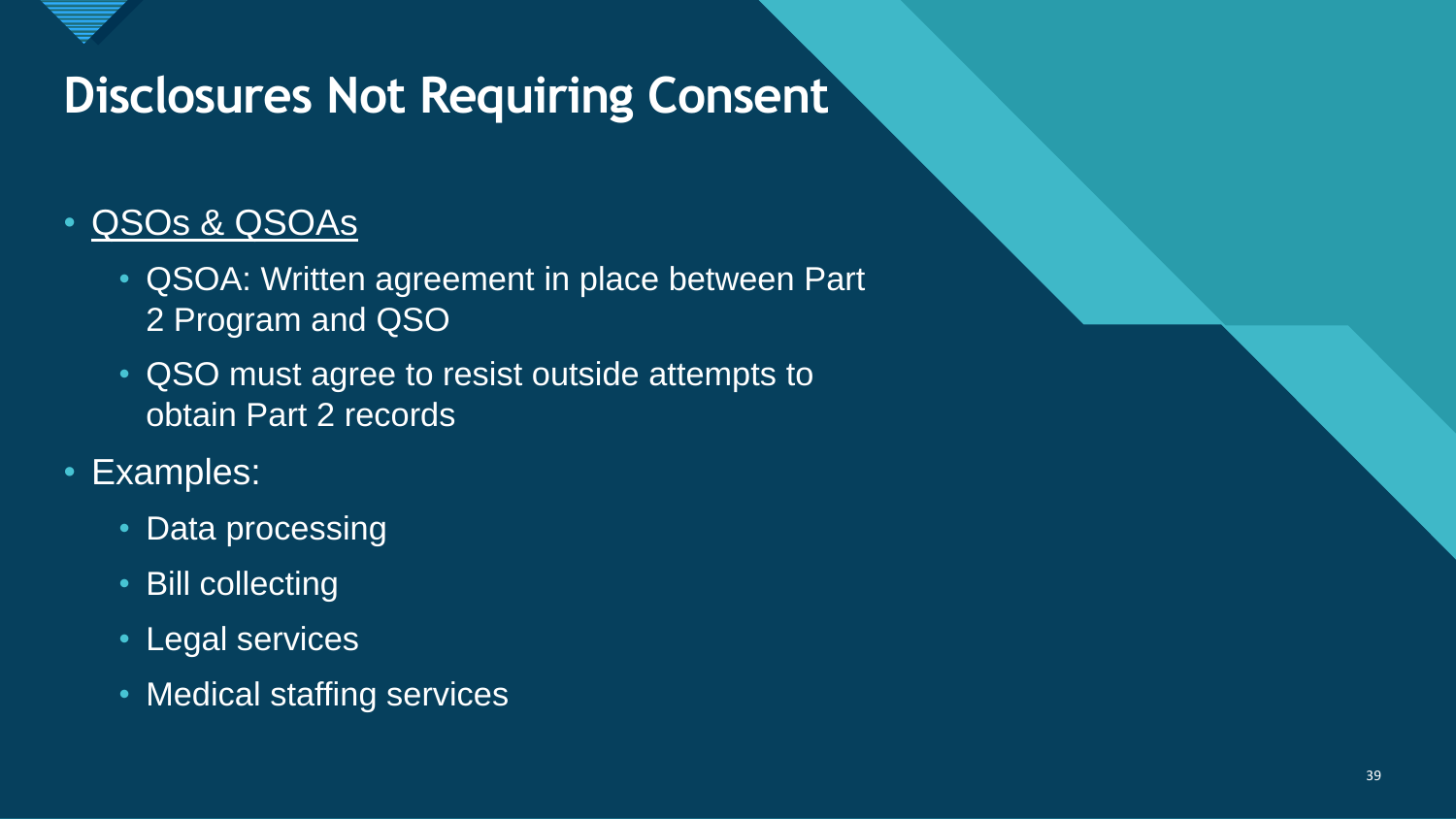

### • QSOs & QSOAs

- QSOAs are similar to HIPAA's business associate agreements, but not identical
- Can be the same agreement incorporating both laws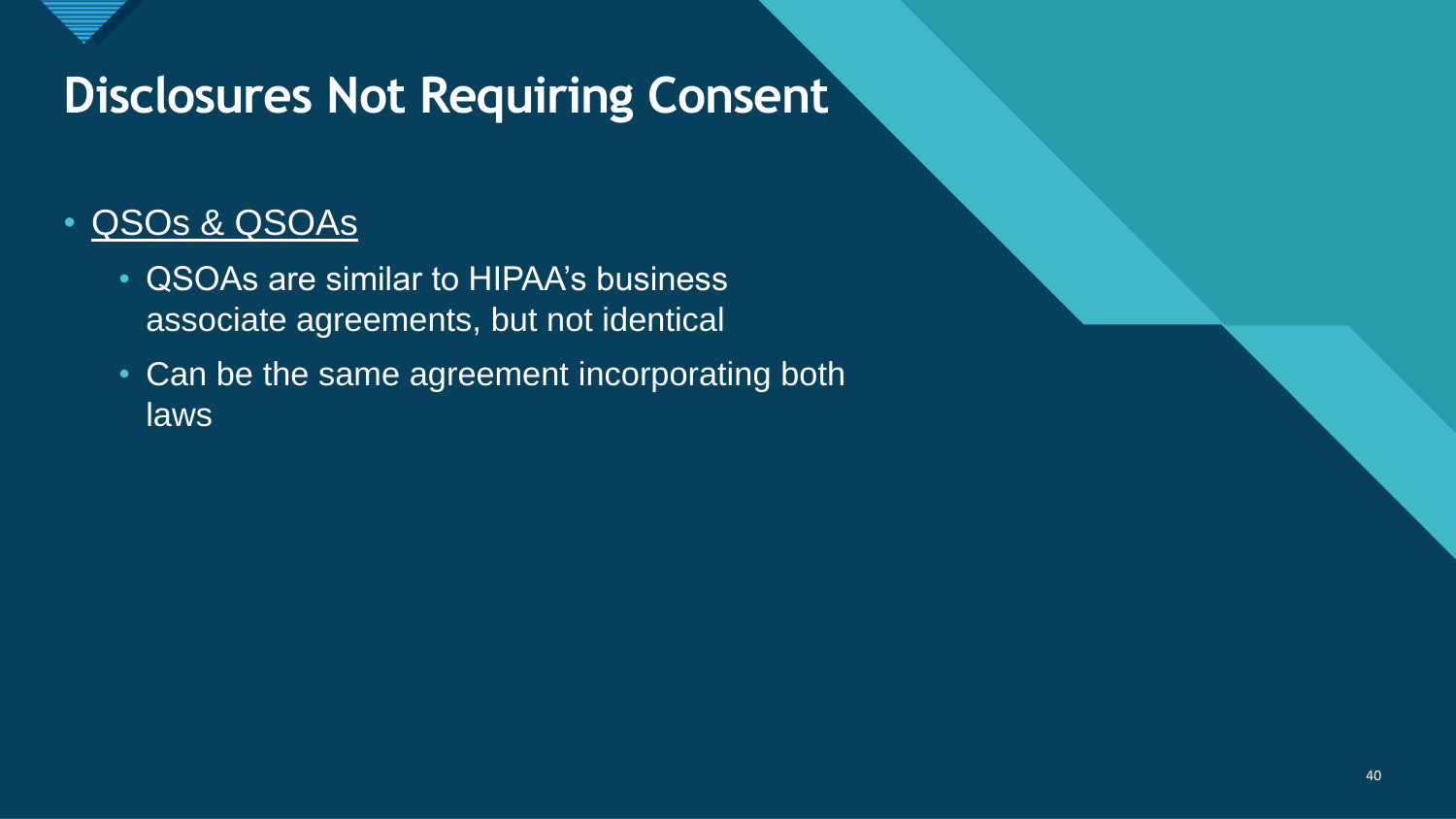- Reporting suspected child abuse
- Part 2 does not apply to these disclosures IF
	- Being reported pursuant to state law
	- To appropriate state/local authorities
	- Suspected child abuse and neglect
- The original SUD information held by the Part 2 program is still subject to Part 2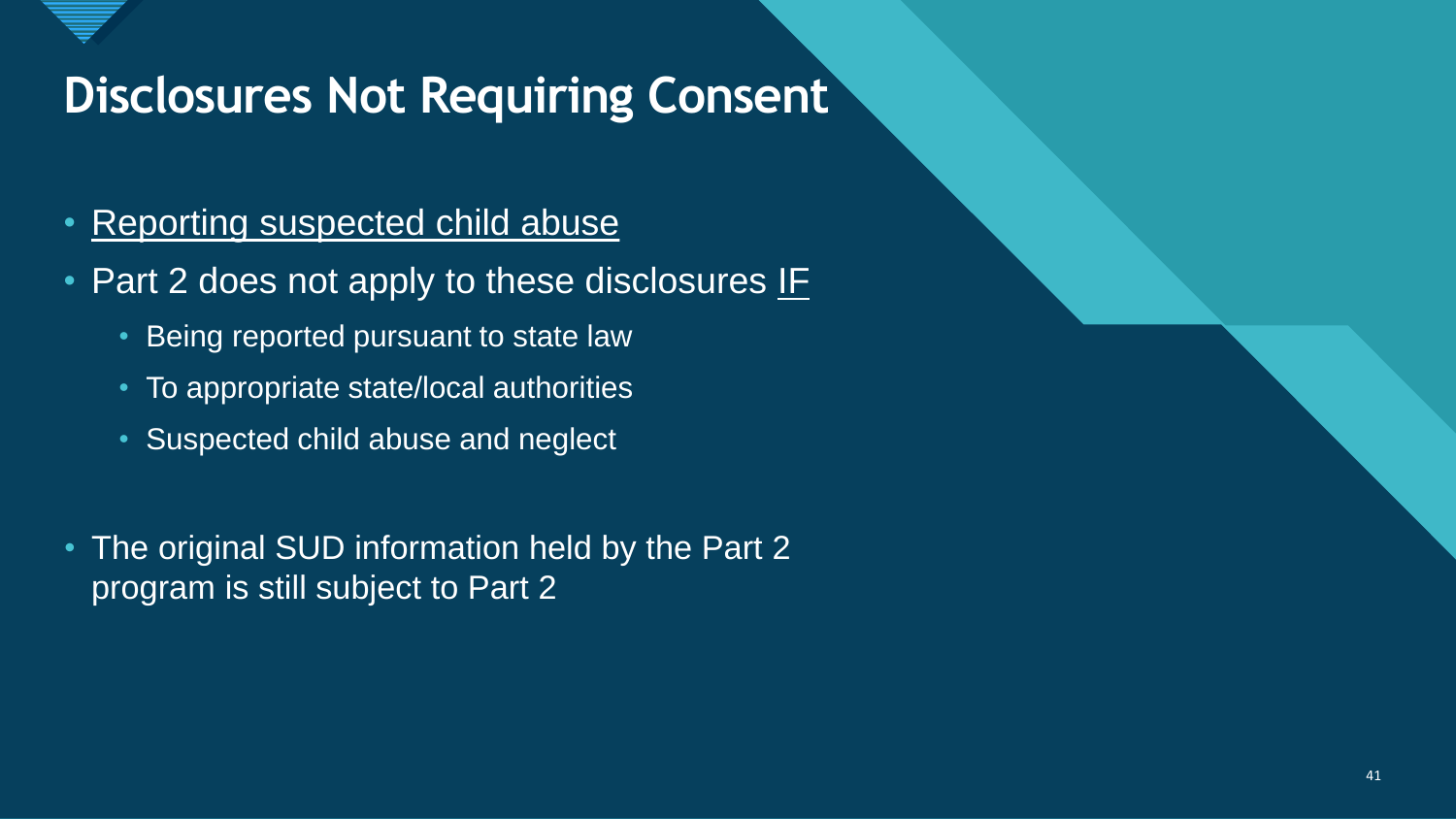

### • Court Orders

- Person holding Part 2 information must disclose only with a valid court order and a subpoena
- They're aren't obligated with only one
- Doesn't apply to researchers, auditors, or evaluators (under those proper Part 2 sections)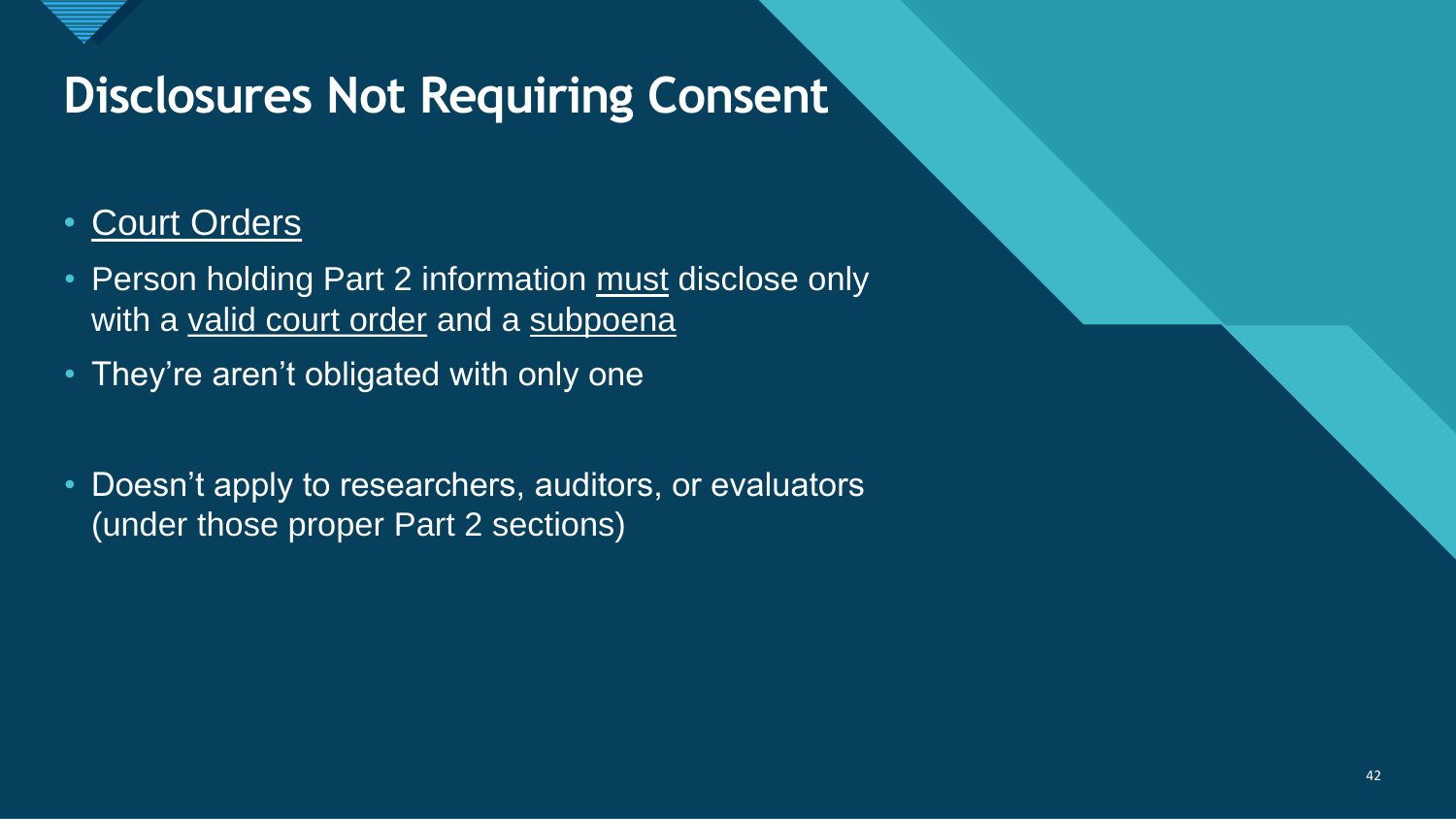

### • Court Orders

- Court orders are only valid IF:
	- Necessary to prevent serious bodily injury or threat to life (includes child abuse)
	- Necessary in connection with investigation or procescution of extremely serious crime, OR
	- In connection with litigation or administrative proceeding where patient has offered testimony on the Part 2 information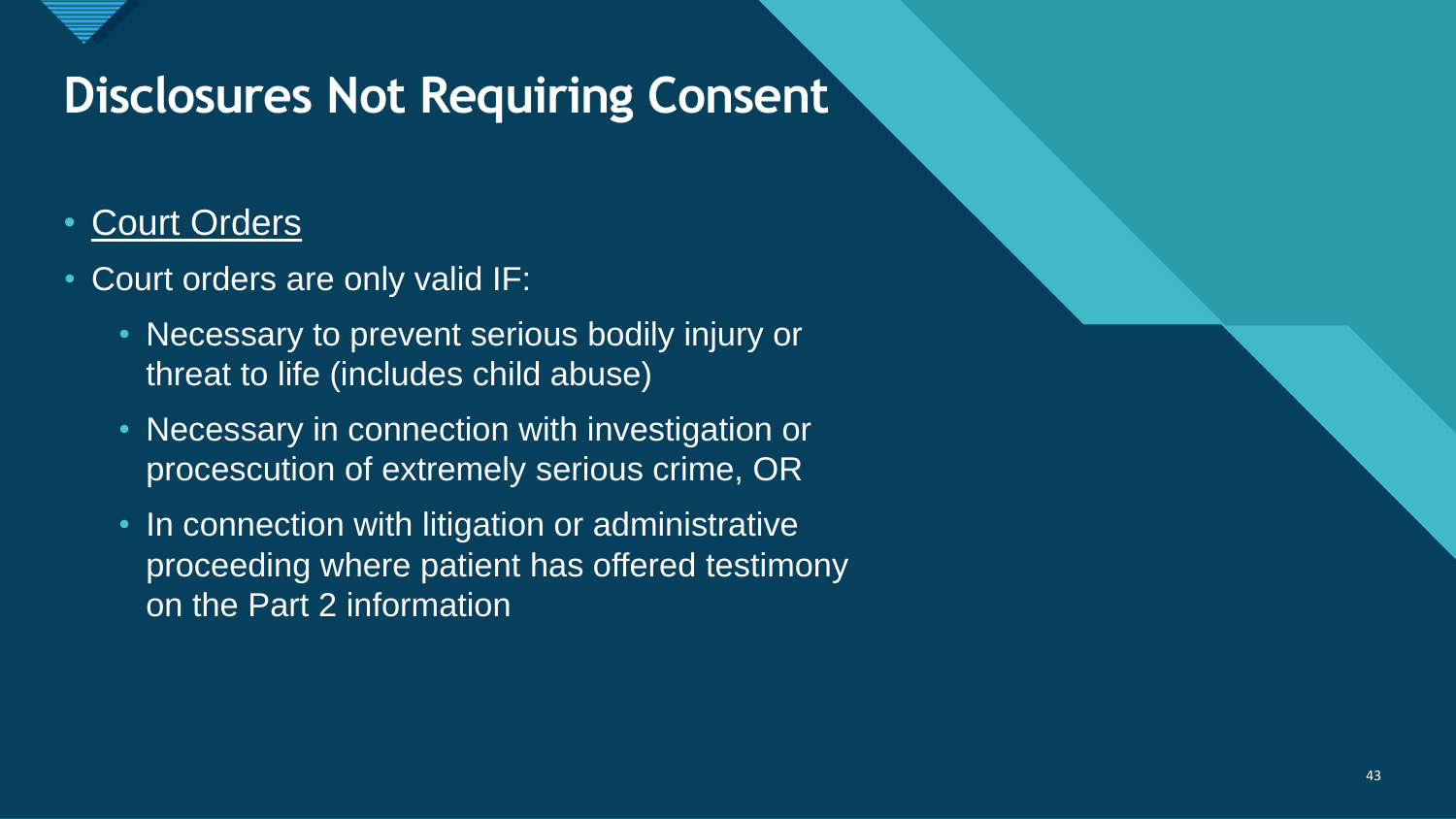# **Remember**

**Click to the Click to edit Master the Click to the Click to the Click to the Click to the Click to the Click to the Click to the Click to the Click to the Click to the Click to the Click to the Click to the Click to the C** 

When multiple laws apply, the most protective law must be followed.

All Part 2 information relates to SUDs, but not all SUD information is subject to Part 2

 $Z_{\ell}$ 

44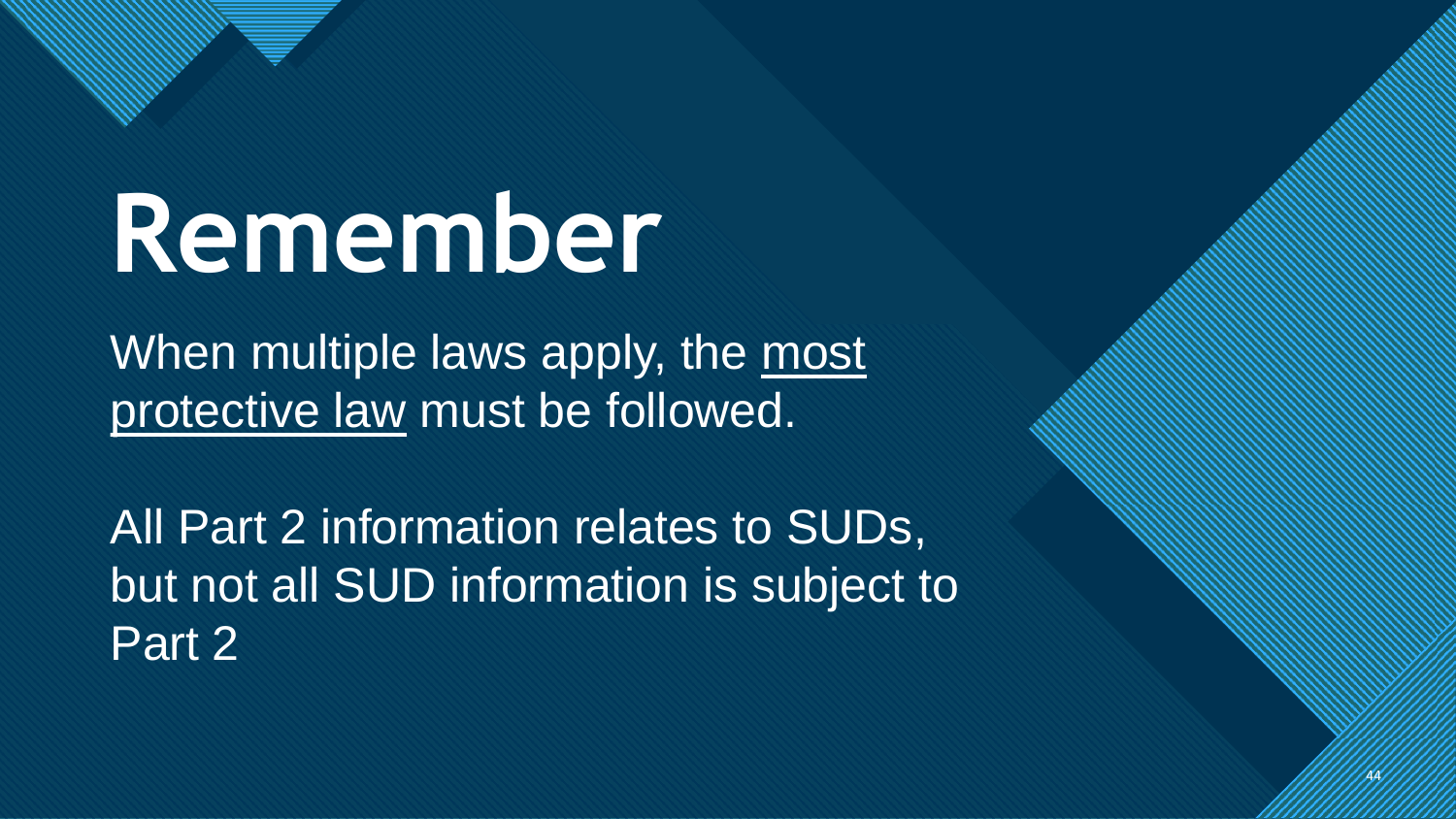# **Thank You**

**Questions?**

**Click to edit Master title style**

**Sam Mendez Privacy Officer privacyofficer@hca.wa.gov**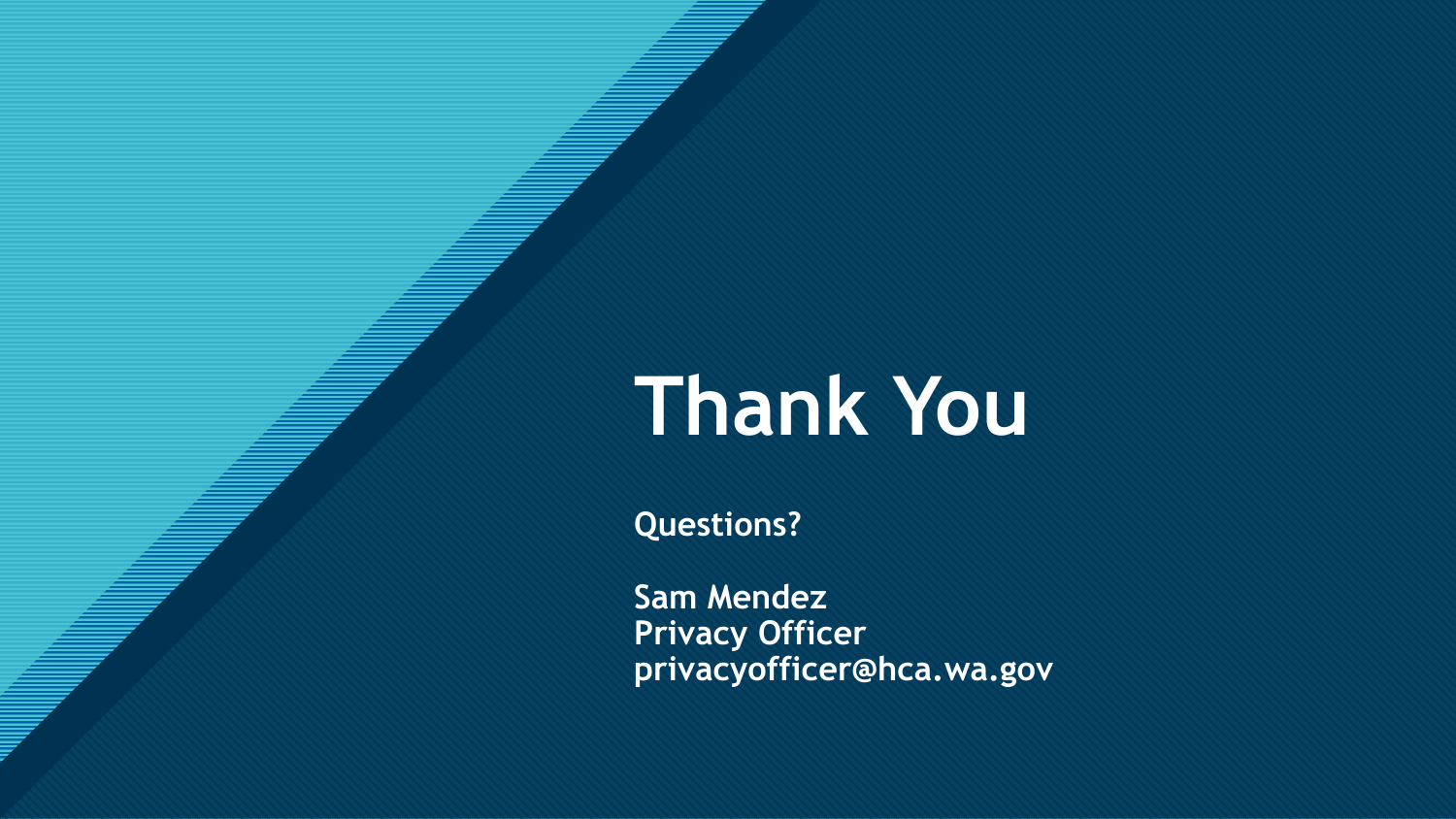# Scenario: Information Access and Exchange on Behalf "Mary"

Applicability of privacy rules to information exchange and access on behalf of a person with co-occurring mental health and substance use disorders (SUD)\*

#### **O** Scenario: Hypothetical patient "Mary":

- $\blacktriangleright$  experiences a crisis,
- ▶ transported to the Emergency Department (ED) at the nearby acute care hospital,
- $\triangleright$  admitted to the in-patient psychiatric unit of the hospital,
- ▶ transferred to and discharged from an SUD Intensive Out-patient Program (IOP)
- Along the way health information is accessed, created, and exchanged.  $\bullet$

**O** Questions: Which privacy requirements apply and when?

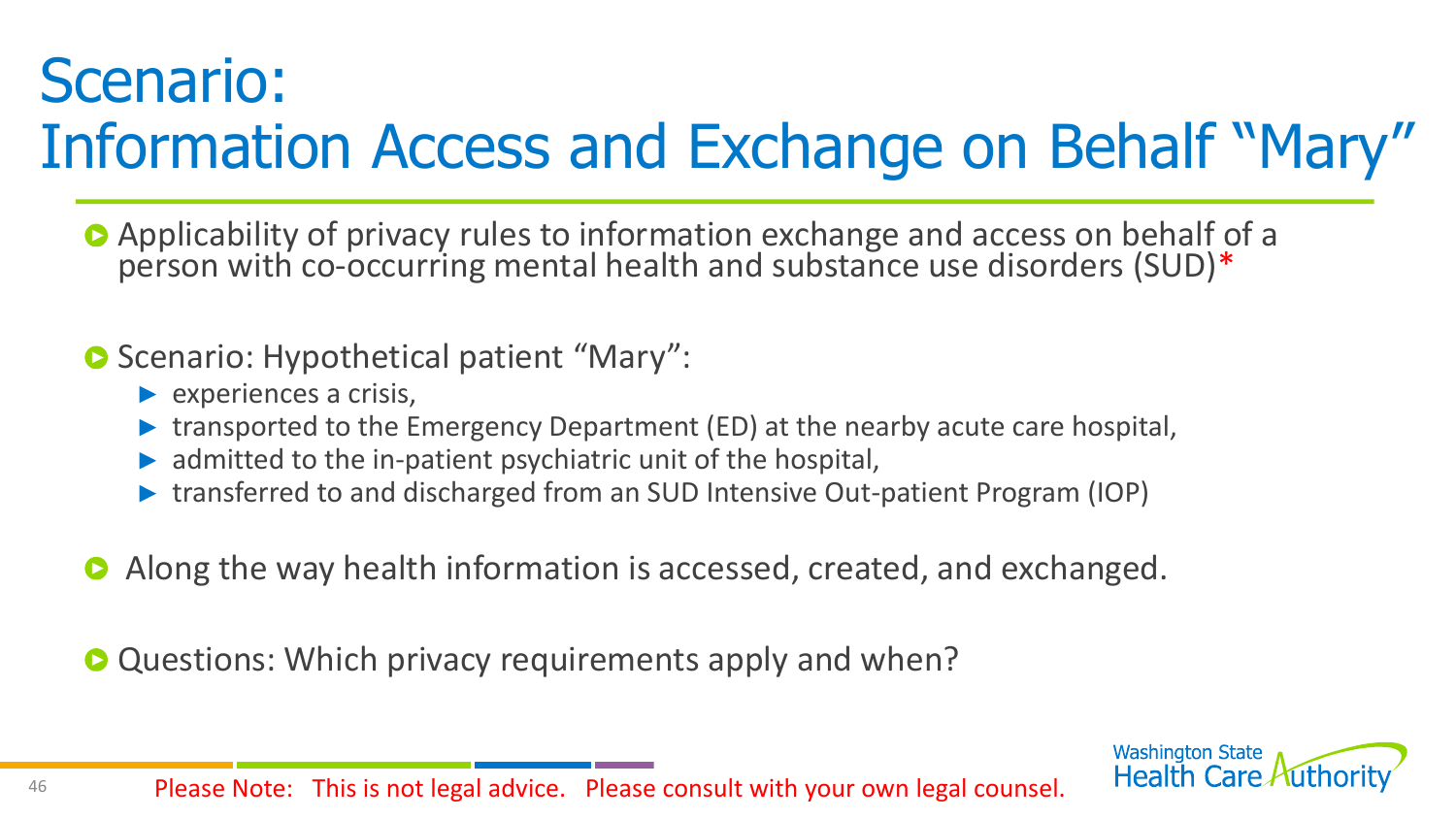# Technology Used in the Scenario

| <b>Technology Used</b>                   | Definitions <sup>1</sup>                                                                                                                                                                                                                                                                                                                                                                                                                                                                                                                     |
|------------------------------------------|----------------------------------------------------------------------------------------------------------------------------------------------------------------------------------------------------------------------------------------------------------------------------------------------------------------------------------------------------------------------------------------------------------------------------------------------------------------------------------------------------------------------------------------------|
| <b>Electronic Health</b><br>Record (EHR) | A digital version of a patient's paper chart, used to make information available instantly and securely to<br>authorized users.                                                                                                                                                                                                                                                                                                                                                                                                              |
| Care Everywhere                          | A free HIE platform that facilitates interoperable information exchange among providers and<br>healthcare organizations regardless of EHR system or network that the user belongs to. Care<br>Everywhere is an implementer of the Carequality Framework.                                                                                                                                                                                                                                                                                     |
| Carequality<br>Framework                 | A public-private collaborative (including several HIT vendors) that facilitates agreement among diverse<br>stakeholders to develop and maintain a common interoperability framework enabling exchange.<br>Carequality implementation guide (IG) outlines policy, technical, and process requirements for<br>Implementers of the Carequality Query-Based Document Exchange Use Case. The IG outlines<br>requirements related to release of information and patient consent/authorization to share (as defined<br>by HIPAA and 42 CFR Part 2). |
| Collective<br>Medical (CM)               | An HIT vendor that helps care teams across care settings collaborate to support their most vulnerable<br>patients. CM provides real-time data for providers about: Where their patient is, Why they are being<br>seen, Who else is treating them, What are avoidable risks.                                                                                                                                                                                                                                                                  |
|                                          | Wasnington State<br>Health Care Authority                                                                                                                                                                                                                                                                                                                                                                                                                                                                                                    |

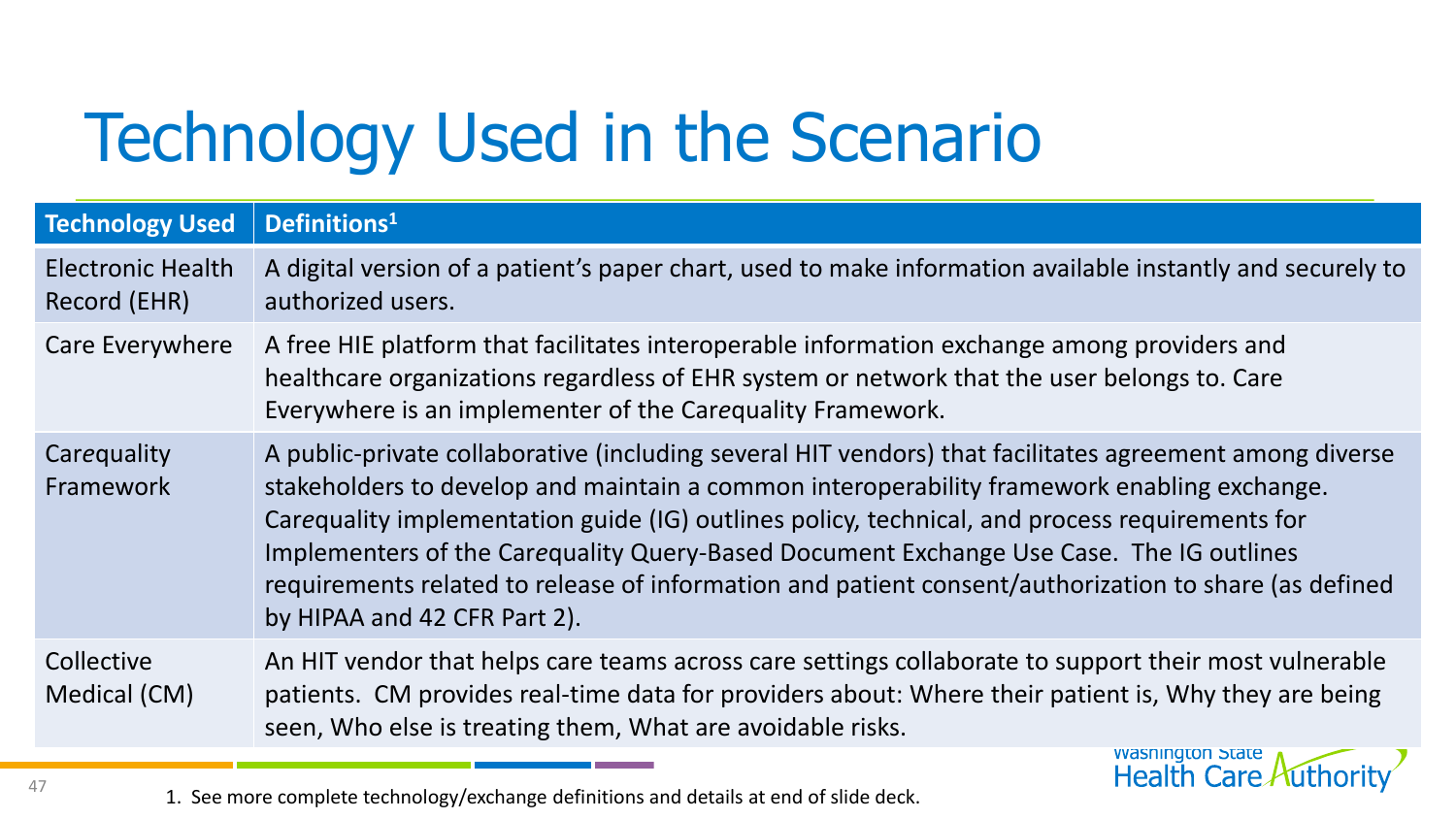# Scenario 1: Crisis Response and ED Admission and Discharge

**O** An emergency call comes in to 911.

- **O** The caller notes that Mary will not wake up and suspects that Mary has overdosed. The caller notes that Mary has a history of using heroin and serious mental illness (major depression).
- **EMS** (ambulance) responds to the emergency.
- **EMS** arrives on the scene and finds Mary to be unresponsive and having difficulty breathing.

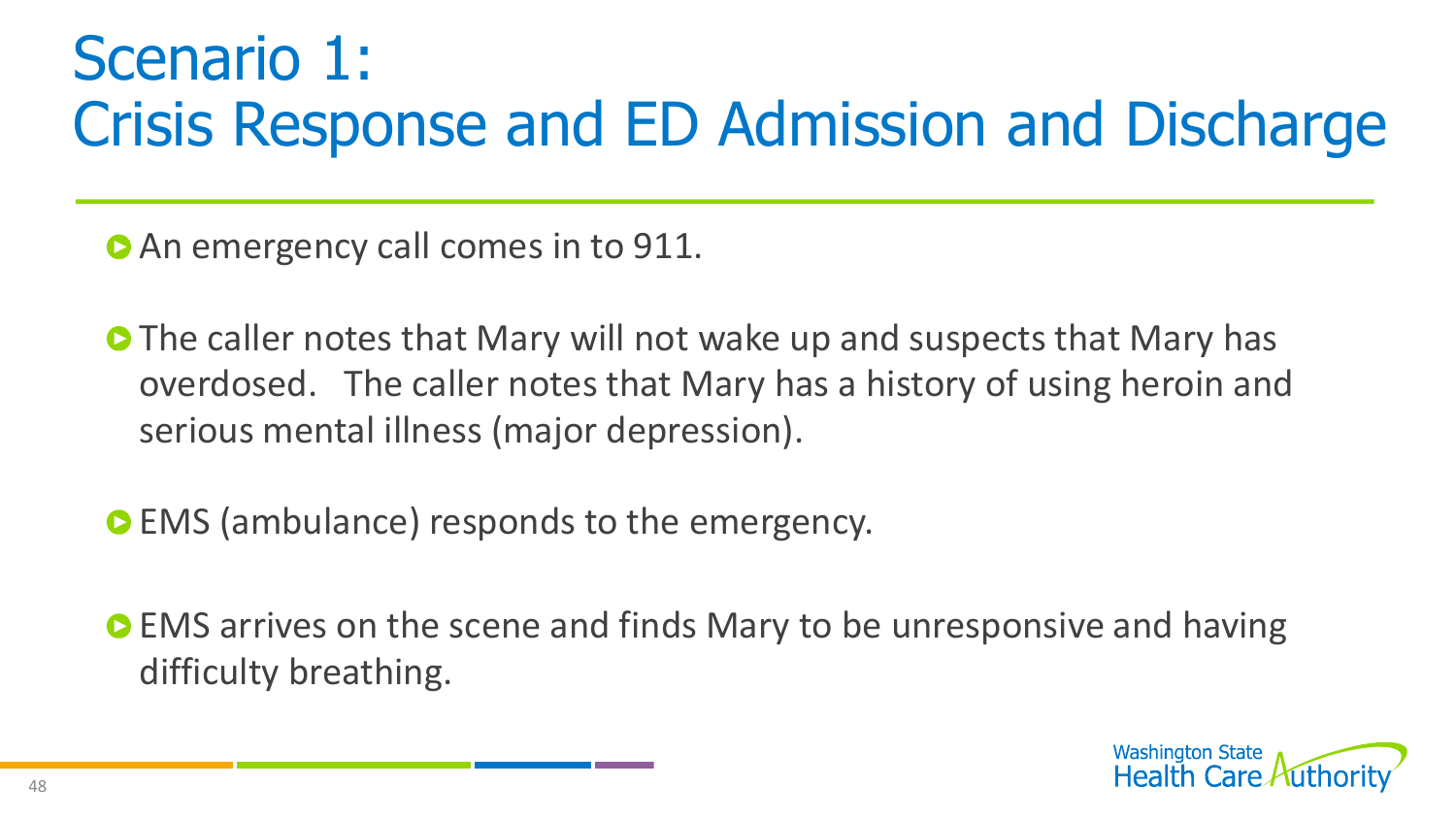# Questions: Crisis Response and Privacy

| <b>Accessing Information</b>                                                                                                                       | <b>Questions</b>                                                                                                                                        |
|----------------------------------------------------------------------------------------------------------------------------------------------------|---------------------------------------------------------------------------------------------------------------------------------------------------------|
| EMS responders log into the portal of a nearby hospital<br>to search for Mary's medical history, medications,<br>allergies, and emergency contacts | Q1: Do EMS providers need Mary's consent to search<br>for Mary's health information?                                                                    |
|                                                                                                                                                    | Do any of the following privacy rules apply?<br><b>HIPAA</b><br>$\bullet$<br>42 CFR Part 2<br>$\bullet$<br><b>WA State MH Privacy Laws</b><br>$\bullet$ |

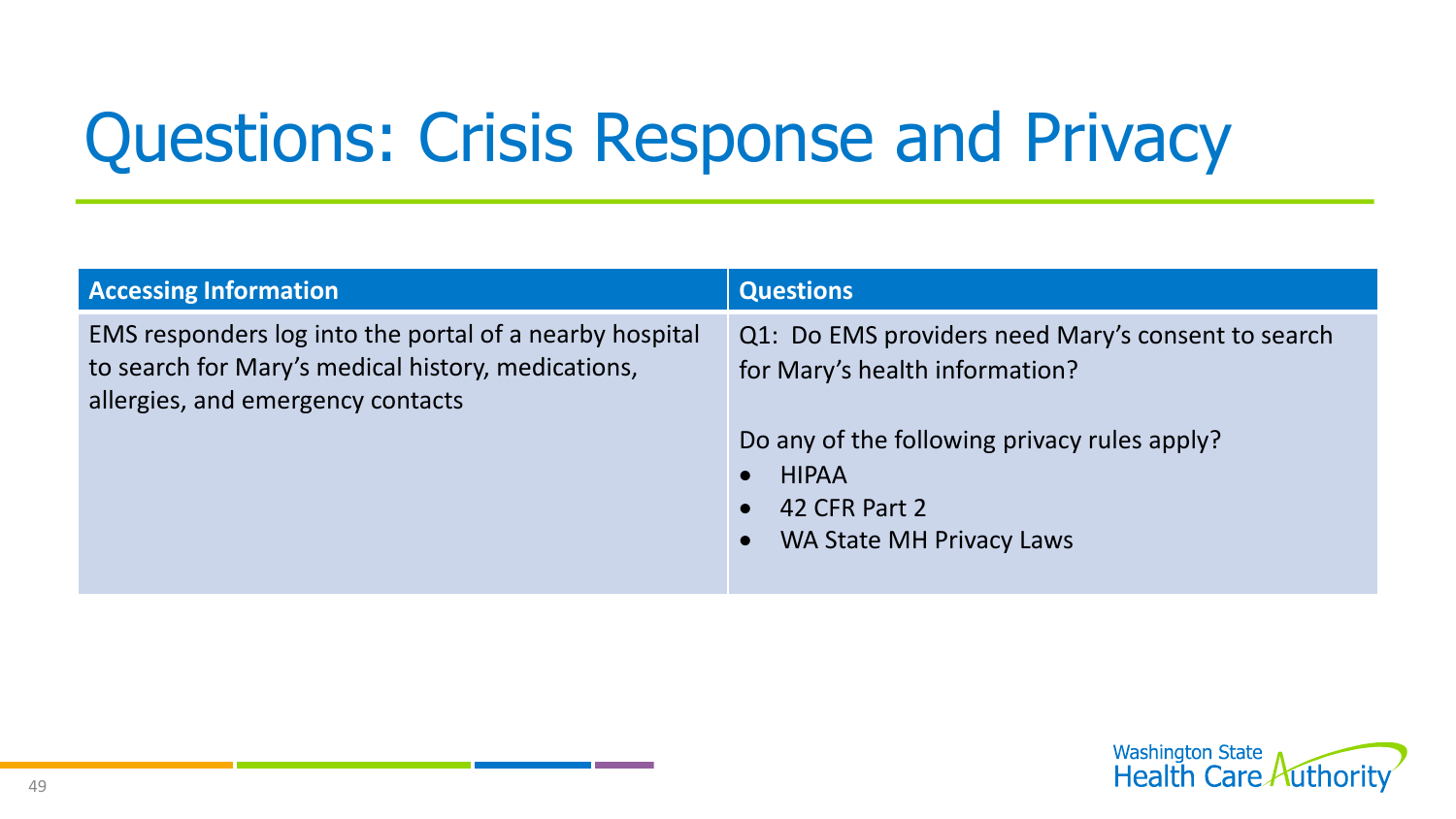# Crisis Response and ED Admission and Discharge (cont'd)

EMS administers Narcan and transports Mary to the ED at the nearby hospital.

Mary is regaining consciousness when she arrives at the ED.

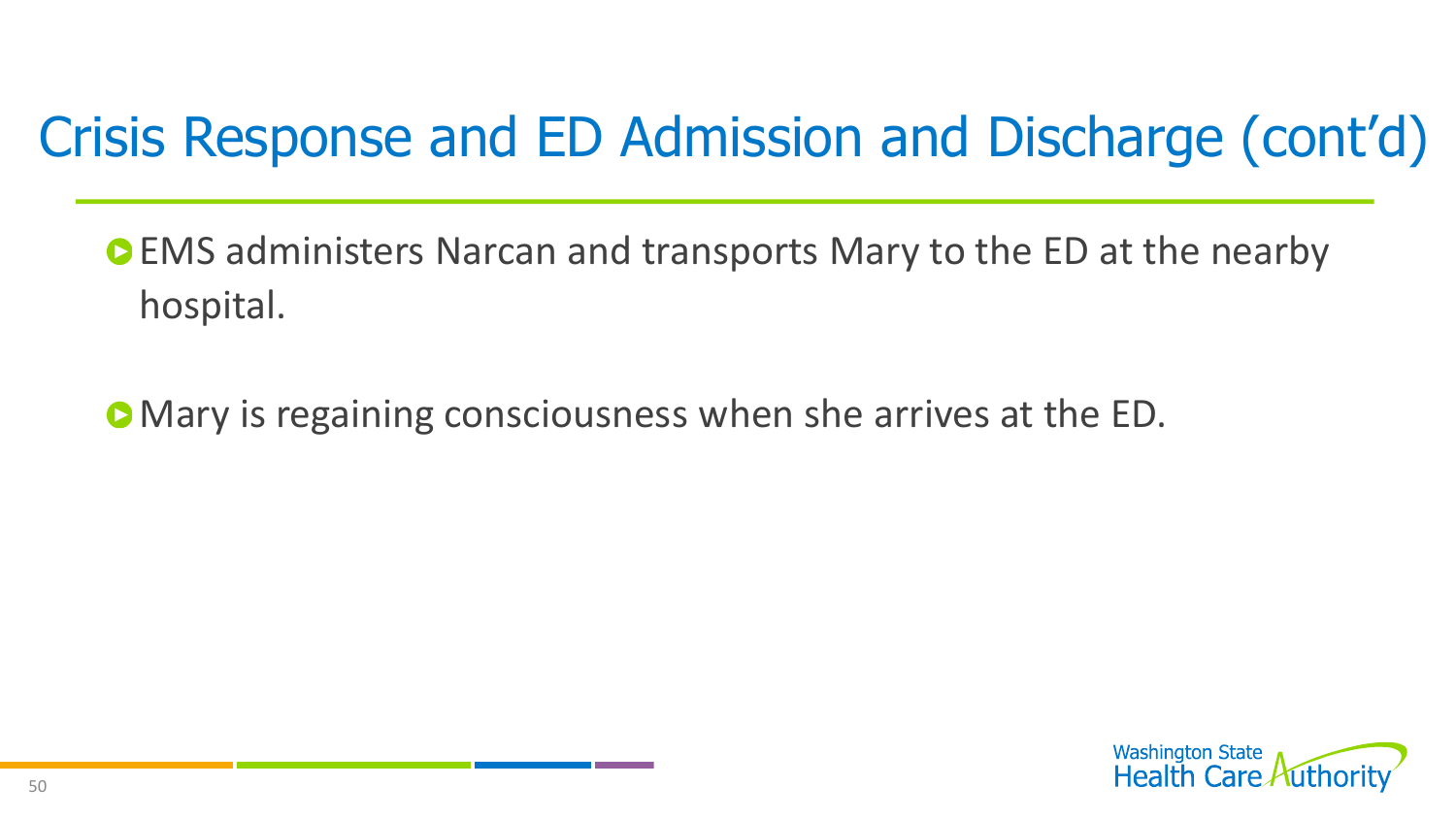# Questions: ED Admission and Privacy

| <b>Accessing Information</b>                                                                                                                                                                                                                                                                                                                                                                                                                                                                                                                                                                                                                                                                                                                                                                                                                                                                                                                                                                                                                                        | <b>Questions</b>                                                                                                                                                                                                                                                                                                                                                                                                                                                                                              |
|---------------------------------------------------------------------------------------------------------------------------------------------------------------------------------------------------------------------------------------------------------------------------------------------------------------------------------------------------------------------------------------------------------------------------------------------------------------------------------------------------------------------------------------------------------------------------------------------------------------------------------------------------------------------------------------------------------------------------------------------------------------------------------------------------------------------------------------------------------------------------------------------------------------------------------------------------------------------------------------------------------------------------------------------------------------------|---------------------------------------------------------------------------------------------------------------------------------------------------------------------------------------------------------------------------------------------------------------------------------------------------------------------------------------------------------------------------------------------------------------------------------------------------------------------------------------------------------------|
| To understand Mary's history and condition, clinicians in the ED gather information<br>from:<br>The EHR system used in the ED/acute care hospital to see if Mary has an<br>electronic health record and whether she has had any health care encounters.<br>Care Everywhere, a module in their EHR system, to search and receive Mary's<br>clinical history from health and behavioral health care providers that previously<br>provided services to Mary. (Note: These providers may or may not use the<br>same EHR as used at the ED).<br><b>Collective Medical using the EDIE (Emergency Department Information</b><br>Exchange) to:<br>search whether Mary has had other ED or acute care hospital visits (or<br>$\circ$<br>SNF stays)<br>see if Mary has had opioid prescriptions from other providers (as noted in<br>$\circ$<br>the PDMP); and<br>See notifications regarding whether Mary has had a safety and security<br>$\circ$<br>event, has a Care plan, and if there are any current care team members<br>who may have additional insights about Mary. | Do clinicians in the ED need Mary's consent to search for<br>Mary's clinical history using:<br>The Mary's EHR in hospital?<br>The Care Everywhere module (included in the EHRs used<br>by many physical health and behavioral health providers)?<br>Collective Medical tools used in nearly all acute care<br>hospitals and EDs, and by some Behavioral health providers<br>in Washington State?<br>Do any of the following privacy rules apply?<br><b>HIPAA</b><br>42 CFR Part 2<br>WA State MH privacy laws |
|                                                                                                                                                                                                                                                                                                                                                                                                                                                                                                                                                                                                                                                                                                                                                                                                                                                                                                                                                                                                                                                                     | <b>Washington State</b><br><b>Health Care</b>                                                                                                                                                                                                                                                                                                                                                                                                                                                                 |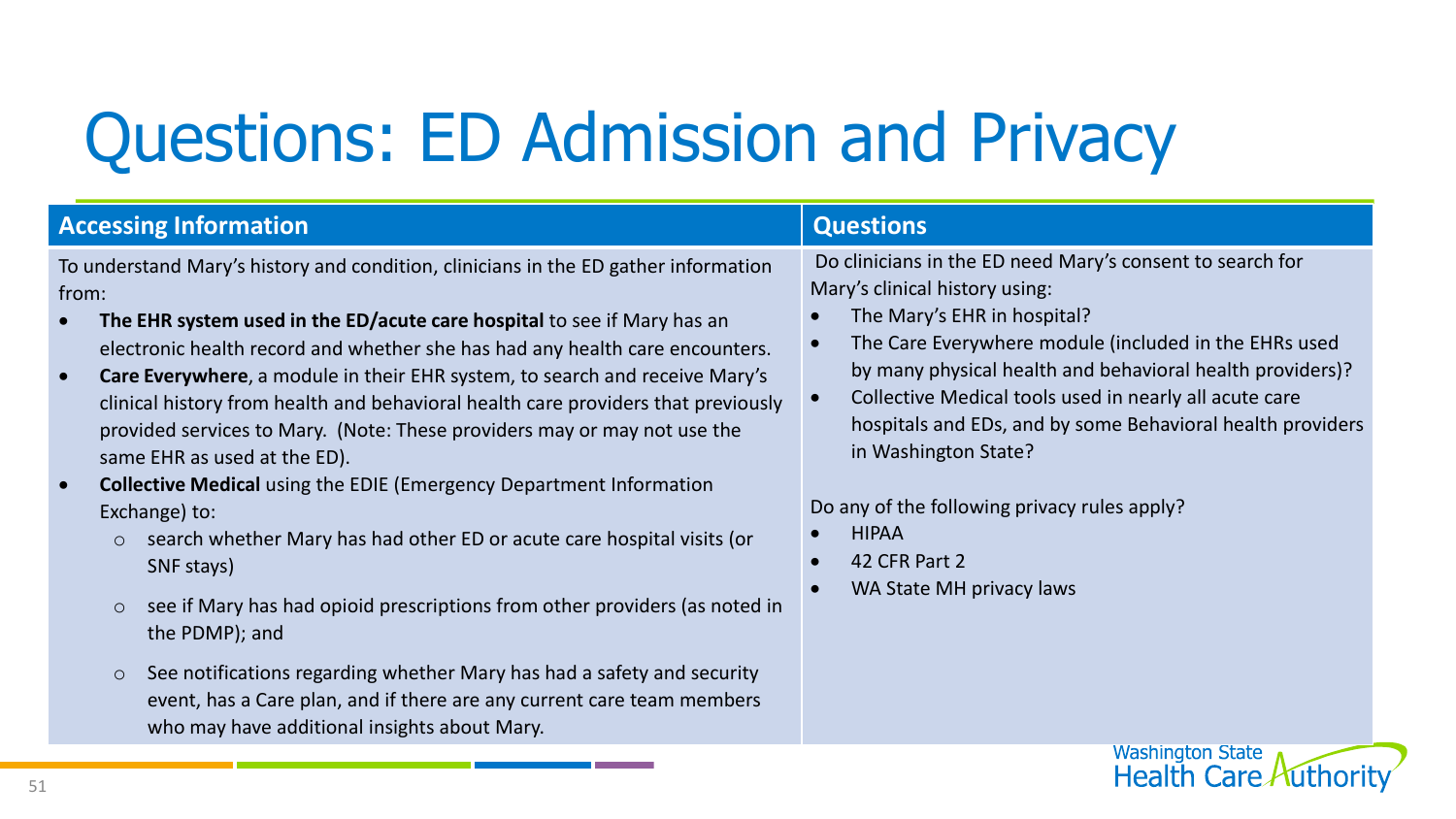# ED Discharge

- Based on a review of clinical information gathered from these electronic sources and information provided by Mary, ED clinicians enter the following clinical summary into Mary's EHR:
	- Mary reports that she is very depressed, the overdose was not accidental and she intended to kill herself.
	- Mary was recently discharged from an in-patient SUD treatment facility for treatment for polysubstance abuse (heroin and methamphetamine).
	- Mary was prescribed Buprenorphine for her Opioid Use Disorder (OUD).
	- The ED recommends that Mary be admitted to the Psychiatric Unit in the acute care hospital.

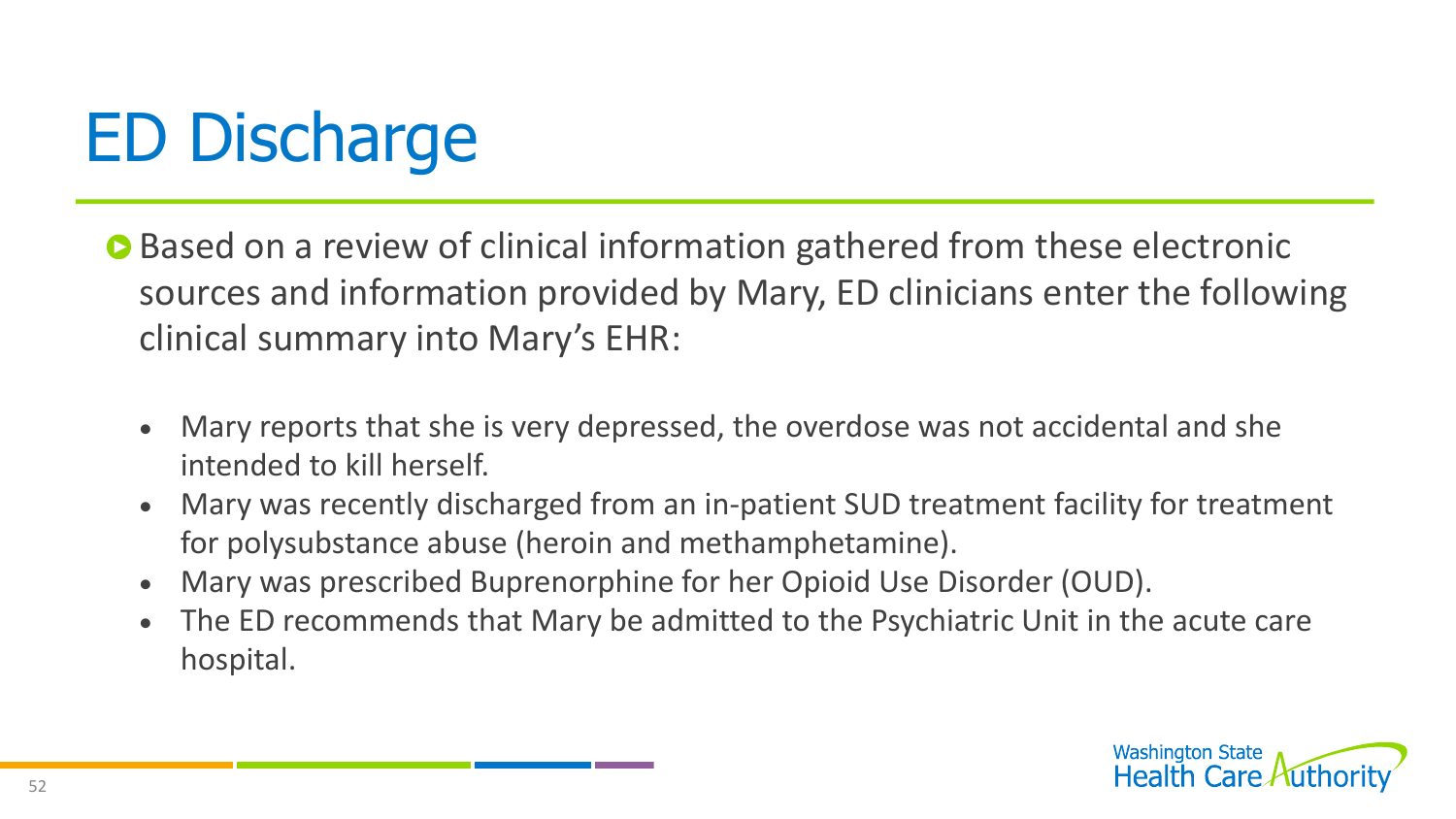# Questions: ED Discharge and Privacy

| <b>Creating and Sending Information</b>                                                                                                                                                                                                                                                                                                                                                                                                                                                                                                                                                                                                                           | <b>Questions</b>                                                                                                                                                                                                                                                                                                         |
|-------------------------------------------------------------------------------------------------------------------------------------------------------------------------------------------------------------------------------------------------------------------------------------------------------------------------------------------------------------------------------------------------------------------------------------------------------------------------------------------------------------------------------------------------------------------------------------------------------------------------------------------------------------------|--------------------------------------------------------------------------------------------------------------------------------------------------------------------------------------------------------------------------------------------------------------------------------------------------------------------------|
| <b>ED Clinicians:</b><br>Enter into Mary's EHR in the ED/acute care hospital: the<br>clinical summary and information about Mary's admission<br>and discharge from the ED. (Note: The ED and the hospital<br>share the same EHR.)<br>Use Collective Medical/EDIE to automatically and<br>instantaneously send the ED admission/discharge<br>information to Mary's care team members on the<br>Collective network, so that Mary's care team members can<br>have real-time visibility into this hospital/ED event and<br>coordinate care in a timely manner. Mary's team members<br>include primary care practitioner, MOUD prescriber,<br>mental health counselor. | Do clinicians in the ED need Mary's consent to:<br>enter this information into Mary's EHR?<br>(i)<br>use Collective Medical tools to share information about<br>(ii)<br>Mary's ED visit with her care team?<br>Do any of the following privacy rules apply?<br><b>HIPAA</b><br>42 CFR Part 2<br>WA State MH privacy laws |
|                                                                                                                                                                                                                                                                                                                                                                                                                                                                                                                                                                                                                                                                   |                                                                                                                                                                                                                                                                                                                          |

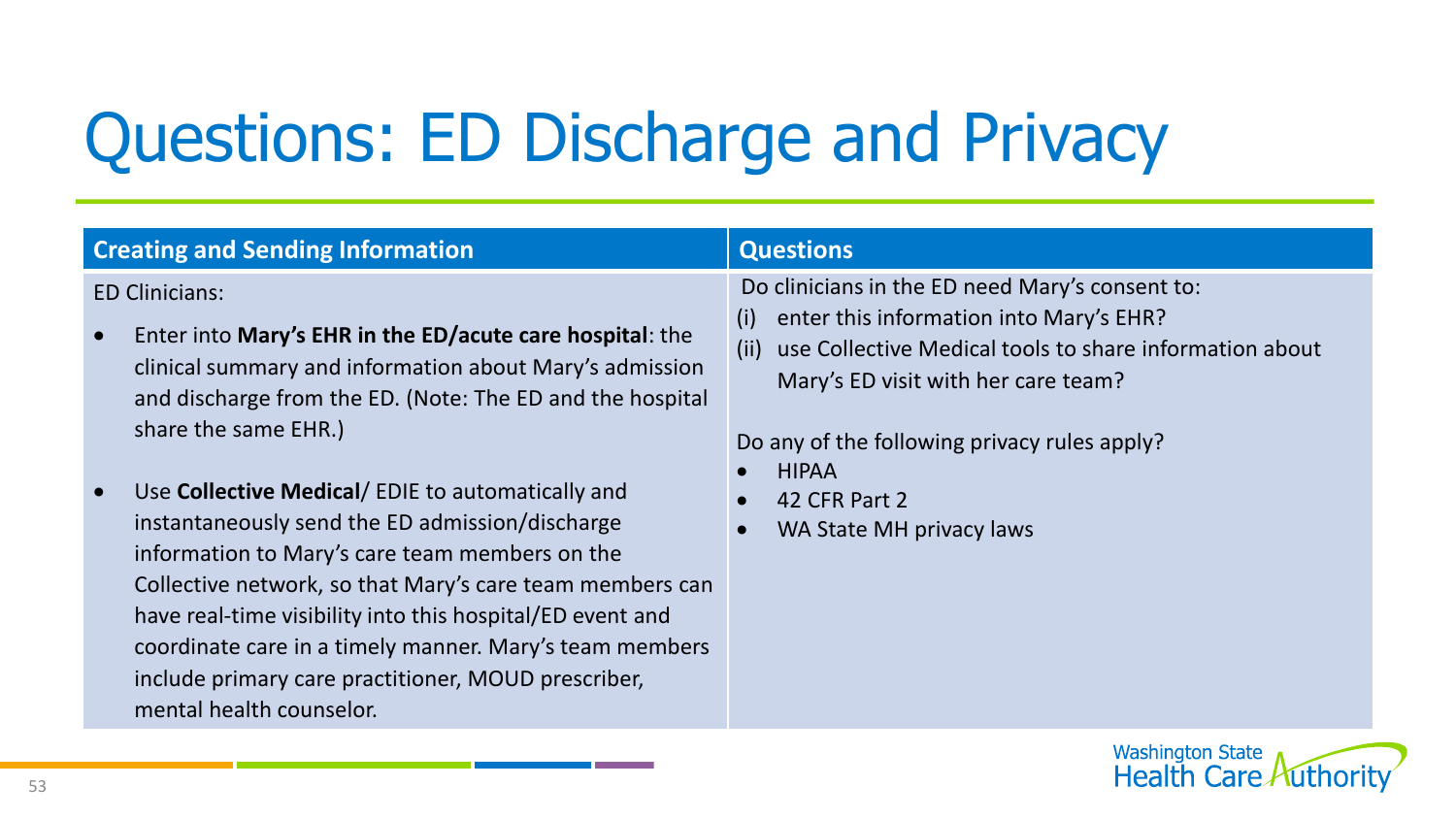# Scenario 2:

# In-patient Psychiatric Unit Admission and Discharge

- Mary is admitted to the In-patient Psychiatric Unit of the acute care hospital where the ED is also located.
- Upon admission to In-patient Psychiatric Unit, information from different data sources is gathered and Mary is assessed.

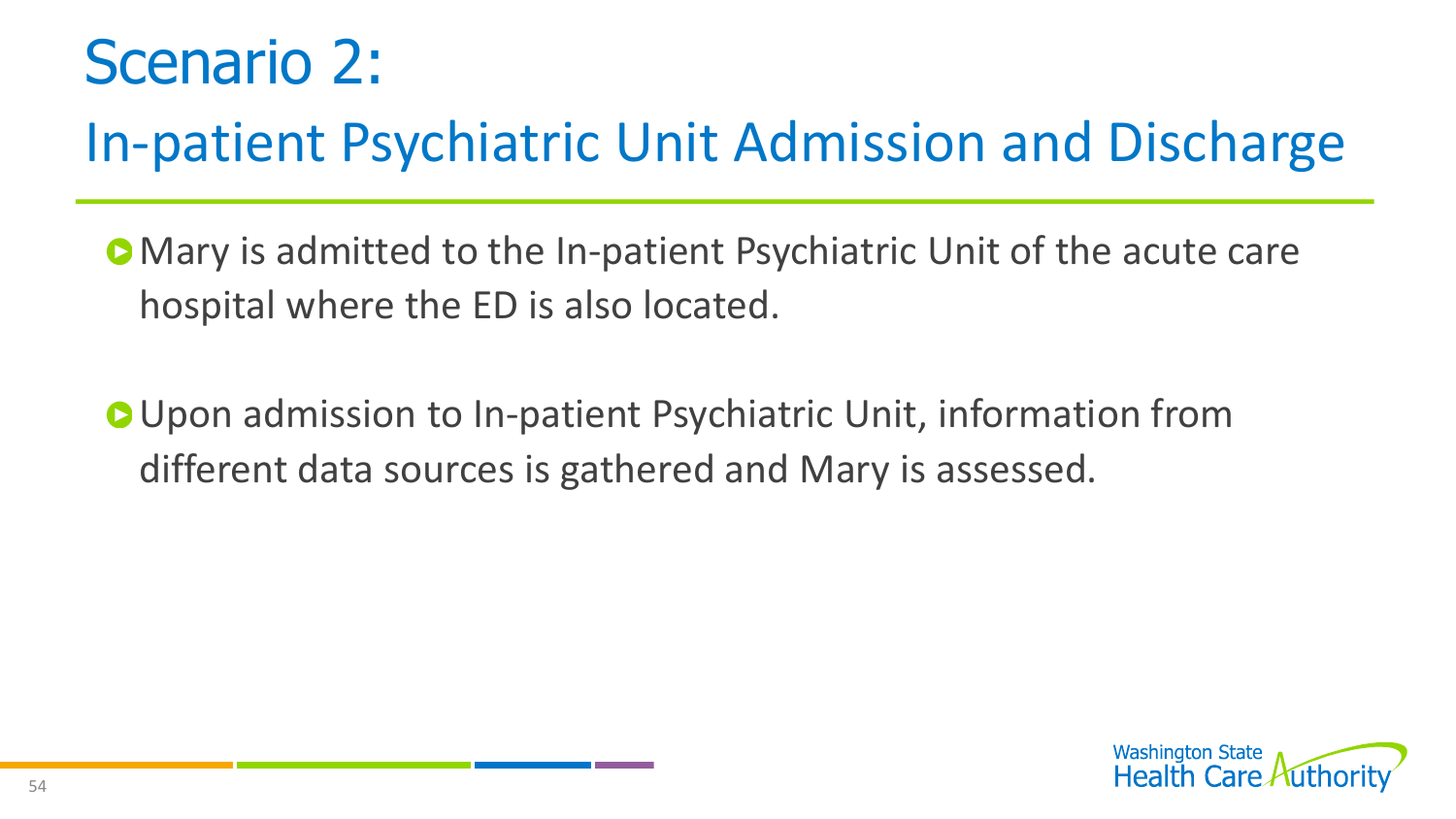# Questions: In-patient Psych Unit Admission and **Privacy**

| <b>Accessing Information</b>                                                                                                                                                                                                                                                                                                                                                                                                                                                                                                                                                                                                                                                                                                                                                                                                                                                                                                                                                                                                         | <b>Questions</b>                                                                                                                                                                                                                                                                                                                                                  |
|--------------------------------------------------------------------------------------------------------------------------------------------------------------------------------------------------------------------------------------------------------------------------------------------------------------------------------------------------------------------------------------------------------------------------------------------------------------------------------------------------------------------------------------------------------------------------------------------------------------------------------------------------------------------------------------------------------------------------------------------------------------------------------------------------------------------------------------------------------------------------------------------------------------------------------------------------------------------------------------------------------------------------------------|-------------------------------------------------------------------------------------------------------------------------------------------------------------------------------------------------------------------------------------------------------------------------------------------------------------------------------------------------------------------|
| Upon admission, clinicians in the In-patient Psychiatric Unit use the following<br>information sources:<br>The <b>hospital's EHR system</b> to search for an electronic health record for<br>Mary and understand Mary's history and conditions<br>The Care Everywhere module in their EHR to search and receive Mary's<br>$\bullet$<br>clinical history across health and behavioral health providers (that use<br>EHRs that include the Care Everywhere module).<br>Assuming the IP Psych unit is on the Collective network, clinicians use the<br><b>Collective Medical portal to:</b><br>search for whether Mary has had other ED or Inpatient stays at acute<br>$\circ$<br>care hospitals (and prior SNF stays);<br>search for potential Safety and Security events, Care plans, and<br>$\circ$<br>whether there are current care team members working with Mary<br>(e.g., primary care, both MH and SUD, or others) and notify these<br>community-based team members of Mary's admission to the In-<br>patient Psychiatric Unit | Does Mary need to provide consent for clinicians in the In-<br>patient Psychiatric Unit to access Mary's clinical history<br>using:<br>The Mary's hospital's EHR?<br>The Care Everywhere module?<br><b>Collective Medical Tools?</b><br>Do any of the following privacy rules apply?<br><b>HIPAA</b><br>42 CFR Part 2<br>WA State MH privacy laws See note above. |
|                                                                                                                                                                                                                                                                                                                                                                                                                                                                                                                                                                                                                                                                                                                                                                                                                                                                                                                                                                                                                                      | <b>Washington State</b>                                                                                                                                                                                                                                                                                                                                           |

**Health Care Authority**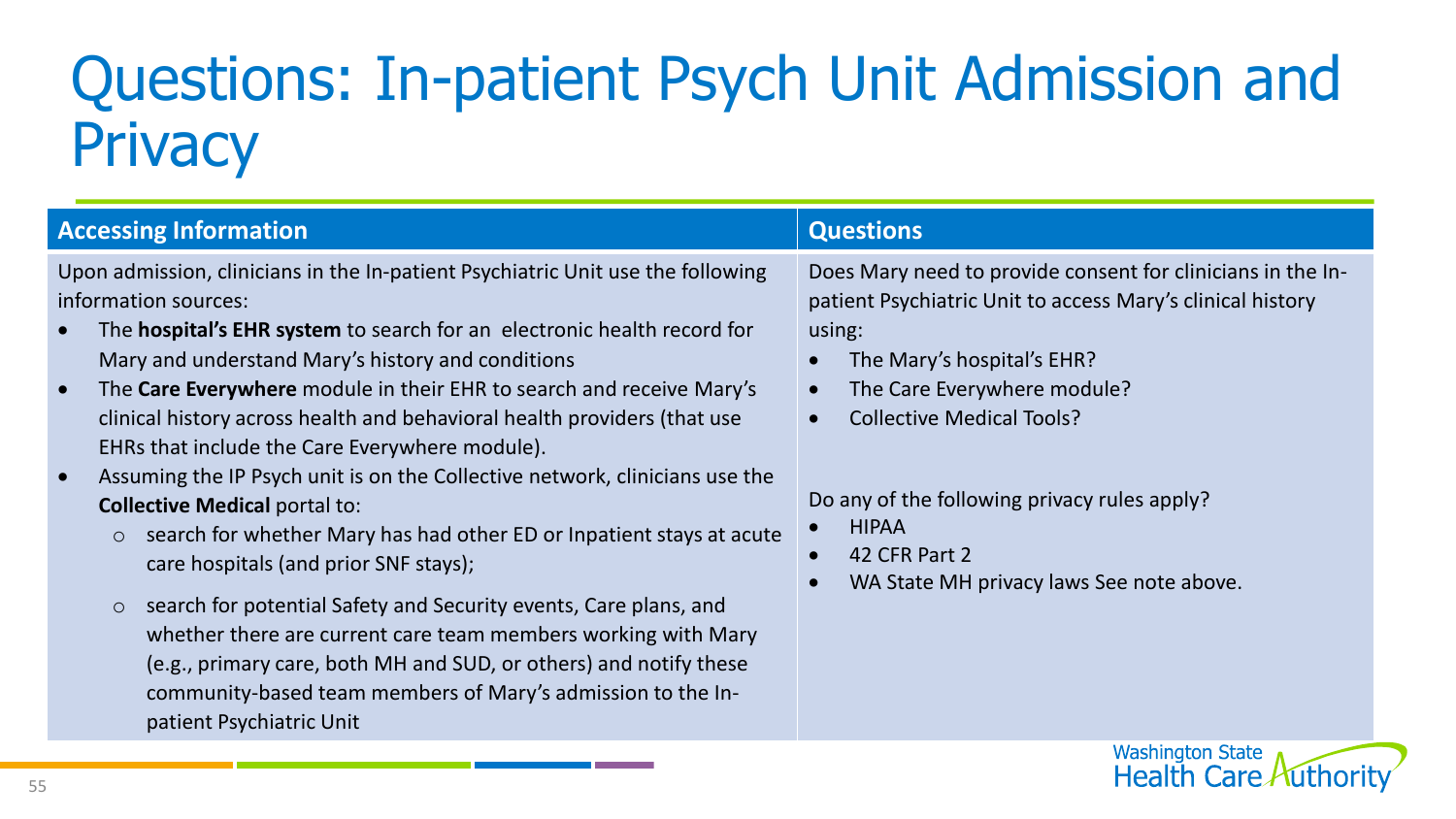# In-Patient Psychiatric Unit Admission, Treatment and **Discharge**

- **O** Clinicians in the In-patient Psychiatric Unit compile information and develop a care plan for Mary. The care plan addresses her mental health (MH) and substance use disorder (SUD) treatment needs.
- **O** Interventions for Mary while at the In-patient Psychiatric Unit include: individual and group counseling for both her MH condition and SUD, and medication management for her depression.
- After a two week stay in the Psychiatric Unit, Mary is discharged to an SUD Intensive Outpatient Program (IOP) that specializes in addictions and mental health conditions, including depression.
- The In-patient Psychiatric Unit creates and enters into Mary's EHR clinical summary of her admission, treatment, and discharge from the Unit.

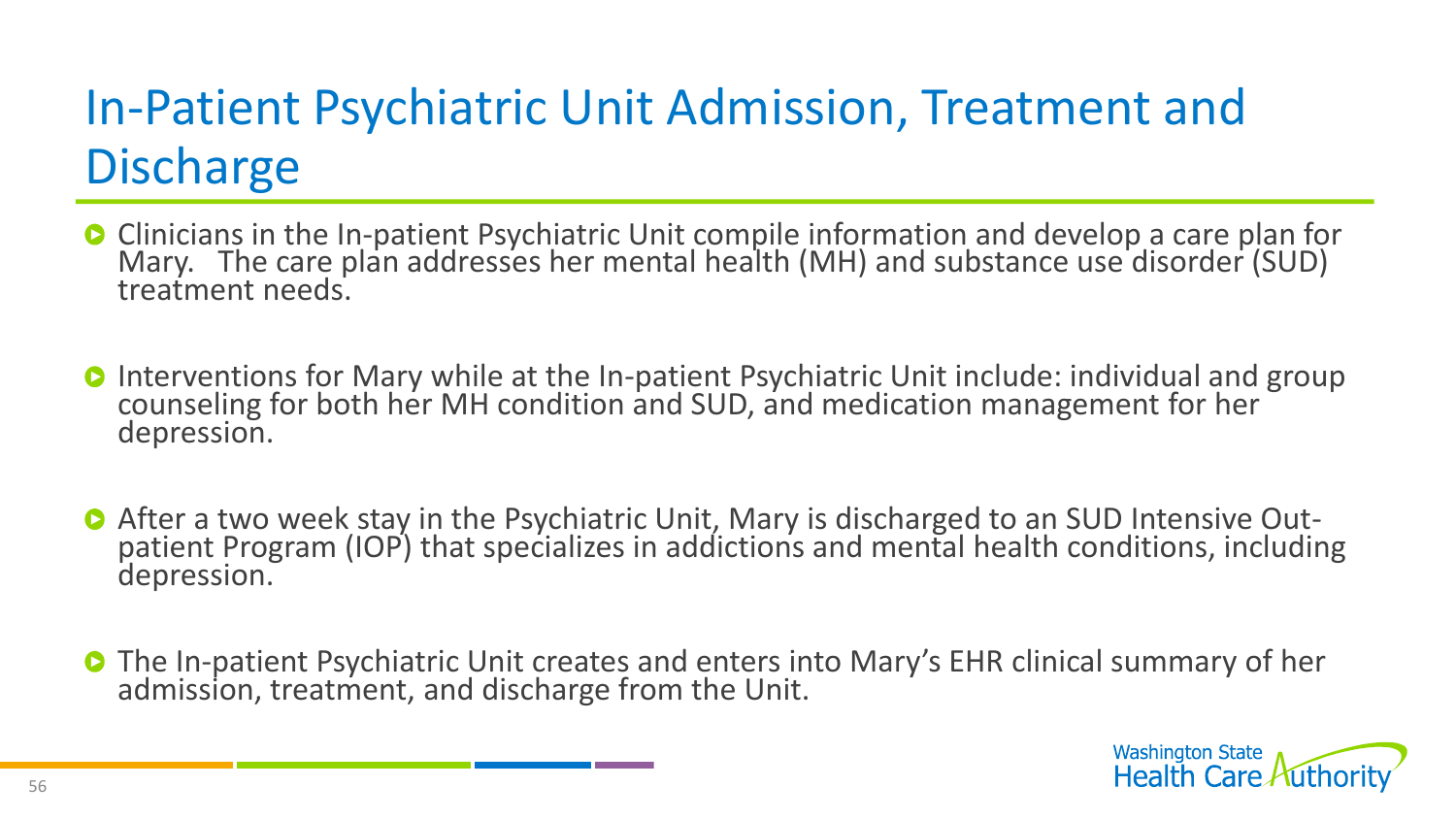# Questions: In-Patient Psych Unit Discharge and **Privacy**

| <b>Creating and Sending Information</b>                                                                                                                                                                                                                                                                                                                                                                                 | <b>Questions</b>                                                                                                                                                                                                                       |
|-------------------------------------------------------------------------------------------------------------------------------------------------------------------------------------------------------------------------------------------------------------------------------------------------------------------------------------------------------------------------------------------------------------------------|----------------------------------------------------------------------------------------------------------------------------------------------------------------------------------------------------------------------------------------|
| The In-patient Psychiatric Unit Clinicians use the following tools:<br>The In-patient Psych Unit's EHR to document in Mary's electronic health record<br>information about Mary's admission to, treatment provided, and discharge from<br>the In-patient Psychiatric Unit, including the clinical summary.                                                                                                              | Do clinicians in the In-patient Psychiatric Unit<br>need Mary's consent to:<br>Enter this information into Mary's EHR in the In-Patient Psych<br>Unit?<br>Use Collective Medical tools to share:<br>$\bullet$                          |
| Assuming the IP Psych unit is on the Collective network, clinicians in the IP Psyc<br>unit, use Collective Medical tools:<br>automatically and instantaneously send the Inpatient Psychiatric unit<br>$\circ$<br>admission/discharge/transfer (ADT) information to Mary's community-<br>based care team members on the Collective network<br>share with Mary's community-based care team members information<br>$\circ$ | ADT information to community-based care team<br>a.<br>members?<br>Clinical information (care insights) to community-based<br>b.<br>care team members?<br>Do any of the following privacy rules apply?<br><b>HIPAA</b><br>42 CFR Part 2 |
| about her stay and treatment in the in-patient psych unit (e.g., a Care<br>Insight noting Clinical, diagnostic observations and medication<br>recommendations from Psychiatry, Safety and Security event information,<br>and summary of essential elements of the discharge plan)                                                                                                                                       | WA State MH privacy laws                                                                                                                                                                                                               |

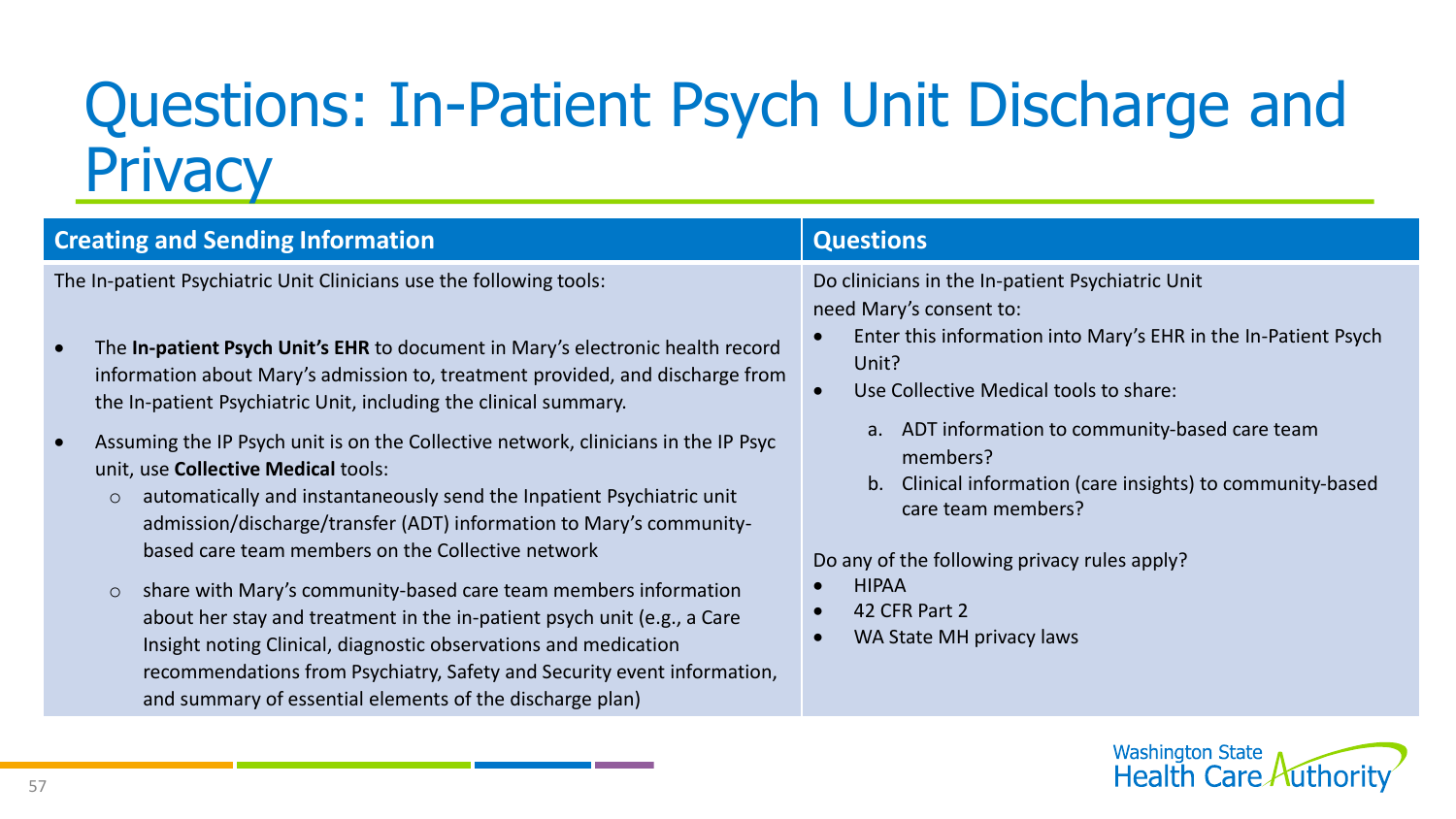# Scenario 3: Admission and Discharge to an SUD IOP

Mary is discharged from the in-Patient Psychiatric Unit and admitted to an SUD Intensive Out-patient Program (IOP) that specializes in addictions and mental health conditions, including depression.

**O** Upon admission, to help clinicians understand Mary's clinical status and history, the IOP gathers information from different data sources.

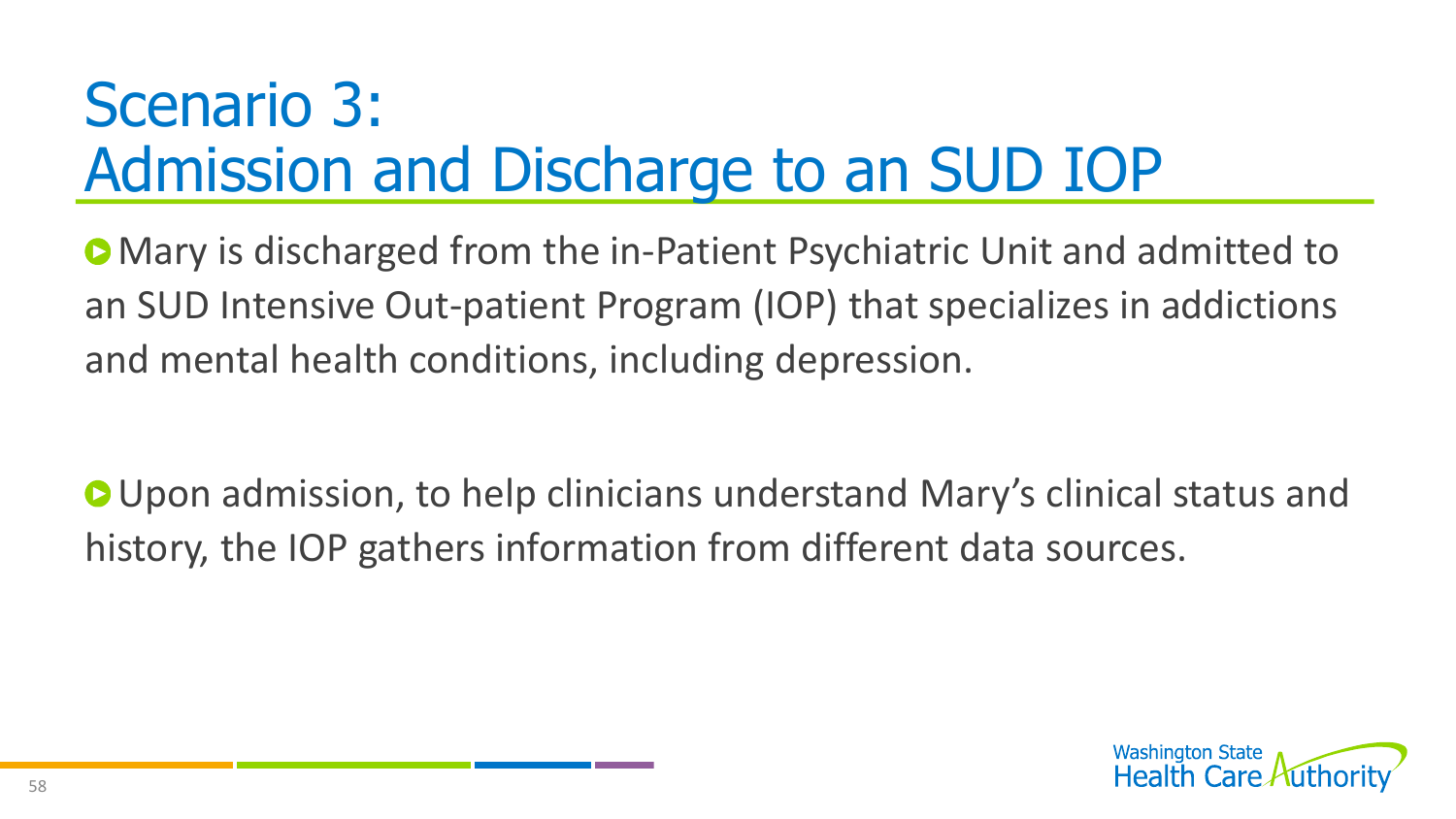# Questions: SUD IOP Admission and Privacy

| <b>Accessing and Sending Information</b>                                                                                                                                                                                                                                                                                                                                                                                                                                                                                                                                                                                                                                                                                                                                                                                                                                                                                                                                                                                                                                                 | <b>Questions</b>                                                                                                                                                                                                                                                                                                       |
|------------------------------------------------------------------------------------------------------------------------------------------------------------------------------------------------------------------------------------------------------------------------------------------------------------------------------------------------------------------------------------------------------------------------------------------------------------------------------------------------------------------------------------------------------------------------------------------------------------------------------------------------------------------------------------------------------------------------------------------------------------------------------------------------------------------------------------------------------------------------------------------------------------------------------------------------------------------------------------------------------------------------------------------------------------------------------------------|------------------------------------------------------------------------------------------------------------------------------------------------------------------------------------------------------------------------------------------------------------------------------------------------------------------------|
| Upon admission, clinicians in the SUD IOP use the following information sources:<br>The SUD IOP's EHR system is searched for an electronic health record for<br>Mary about any prior treatment<br>The Care Everywhere module in their EHR is used (using the Carequality<br>$\bullet$<br>platform) to search and retrieve information about Mary from health and<br>behavioral health providers that have this module in their EHRs. They<br>retrieve the clinical summary created by the ED and the In-patient Psyc Unit<br>regarding Mary's recent admissions.<br><b>Collective Medical tools are used to:</b><br>search for whether Mary has had recent ED or acute care hospital (or<br>$\circ$<br>SNF) visits;<br>identify and notify BH (both MH and SUD) providers, primary care and<br>$\circ$<br>other care team members of Mary's admission to the IOP<br>Review information on Mary's patient page (on the Collective Portal)<br>$\circ$<br>for any risk of violence (in the safety and Security event section),<br>presence of Care Plans, and additional clinical insights. | Does Mary need to provide consent for clinicians in the SUD IOP<br>to access Mary's clinical history using:<br>Mary's EHR in the IOP?<br>The Care Everywhere module ?<br><b>Collective Medical Tools?</b><br>Do any of the following privacy rules apply?<br><b>HIPAA</b><br>42 CFR Part 2<br>WA State MH privacy laws |
|                                                                                                                                                                                                                                                                                                                                                                                                                                                                                                                                                                                                                                                                                                                                                                                                                                                                                                                                                                                                                                                                                          | Wachington Ctato                                                                                                                                                                                                                                                                                                       |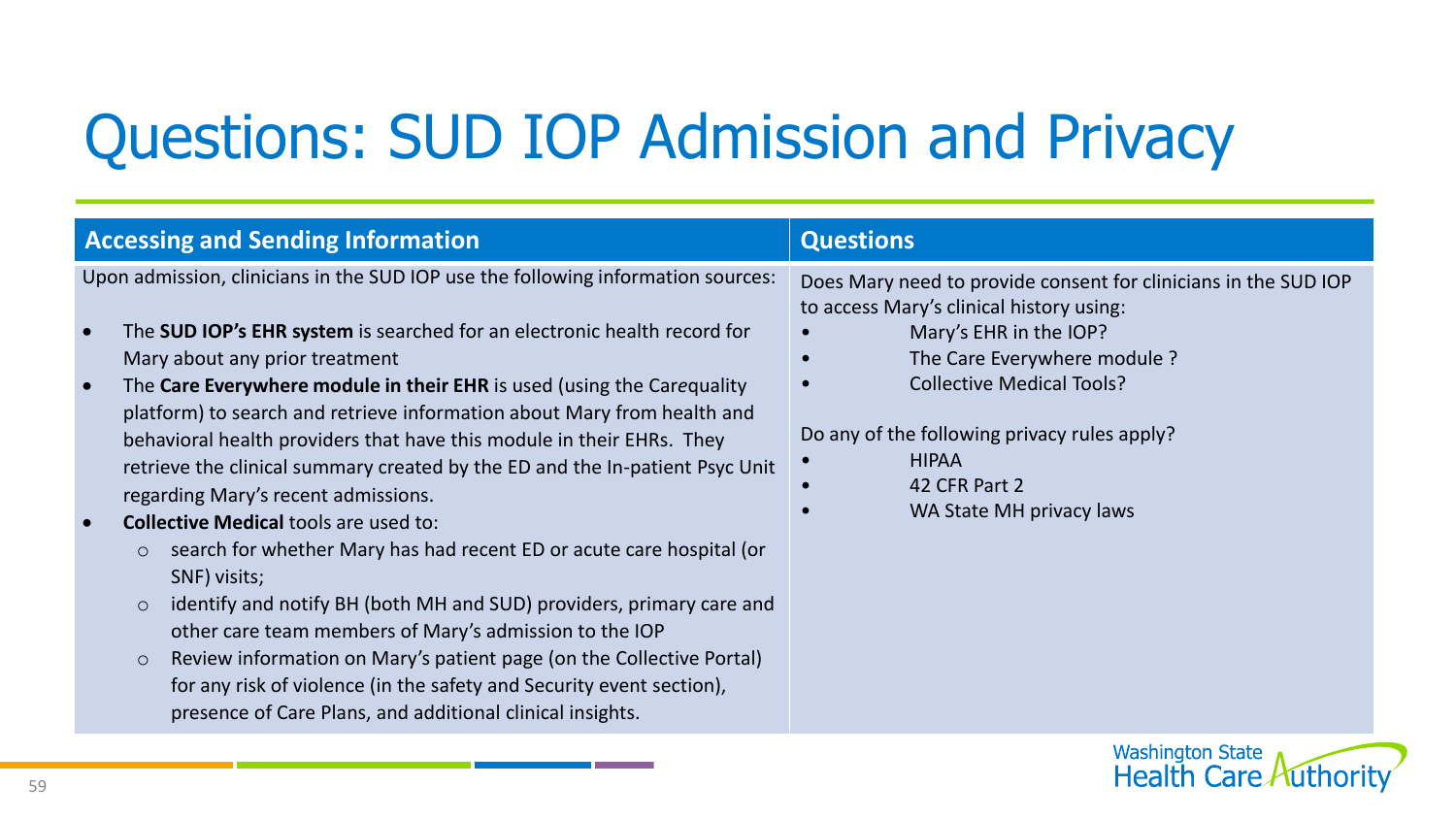# SUD IOP Admission, Discharge, and Treatment

**C** Clinicians in the IOP compile information and develop a care plan for Mary that requires:

- MOUD for her SUD
- individual and group counseling for her SUD
- individual and group counseling for her SMI/depression
- Peer Support Services for both her SUD and MH conditions

**After 90 days Mary is discharged from the SUD IOP and referred to** community-based licensed MH counselors, SUD Professionals, and an MOUD prescriber.

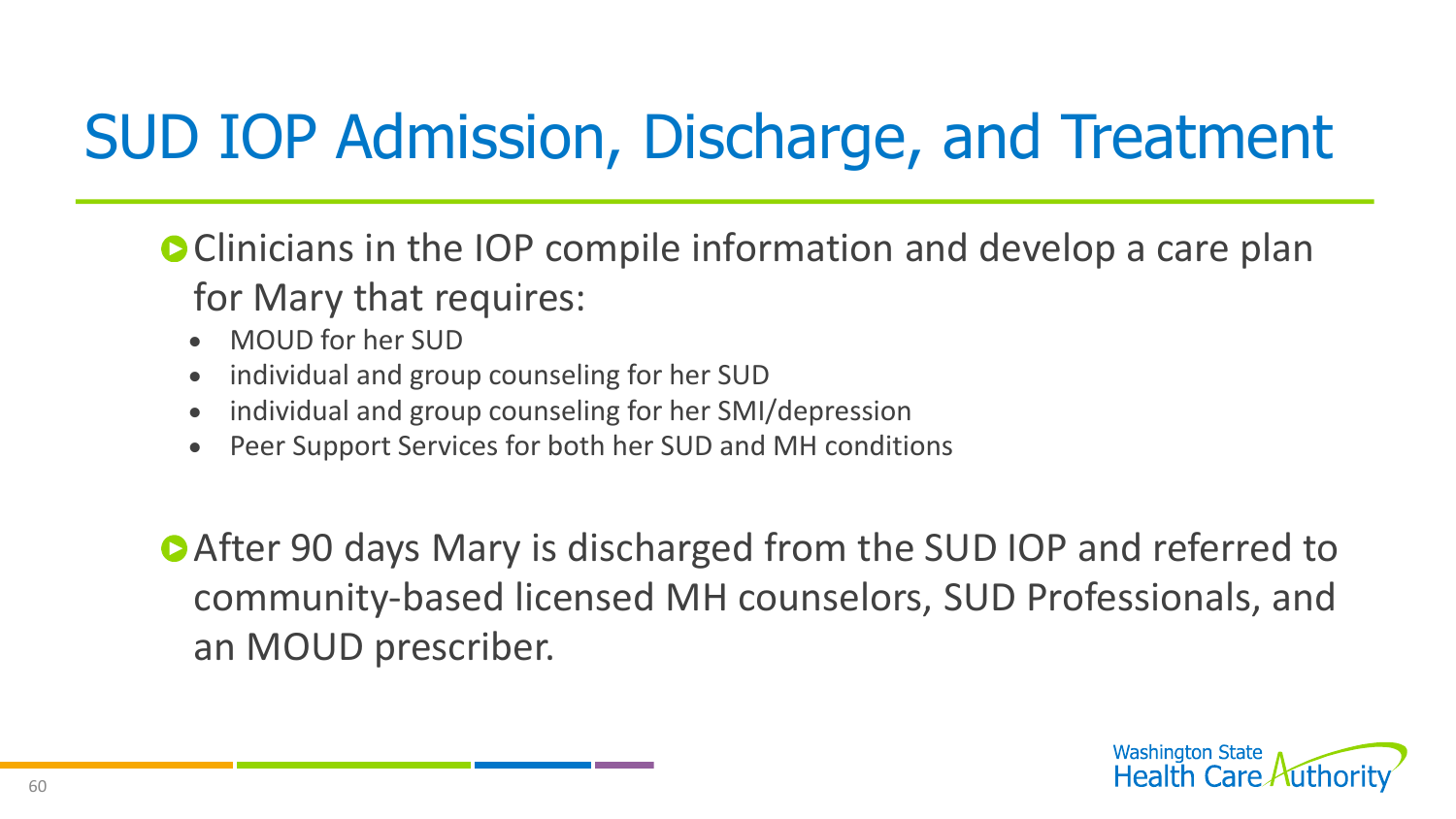# Questions: SUD IOP Discharge and Privacy

| <b>Creating and Sending Information</b>                                                                                                                                                                                                                                                                                                                                                                                                                                                                                                                                                                                                                                                                                                                                                                                                                            | <b>Questions</b>                                                                                                                                                                                                                                                                                                                                                                                                                                                                                                    |
|--------------------------------------------------------------------------------------------------------------------------------------------------------------------------------------------------------------------------------------------------------------------------------------------------------------------------------------------------------------------------------------------------------------------------------------------------------------------------------------------------------------------------------------------------------------------------------------------------------------------------------------------------------------------------------------------------------------------------------------------------------------------------------------------------------------------------------------------------------------------|---------------------------------------------------------------------------------------------------------------------------------------------------------------------------------------------------------------------------------------------------------------------------------------------------------------------------------------------------------------------------------------------------------------------------------------------------------------------------------------------------------------------|
| The SUD IOP Clinicians use the following tools:<br>Mary's EHR at the SUD IOP to:<br>$\circ$<br>$\circ$ document information about Mary's admission to,<br>treatment in, and discharge from the IOP regarding her (i)<br>SUD treatment and (ii) MH treatment; and<br>Create and send a discharge summary that is shared with<br>$\circ$<br>the licensed MH counselors, SUD Professionals, and an<br>MOUD prescriber to which Mary is being referred.<br><b>Collective Medical Tools to:</b><br>■ automatically populate Mary's portal with the IOP care<br>team information.<br>Any additional content that the IOP enters into the<br>Collective portal (e.g., Care plan information).<br>Note: All of Mary's information on the Collective Medical<br>portal's is hidden from the rest of the care team unless/until the<br>SUD clinic obtains consent from Mary. | Do clinicians in the SUD IOP need Mary's consent to:<br>enter this information into Mary's EHR at the SUD<br>IOP?<br>Send a discharge summary regarding her (i) MH<br>treatment information and (ii) SUD treatment<br>information to the community-based prescriber,<br>MH and SUD professionals?<br>use Collective Medical tools to share information<br>regarding her (i) SUD and (ii) MH treatment?<br>Do any of the following privacy rules apply?<br><b>HIPAA</b><br>42 CFR Part 2<br>WA State MH privacy laws |
|                                                                                                                                                                                                                                                                                                                                                                                                                                                                                                                                                                                                                                                                                                                                                                                                                                                                    | <b>Health Care Authori</b>                                                                                                                                                                                                                                                                                                                                                                                                                                                                                          |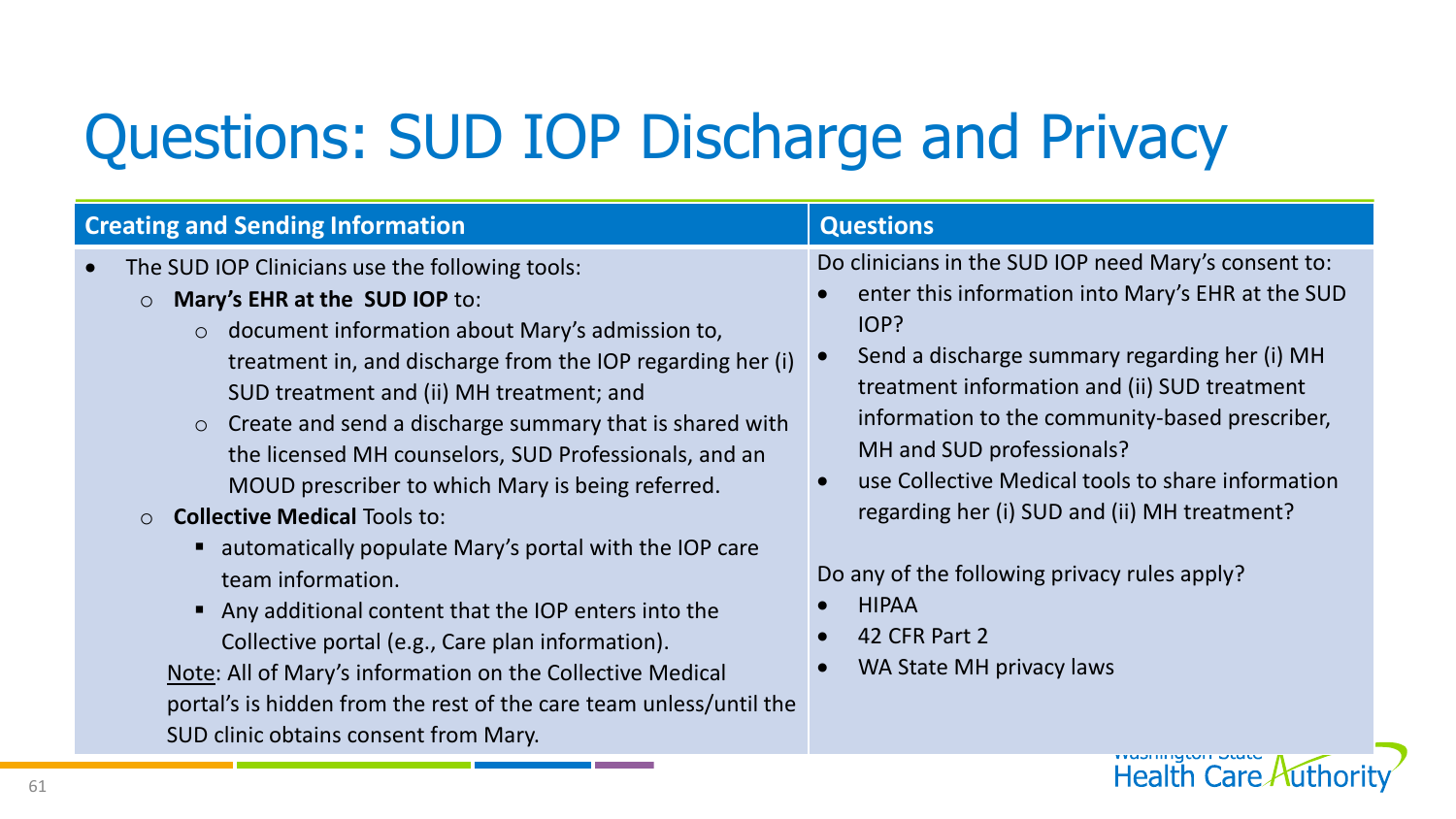

• Slides from the bi-monthly HIT Operational Plan Update Meeting are be posted on HCA Transformation website.

<https://www.hca.wa.gov/about-hca/health-information-technology/washington-state-medicaid-hit-plan>

• Privacy Questions -- Contact:

Sam Mendez Privacy Officer [privacyofficer@hca.wa.gov](mailto:privacyofficer@hca.wa.gov)

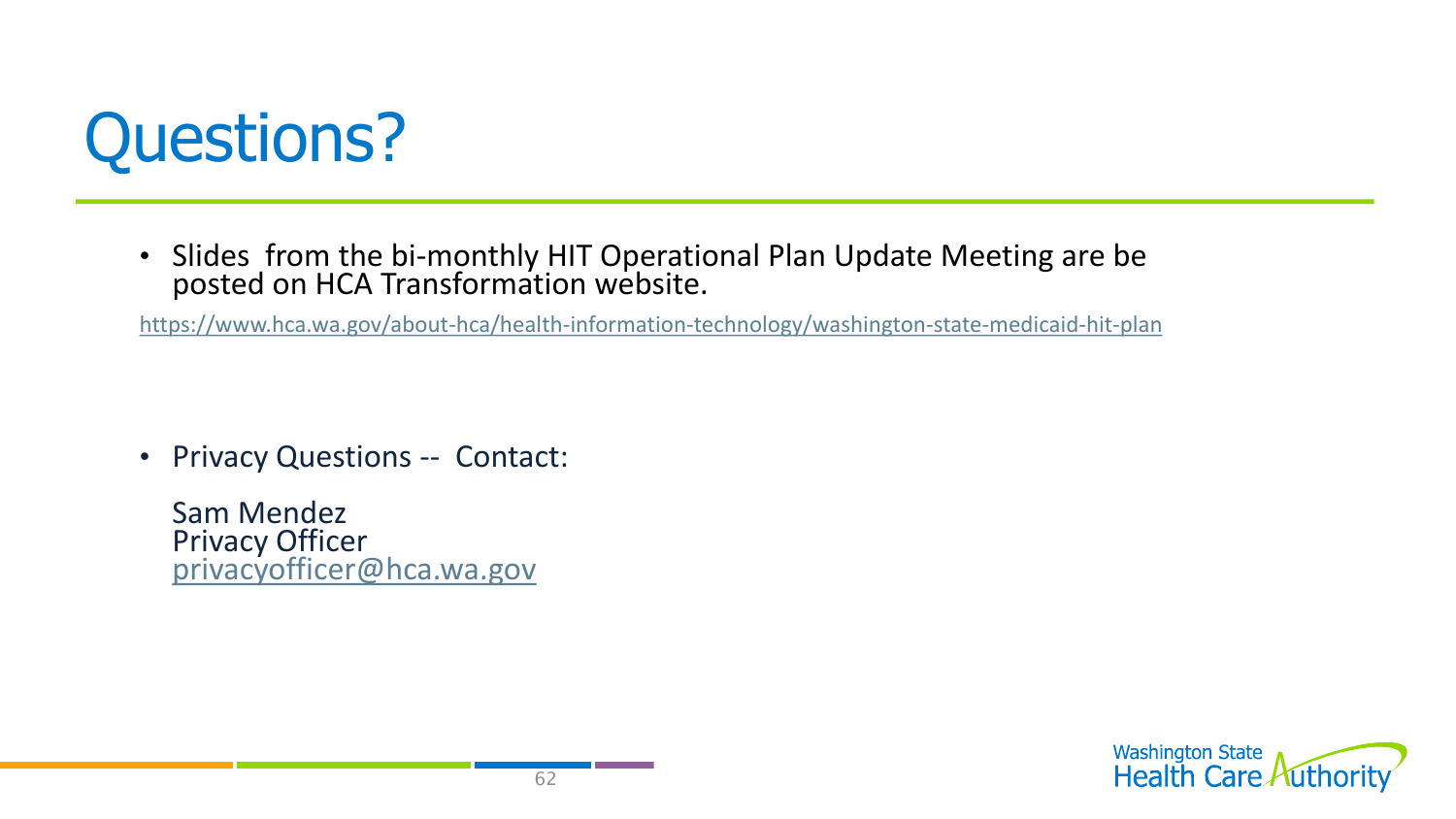# Bi-Monthly HIT Operational Plan Meetings

4<sup>th</sup> Tues. of every other month.

Next meeting: January 25, 2022

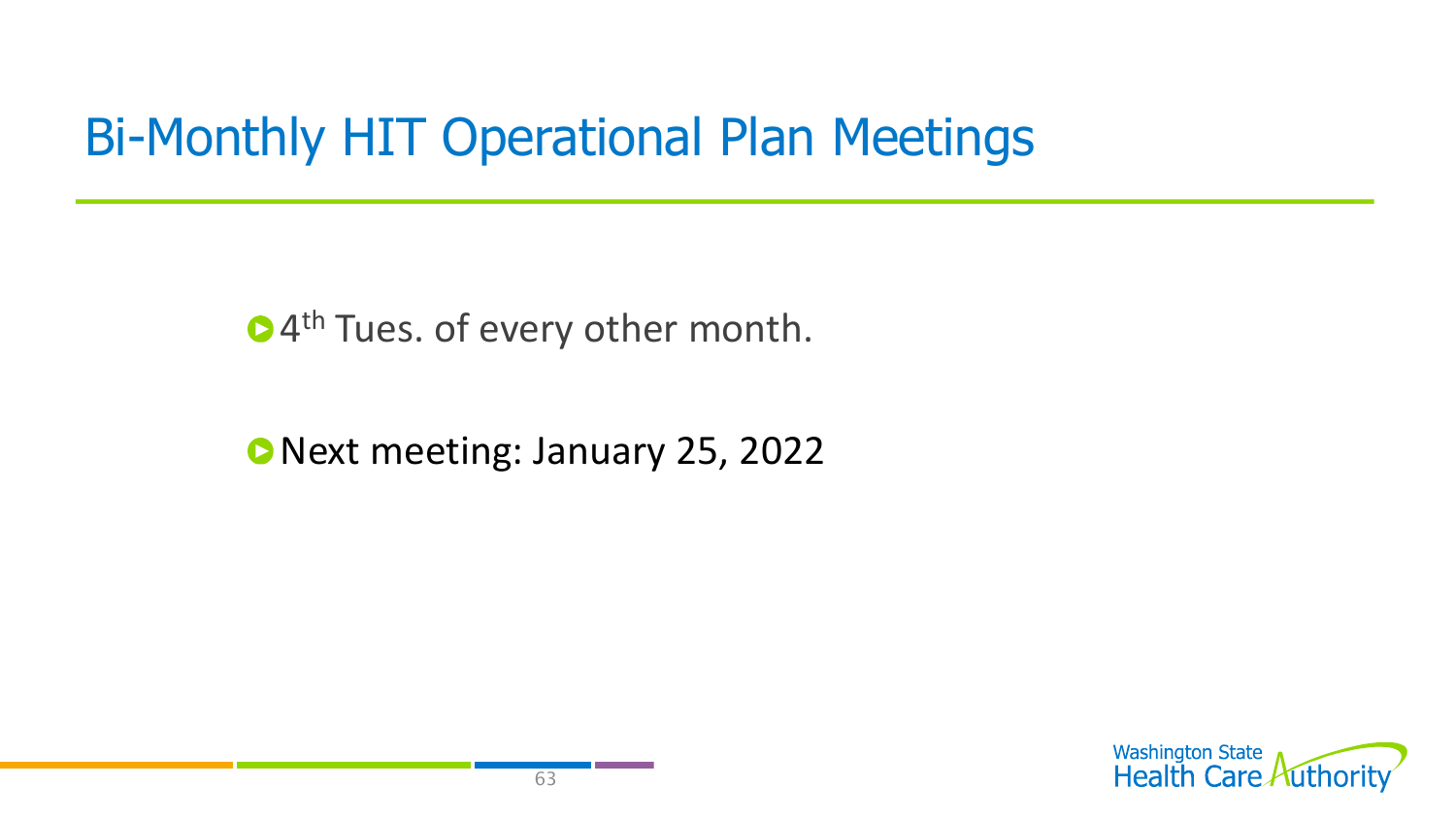# Technology Referenced in Presentation

**Electronic Health Record** a digital version of a patient's paper chart. EHRs are realtime, patient-centered records that make information available instantly and securely to authorized users. While an EHR does contain the medical and treatment histories of patients, an EHR system is built to go beyond standard clinical data collected in a provider's office and can be inclusive of a broader view of a patient's care. EHRs are a vital part of health IT and can:

- o Contain a patient's medical history, diagnoses, medications, treatment plans, immunization dates, allergies, radiology images, and laboratory and test results
- o Allow access to evidence-based tools that providers can use to make decisions about a patient's care
- o Automate and streamline provider workflow
- [Source: [https://www.healthit.gov/faq/what-electronic-health-record-ehr\]](https://www.healthit.gov/faq/what-electronic-health-record-ehr)

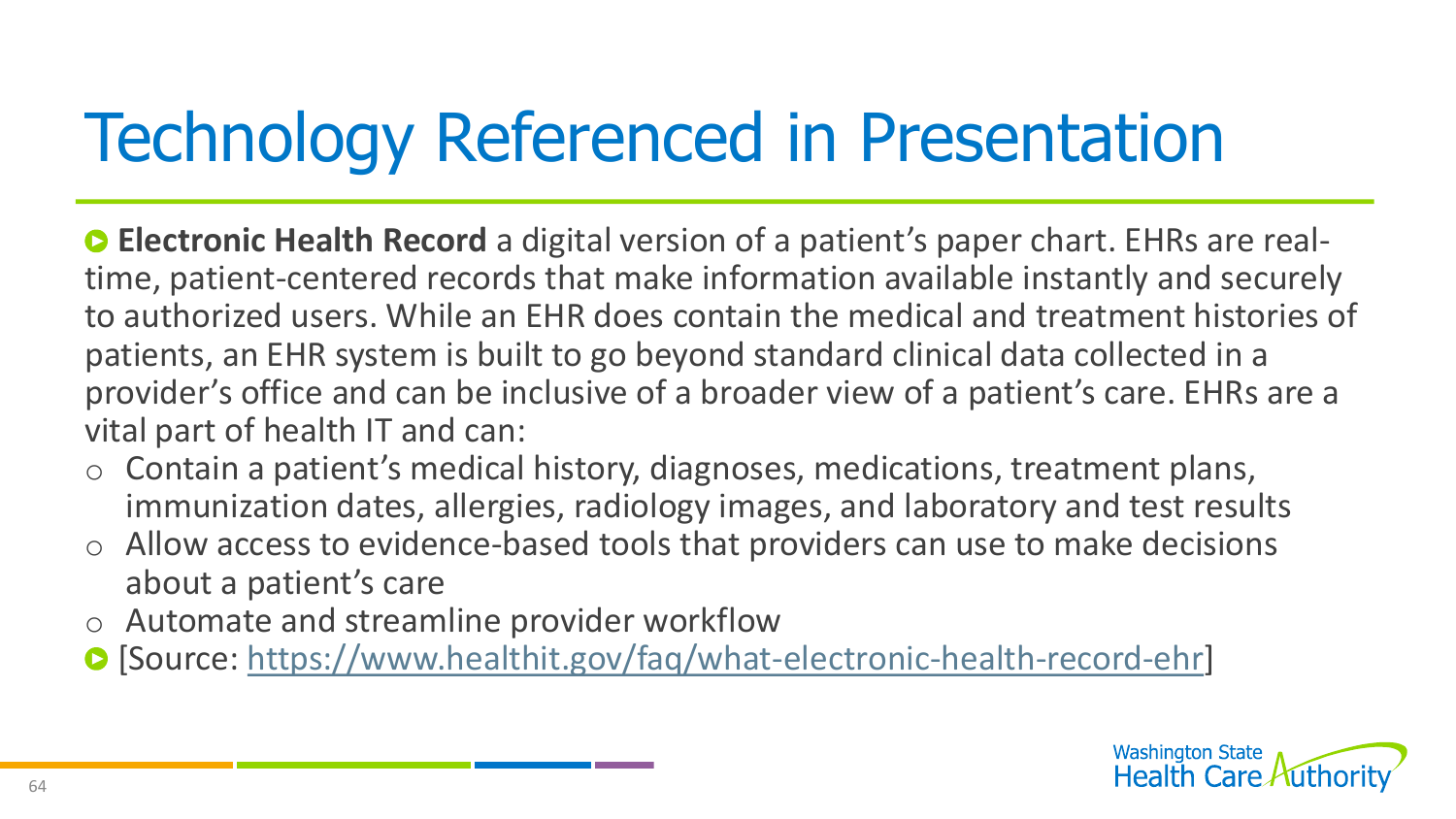**Care Everywhere** an HIE platform that facilitates interoperable information exchange among providers and healthcare organizations regardless of EHR system or network that user belongs to. Standards used include: industry standard transport protocols, integration profiles developed by Integrating the Healthcare Enterprise (IHE), and HL7's Clinical Document Architecture (CDA) standards. Care Everywhere is free to use for treatment and care coordination, regardless of the exchange partners technology platform. Care Everywhere is an implementer of the Carequality [Framework. \[Source: https://www.himss.org/resource](https://www.himss.org/resource-environmental-scan/care-everywhere)environmental-scan/care-everywhere]

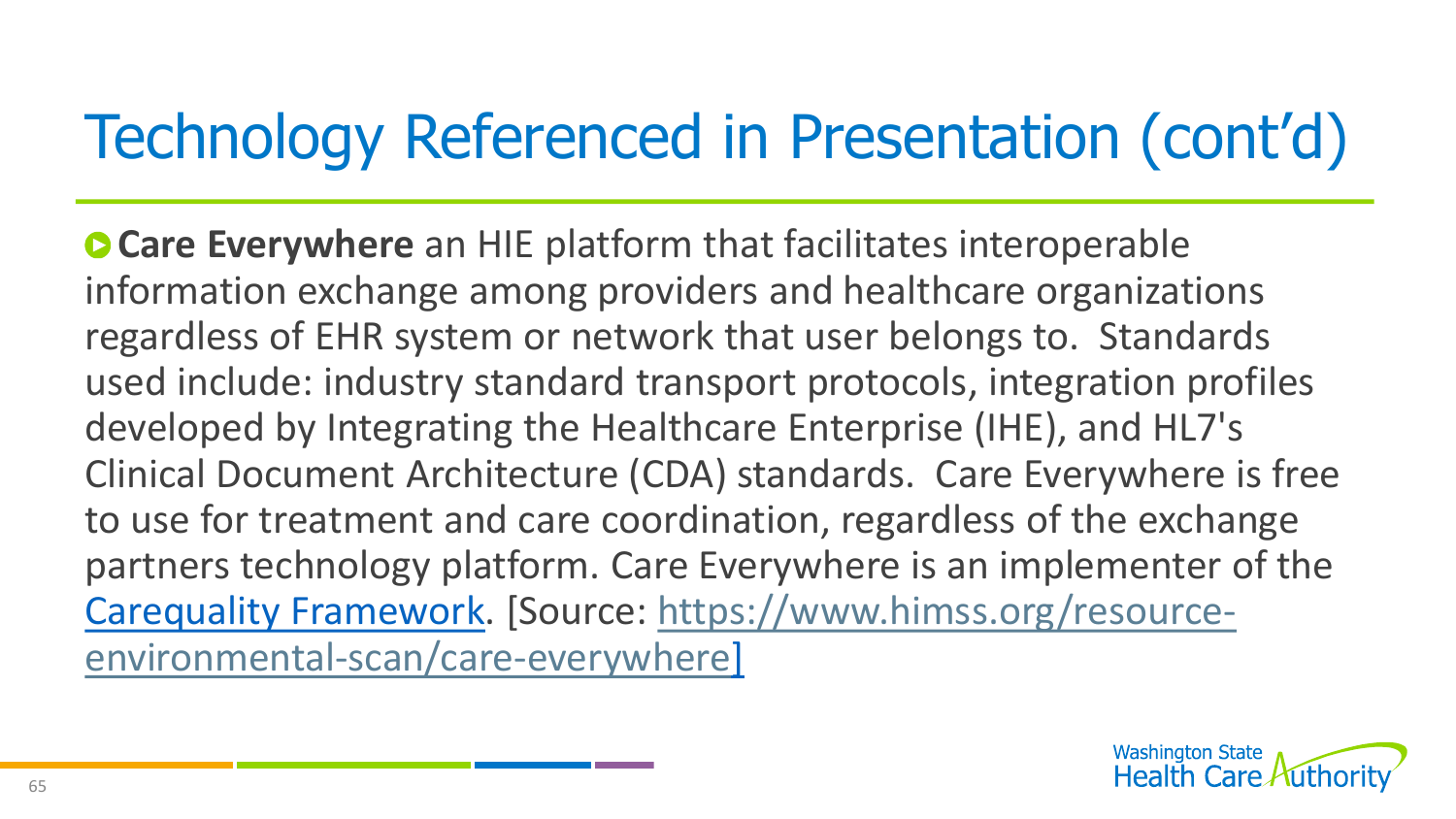**Carequality Framework** a public-private collaborative that facilitates agreement among diverse stakeholders to develop and maintain a common interoperability framework enabling exchange between and among data sharing networks. Car*e*quality brings together a diverse group of representatives from the private sector and government to come to collective agreement on how to enable data to flow seamlessly between and among networks and providers, much like the telecommunications industry did for linking cell phone networks. It is… chartered to advance implementation of secure, interoperable nationwide health data sharing. For more information, visit [www.carequality.org. \[Source: https://www.healthit.gov/faq/what](https://www.healthit.gov/faq/what-carequality)carequality]

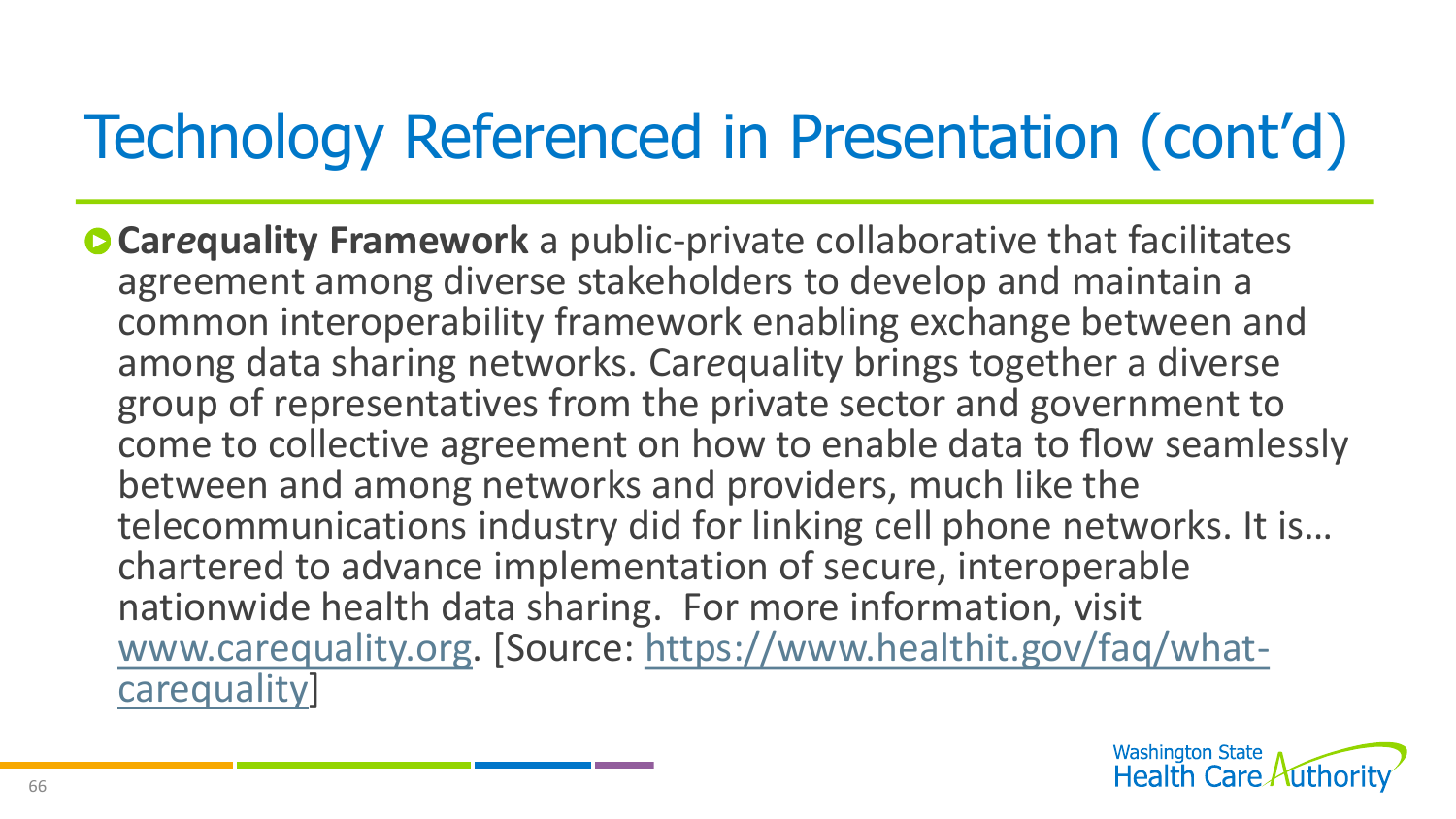**Carequality Framework** (cont'd): Carequality implementation guide outlines policy, technical, and process requirements for Implementers of the Car*e*quality Query-Based Document Exchange Use Case. https://carequality.org/wp-content/uploads/2021/07/Query-Based-[Document-Exchange-Implementation-Guide-v2.0-Published-07122021-1.pdf](https://carequality.org/wp-content/uploads/2021/07/Query-Based-Document-Exchange-Implementation-Guide-v2.0-Published-07122021-1.pdf) The Car*e*quality implementation guide outlines requirements related to release of information and patient consent/authorization to share. Car*e*quality Interoperability Framework Adopters include several HIT vendors. Generally, Car*e*quality Implementation Guide specifies patient permission is required as defined by HIPAA. In addition, entities requesting information from facilities covered under 42 CFR part 2 must prevent the unauthorized disclosure of any such information and must also be able to parse and interpret information contained in document metadata.